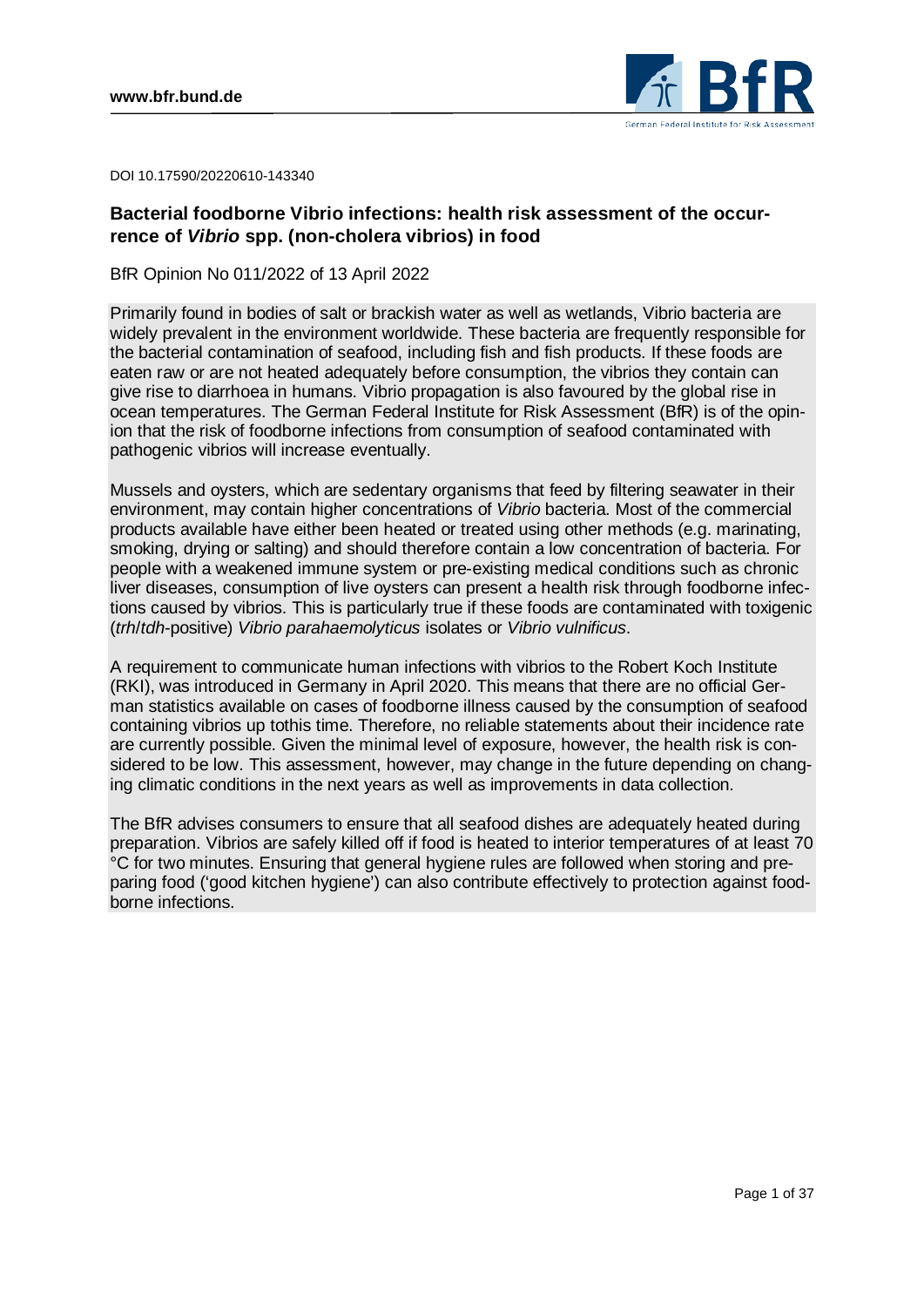



Fields with a dark blue background indicate the properties of the risk assessed in this opinion (for more details, see the text of Opinion number [number/year] from the BfR dated [day/month/2021]).

#### **Explanations**

The risk profile is intended to visualise the risk outlined in the BfR Opinion. The profile is not intended to be used to compare risks. The risk profile should only be read in conjunction with the corresponding Opinion.

#### **[1] Row B – Probability of an impairment to health**

No data are available on the quantitative contamination of seafood in Germany by the three enteropathogenic *Vibrio* species that most commonly cause gastrointestinal infections in humans (*Vibrio parahaemolyticus, Vibrio cholerae non-O1, non-O139 and Vibrio vulnificus*). The level of exposure to Vibrio bacteria in food products for German consumers is therefore unknown.

#### **[2] Row C – Severity of impairment to health**

Infections are self-resolving and of average severity. Symptoms include diarrhoea with abdominal cramps, nausea, vomiting, headaches and mild fever, and typically last for three days on average in patients with a healthy immune system (Nair et al., 2007).

#### **[3] Row D – Validity of available data**

No data are available on the quantitative contamination of seafood in Germany by the three enteropathogenic vibrio species. The level of exposure to vibrios in food products for German consumers is therefore unknown.

#### **[4] Row E – Controllability by the consumer**

A health risk to consumers from foodborne infection results primarily from raw and insufficiently heated food products. As a general rule, the pathogens are safely killed off if food is heated to at least 70 °C and this interior temperature is maintained for at least two minutes.

#### **1 Subject of the assessment**

The German Federal Institute for Risk Assessment (BfR) has prepared a health risk assessment of the occurrence of *Vibrio* spp. (non-cholera vibrios) in food in Germany. Typically found in bodies of salt or brackish water as well as wetlands, Vibrio bacteria are widely prevalent in the environment worldwide. As a result, they are often the cause of bacterial contamination of seafood, including fish and fish products, which can cause diarrhoea and similar symptoms following consumption. As global ocean temperatures continue to rise, these kinds of infections are likely to increase in Germany as well. In this context, following questions were addressed:

1. Which species within the bacterial *Vibrio* genus (non-cholera vibrios) are, within the context of foodborne illnesses, of paramount importance as human disease causative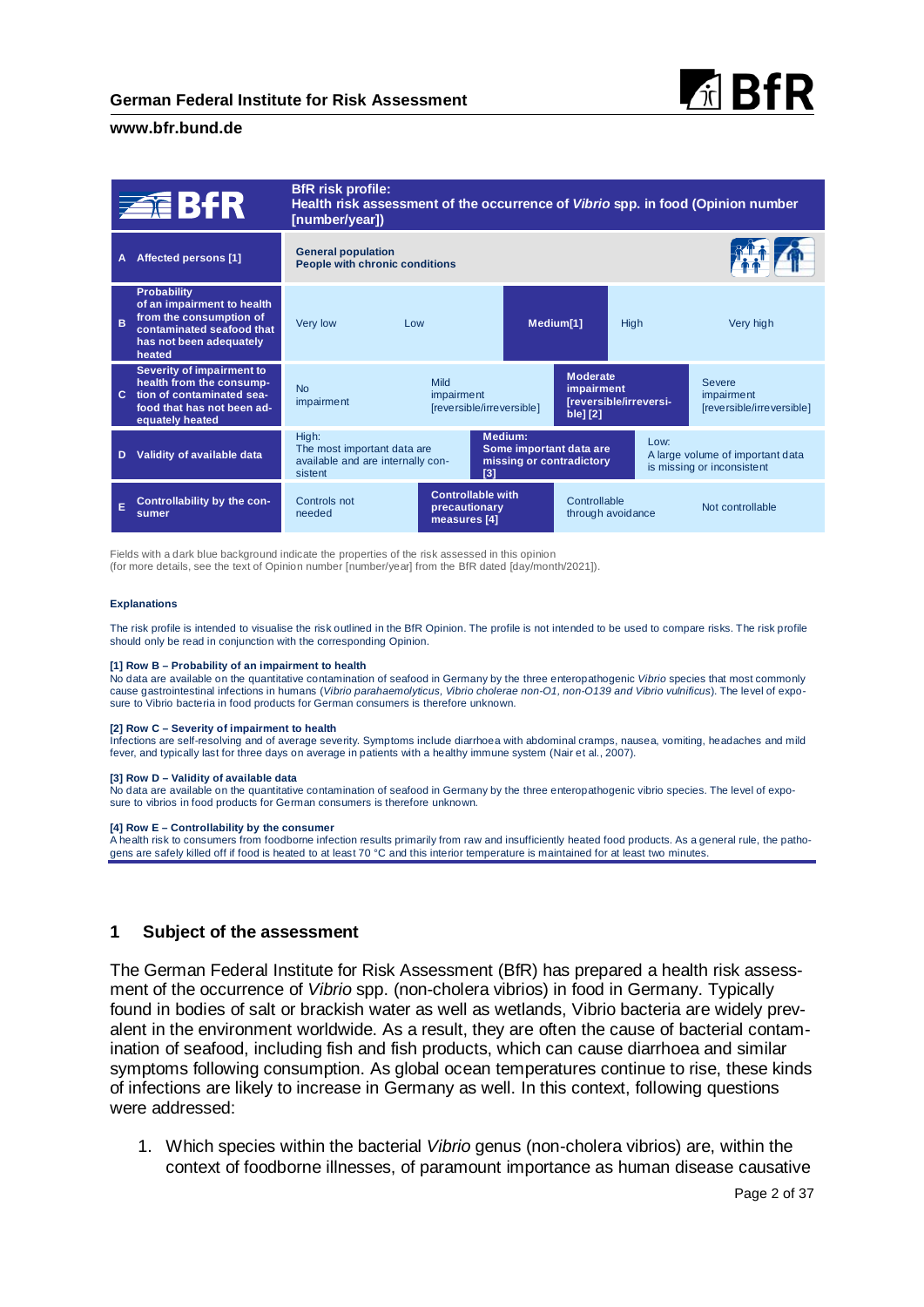

agents for the investigation of food potentially contaminated with pathogenic vibrios (non-cholera vibrios)?

- 2. Whichinformation is available to the BfR on the prevalence and importance of pathogenic vibrios (non-cholera vibrios) in seafood products sold in the retail sector, and in mussels and oysters produced in Germany?
- 3. Which trends can be determined from figures on the prevalence of foodborne illnesses as caused by the occurrence of pathogenic vibrios (non-cholera vibrios) in food?
- 4. What are the parameters that promote the occurrence, propagation and transmission of pathogenic vibrios (non-cholera vibrios) in food?
- 5. Which strategies are considered efficient in terms of minimising the occurrence of pathogenic vibrios (non-cholera vibrios) in food, which relate to the cold chain, and the preservation and decontamination methods utilised during the production process (including processing, transportation and storage), and which can influence the contamination of food with pathogenic vibrios (non-cholera vibrios)?
- 6. Which standardised culture techniques and molecular protocols are suitable for the detection and analysis of the health risk posed by pathogenic *Vibrio* spp. (non-cholera vibrios) in food?
- 7. Which markers/indicators (e.g. genes or proteins) are suitable e.g. as virulence factors of pathogenic strains – for facilitating (rapid) detection of pathogenic vibrios within food production? With what level of confidence can these markers indicate a health risk associated with the consumption of food contaminated with vibrios (noncholera vibrios)?

The present health risk assessment has focused on the bacteria referred to as 'non-cholera vibrios', since only these particular types have been detected as bacterial contaminants in seafood in Germany. The answers to the questions raised are presented in section 3.3 of this health risk assessment.

# **2 Results**

A hazard to consumer health from food results primarily from raw and insufficiently heated food products. Mussels and oysters, which are sedentary organisms that feed by filtering the seawater in their environment, may contain higher concentrations of bacteria. In bodies of salt water, vibrios are to be expected as a normal member of the natural bacterial flora. Accordingly, these bacteria are present in fish and (in higher concentrations) in bivalve molluscs. Environmental conditions play an important role. As a general observation, rising water temperatures and decreasing salt content may be associated with an increase in the level of contamination with vibrios. For people with a weakened immune system or pre-existing medical conditions such as chronic liver diseases, consumption of live mussels/oysters can present a serious risk of infection caused by vibrios, particularly if the food in question is contaminated with the species *Vibrio vulnificus*.

Seafood is consumed by all population groups, including the higher-risk population groups as described above. Most products available have either been heated or treated using other methods (marinating, smoking, drying, salting, etc.) and should therefore contain lower levels of bacteria. As a general rule, the pathogens are safely killed off if food is heated to at least 70 °C and if this interior temperature is maintained for at least two minutes. No cases of vibriosis following the consumption of seafood have been reported in Germany to date. A notification requirement for cases of vibriosis was not introduced in Germany until 2020. The re-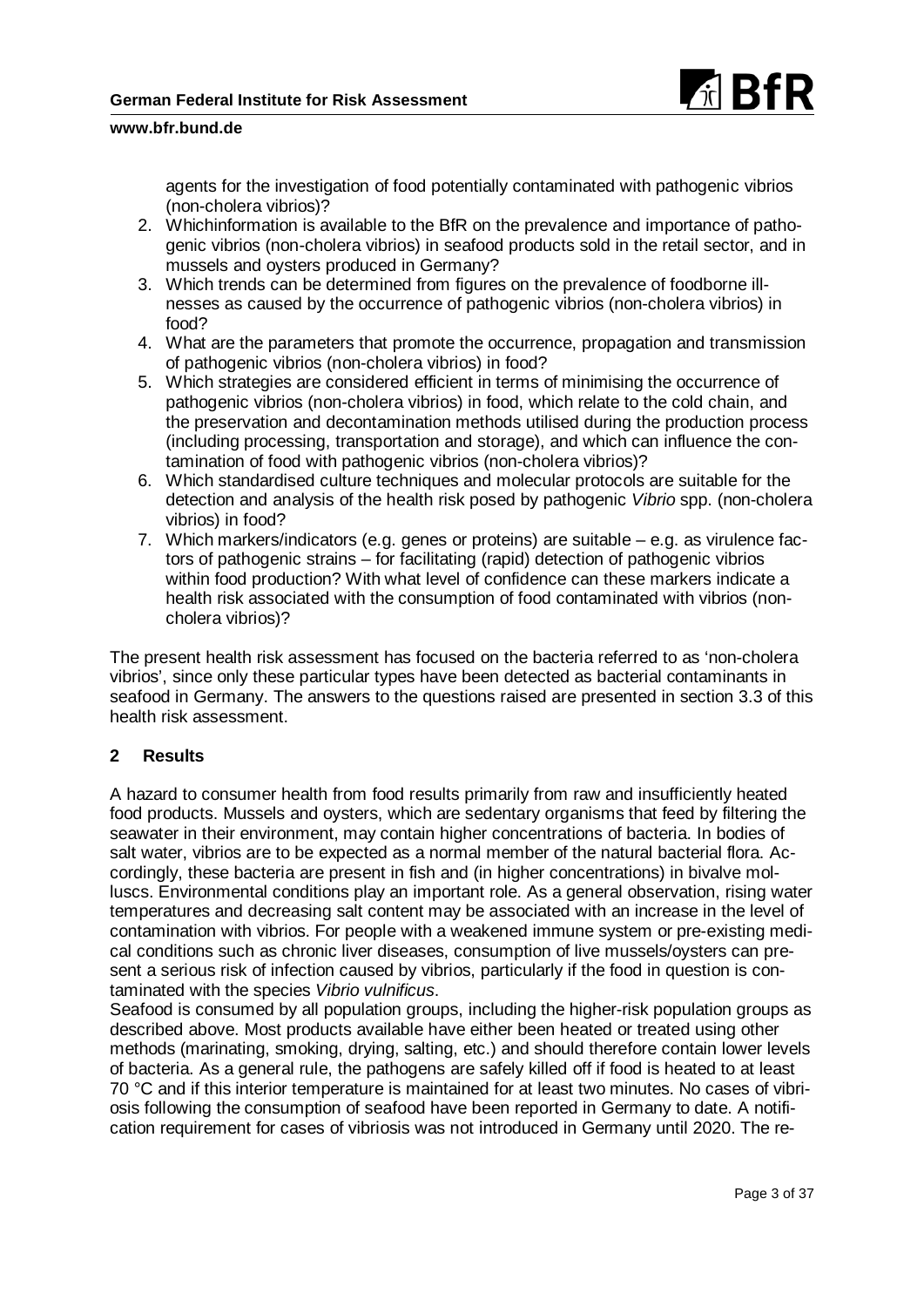

sponsible public health institute, the Robert Koch Institute, notes on its website that the Institute has been aware of only isolated cases of gastrointestinal infections by non-cholera vibrios since 2000.

## Details:

1) No data are currently available on the quantitative contamination of seafood in Germany by the three enteropathogenic *Vibrio* species that most commonly cause gastrointestinal infections in humans (*Vibrio parahaemolyticus, Vibrio cholerae and Vibrio vulnificus*). The level of exposure to Vibrio bacteria in food products for German consumers is therefore unknown.

2) It can be assumed that adequate heating (interior temperature of 70 °C maintained for two minutes in the food) results in the inactivation of all pathogenic vibrios. Any uncertainty about the risk from excessive vibrio contamination is therefore mainly related to those products that are consumed raw or after brief cooking only. Such foods include oysters in particular and several other types of mussels, as well as fish consumed raw, as is the case with sushi or sashimi. Only sporadic cases of gastrointestinal infections resulting from contaminated oysters and other mussels have been reported in Germany. Additionally, the quantities consumed per capita are comparatively low. Therefore, it may be assumed that, even for these types of foods, currently exposure to pathogenic vibrio bacteria is so low that the probability of occurrence of impairments to health after consumption of these products can also be considered as low.

3) The uncertainty arising from a lack of reliable data on the quantitative contamination of oysters and mussels by vibrios is considered low, in view of the low rates of reported infections. However, it should be remembered that vibrio infections have only been a notifiable disease in Germany since 2020. This lack of mandatory notification also means that very few investigations of enteropathogenic vibrios were conducted in patients with diarrhoeal diseases in Germany. Potential cases of vibrio infections could therefore not or only very rarely be recorded, especially since these bacteria require highly specific culture methods for detection. It is possible that true cases of gastrointestinal vibrio infection were not recorded.

4) A quantitative characterisation of enteropathogenic vibrios in oysters/mussels would be one approach suitable for determining uncertainty in relation to health risks. For characterisation of this type, culture protocols (MPN method) or real-time PCR methods could be applied in order to detect enteropathogenic vibrios.

# **3 Rationale**

- 3.1 Risk assessment
- 3.1.1 Hazard identification
- 3.1.1.1 Vibrios as natural inhabitants of aquatic environments

The Vibrionaceae family comprises gram-negative, non-spore-forming bacteria that occur naturally in aquatic ecosystems such as oceans, estuaries and aquaculture throughout the world. The Vibrionaceae family consists of several genera, of which the *Vibrio* (*V.*) genus contains the most important pathogenic species for humans. This genus has more than 100 member species, of which roughly a dozen species have the potential to cause disease in humans. These pathogens can cause both intestinal and extra-intestinal infections (such as wound and ear infections) (Baker-Austin et al., 2018; Ceccarelli et al., 2019).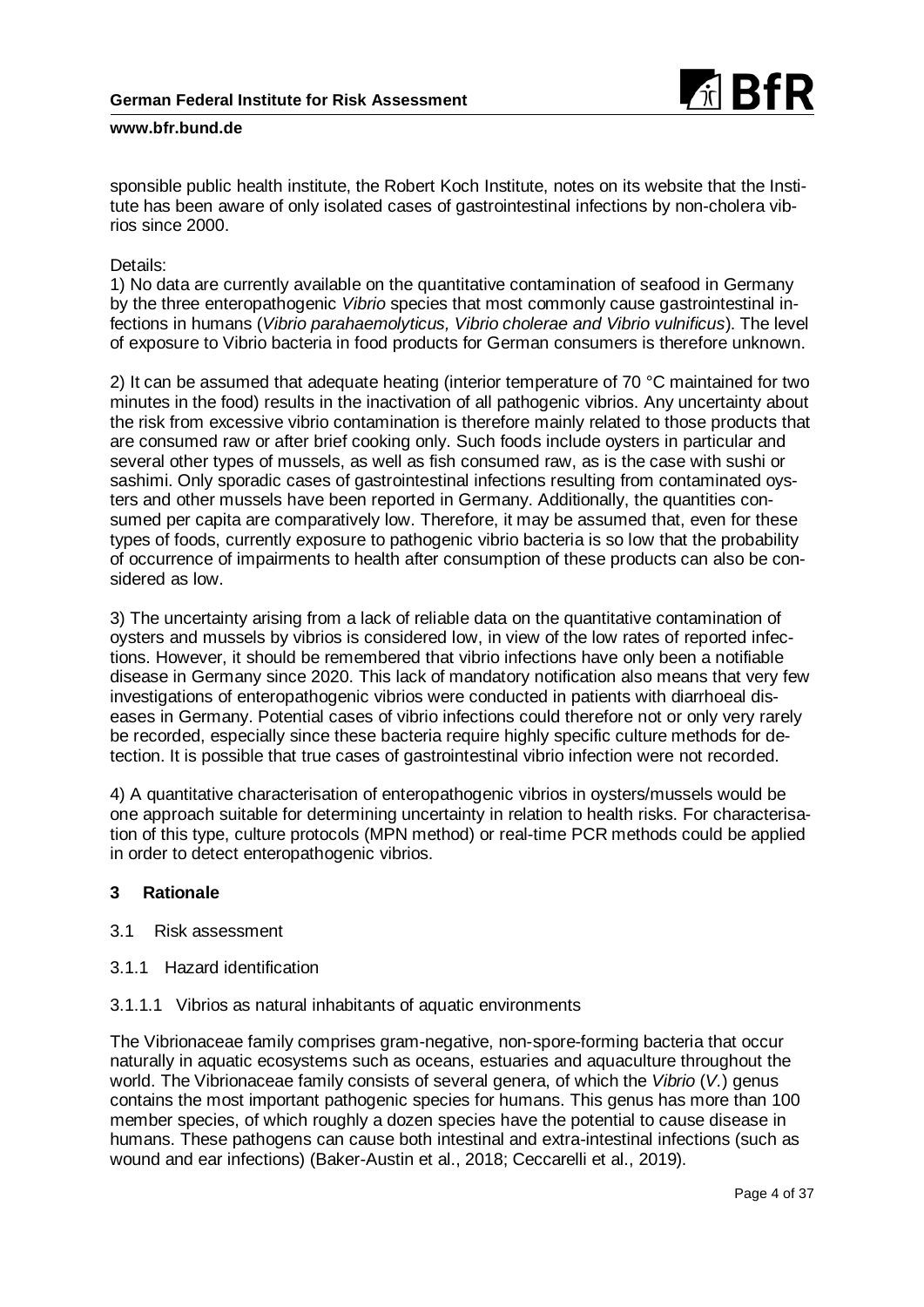

As climate change and the associated rise in ocean temperatures are expected to increase the occurrence of *Vibrio* bacteria in their natural habitats and a rise in *Vibrio* infections are therefore also predicted (Baker-Austin et al., 2012; Baker-Austin et al., 2017).

As vibrio concentrations in aquatic ecosystems increase infections resulting from direct contact with contaminated water will play a significant role. These infections occur in warmer seasons in particular as a result of leisure activities such as bathing in or hiking next to expanses of coastal water. As a result, extra-intestinal infections (such as wound and ear infections) caused by human pathogenic *Vibrio* species are regularly reported in Germany during warmer parts of the year (RKI, 2020). Extra-intestinal infections are not considered further in this risk assessment, since they are not typically associated with the consumption of food products. A few isolated cases of wound infections suffered by employees working in food production as a result of handling raw seafood products have been reported in the literature (Bisharat et al., 2005).

However, this risk assessment focuses primarily on gastrointestinal *Vibrio* infections resulting from the consumption of fish, fishery products and seafood, including molluscs and crustaceans. Food of marine origin is referred to collectively by the term 'seafood' in the following. Infections can result when these kinds of food are not adequately heated before consumption or are consumed raw.

The *Vibrio* species that most frequently cause seafood-borne gastrointestinal infections in humans are *V. parahaemolyticus*, *V. cholerae* and *V. vulnificus*. According to estimates from expert committees at the World Health Organisation (WHO) and the Food and Agriculture Organisation of the United Nations (FAO), these three pathogens are the most significant in terms of risks to public health. As a result, risk assessments have already been published for these three species by the FAO and WHO in relation to global trade with seafood products (FAO/WHO, 2010a; 2020).

In the course of this risk assessment, two further *Vibrio* species will be considered, which have often been detected in seafood samples in Germany by official food analysis laboratories and sent to the Consultant Laboratory for Vibrios at the BfR for confirmatory analysis. In addition to the three *Vibrio* species mentioned above, *V. alginolyticus* and *V. metschnikovii* will therefore also be considered.

Table 1 lists the *Vibrio* isolates from food as received by the Consultant Laboratory for Vibrios during the period 2017 to 2020.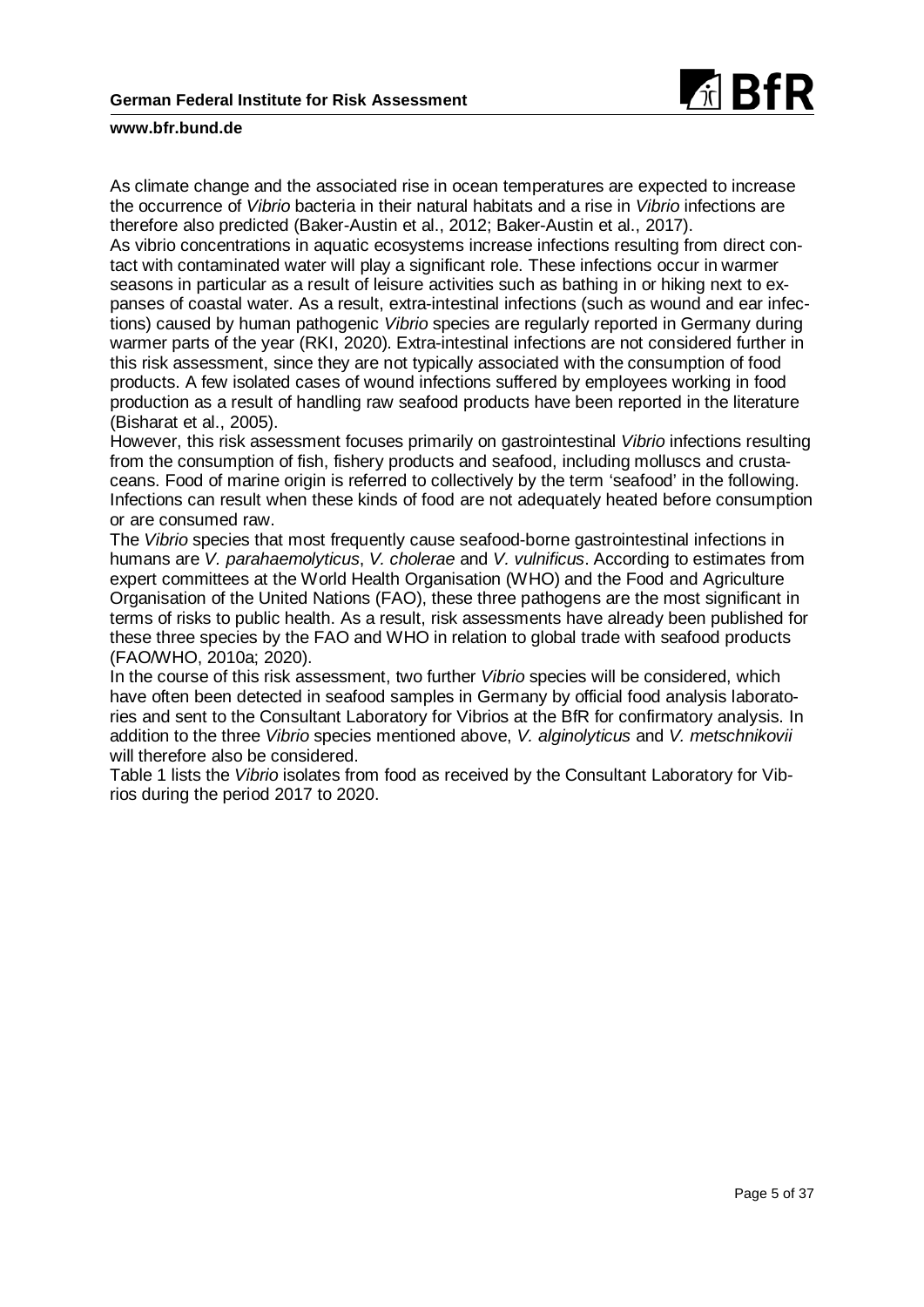

**Table 1:** *Vibrio* isolates from food received by the Consultant Laboratory for Vibrios during the period 2017 to 2020, with *Vibrio* species as detected

| <b>Matrix</b>                        | <b>Total</b>   | V. para-<br>haemolyti-<br>cus | V. cho-<br>lerae | V. vul-<br>nificus | V. algino-<br>lyticus* | V. metsch-<br>nikovii    | V. flu-<br>vialis | nissii cus     | V. fur- V. mimi- | V. har-<br>veyi | V. camp-<br>bellii | Other<br><b>Vibrio</b> | Non-<br><b>Vibrio</b> | Origin (country)                                                  |
|--------------------------------------|----------------|-------------------------------|------------------|--------------------|------------------------|--------------------------|-------------------|----------------|------------------|-----------------|--------------------|------------------------|-----------------------|-------------------------------------------------------------------|
| Oysters                              | 54             | 48 (10 trh) -                 |                  |                    | 4                      | $\overline{\phantom{0}}$ |                   |                |                  |                 |                    |                        |                       | DE (North Sea)                                                    |
| Common<br>mussels                    | 402            | 303 (5 trh)                   | 24               | 1                  | 45                     | 10                       | 1                 | $\overline{2}$ |                  |                 |                    | 12                     | 4                     | North Sea DE,<br>NL, North Atlantic                               |
| Other mus- 16<br>sels                |                | 12                            | $\overline{2}$   |                    | 2                      |                          |                   |                |                  |                 |                    |                        |                       | DE (North Sea)<br>(12)                                            |
| <b>Brown</b><br>shrimp               | 125            | 33                            |                  | 1                  | 70                     | 5                        | $\mathbf{1}$      |                |                  | $\overline{4}$  | 1                  | 5                      | 5                     | DE (North Sea)                                                    |
| Prawns,<br>common<br>shrimp,<br>etc. | 244            | 133 (6 trh)                   | 26               | 3                  | 24                     | 11                       | 1                 |                |                  | $\,6$           | 12                 | 13                     | 14                    | BD (45), EC (61),<br>HU (15), IN (32),<br>TH (21), VN (38)        |
| Other<br>shellfish                   | 14             | 9                             | $\overline{2}$   |                    |                        | $\overline{2}$           |                   |                |                  |                 |                    |                        |                       | BD (1), EC (2),<br>FR (1), IN (2), VN<br>(2)                      |
| Fish, fish<br>products               | 43             | 4                             | 5                |                    |                        | 27                       | $\overline{2}$    | 1              | $\overline{2}$   |                 |                    |                        |                       | VN (9), NO (1),<br>DE (2), IN (3), GR<br>(1), Indian Ocean<br>(1) |
| Squid,<br>squid prod-<br>ucts, etc.  | 2              |                               |                  |                    |                        |                          |                   |                |                  |                 |                    |                        |                       | No data                                                           |
| <b>Others</b>                        | $\overline{2}$ |                               | 1                |                    |                        |                          |                   |                |                  |                 |                    |                        | $\qquad \qquad$       | EC(1)                                                             |
| Grand total                          | 902            | 543                           | 60               | 6                  | 146                    | 55                       | 6                 | 3              | 3                | 10              | 13                 | 32                     | 25                    |                                                                   |

\* Not all *V. alginolyticus* isolates are sent to the Consultant Laboratory for Vibrios for analysis and figures therefore do not reflect actual numbers detected. Abbreviations: trh, TDH-related haemolysin; tdh, thermostable direct haemolysin; DE, Germany; NL, Netherlands; BD, Bangladesh; EC, Ecuador; IN, India; TH, Thailand; VN, Vietnam; FR, France; NO, Norway; GR, Greece. The number in brackets after the country code indicates the number of samples from the corresponding country.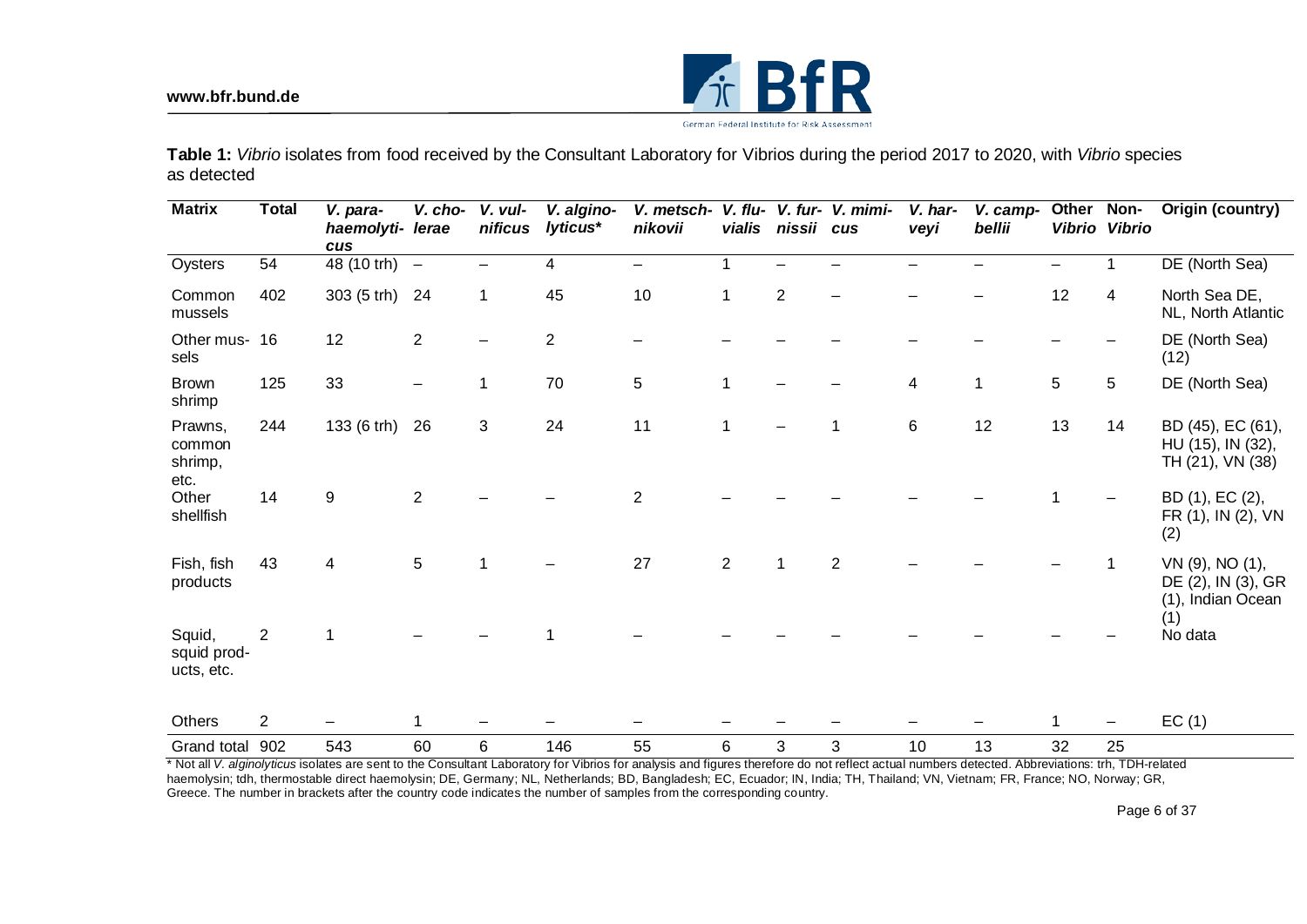

As a general rule, occurrence of *Vibrio* spp. in seafood products can be attributed to the natural occurrence of these bacteria in the aquatic environment. In most cases, there is no correlation between faecal coliform microbes introduced into bodies of water by anthropogenic factors and *Vibrio* titres in the aquatic environment. On the other hand, a positive correlation between water temperature and *vibrio* concentrations has been demonstrated in several regions around the world. Other environmental factors, such as water salinity, can have either a positive or a negative effect on the occurrence and abundance of vibrios, depending on the *Vibrio* species under consideration. For many *Vibrio* species, the literature describes how these bacteria may enter a dormant state under certain conditions (lack of nutrients, low temperatures, changes in osmotic concentrations, etc.), which makes direct re-culturing on suitable growth media more difficult. This dormant state is also described as viable-but-non-culturable (VBNC) (Oliver, 2010). The effective revitalisation of such bacteria can typically be achieved by the use of suitable media and an increase in temperature (temperature upshift) (Oliver, 2010). Such conditions should be present when utilising the horizontal ISO method 21872-1 for the detection of enteropathogenic vibrios in food by means of the mandatory two-stage (primary, secondary) enrichment.

## 3.1.2 Hazard characterisation

## 3.1.2.1 Vibrios as pathogens in food

## *V. parahaemolyticus*

*V. parahaemolyticus* is well known as one of the primary causes of seafood-borne gastroenteritis in conjunction with the consumption of raw or insufficiently well-cooked products (FAO/WHO, 2011; 2020). Infections are self-limiting and of average severity. Symptoms include diarrhoea with abdominal cramps, nausea, vomiting, headaches and mild fever, and typically last for three days on average in patients with a healthy immune system (Nair et al., 2007). Pathogenic *V. parahaemolyticus* strains are responsible for most seafood-associated infections in the United States, many Asian countries (FAO/WHO, 2011) and South America (Velazquez-Roman et al., 2014).

Two pandemic clones of *V. parahaemolyticus* have caused outbreaks of illness on several continents. The O3:K6 clone with the sequence type ST3 was first discovered in India, and spread during the period 1995 to 2005 within Southeast Asia, the Americas and Africa, also reaching Europe (Spain and France). Another pandemic clone with the sequence type ST36 (known as the Pacific Northwest clone) was responsible for outbreaks in the Americas (North and South America) and in Spain during the period 2012 to 2016 (Martinez-Urtaza and Baker-Austin, 2020).

Compared with Asia and the USA, *V. parahaemolyticus* infections have been reported only rarely in Europe to date. This may be attributable to a low incidence rate or may simply result from a lack of epidemiological surveillance programmes for *Vibrio*-associated illnesses. The pathogenicity of *V. parahaemolyticus* is primarily correlated with the possession of genes that code for haemolysins (TDH = thermostable direct haemolysin and/or TRH = TDH-related haemolysin) (Nishibuchi and Kaper, 1995; Park et al., 2000). Both epidemiological studies and animal experiments have indicated that at least one type 3 secretion system (T3SS2) also has an important role in the pathogenicity of *V. parahaemolyticus* (Park et al., 2004). This T3SS2 is strongly correlated with the presence of *tdh* and/or *trh* genes, and is further subdivided into T3SS2α, which is associated with the *tdh* gene on a pathogenicity island, and T3SS2β, which is located on a different pathogenicity island in the vicinity of the *trh* gene (Park et al., 2004). In addition, the *trh* gene is genetically associated with a urease gene cluster. Most *V. parahaemolyticus* strains do not possess the *tdh* and/or the *trh* gene(s), however, and are viewed as environmental strains. The results of epidemiological investigations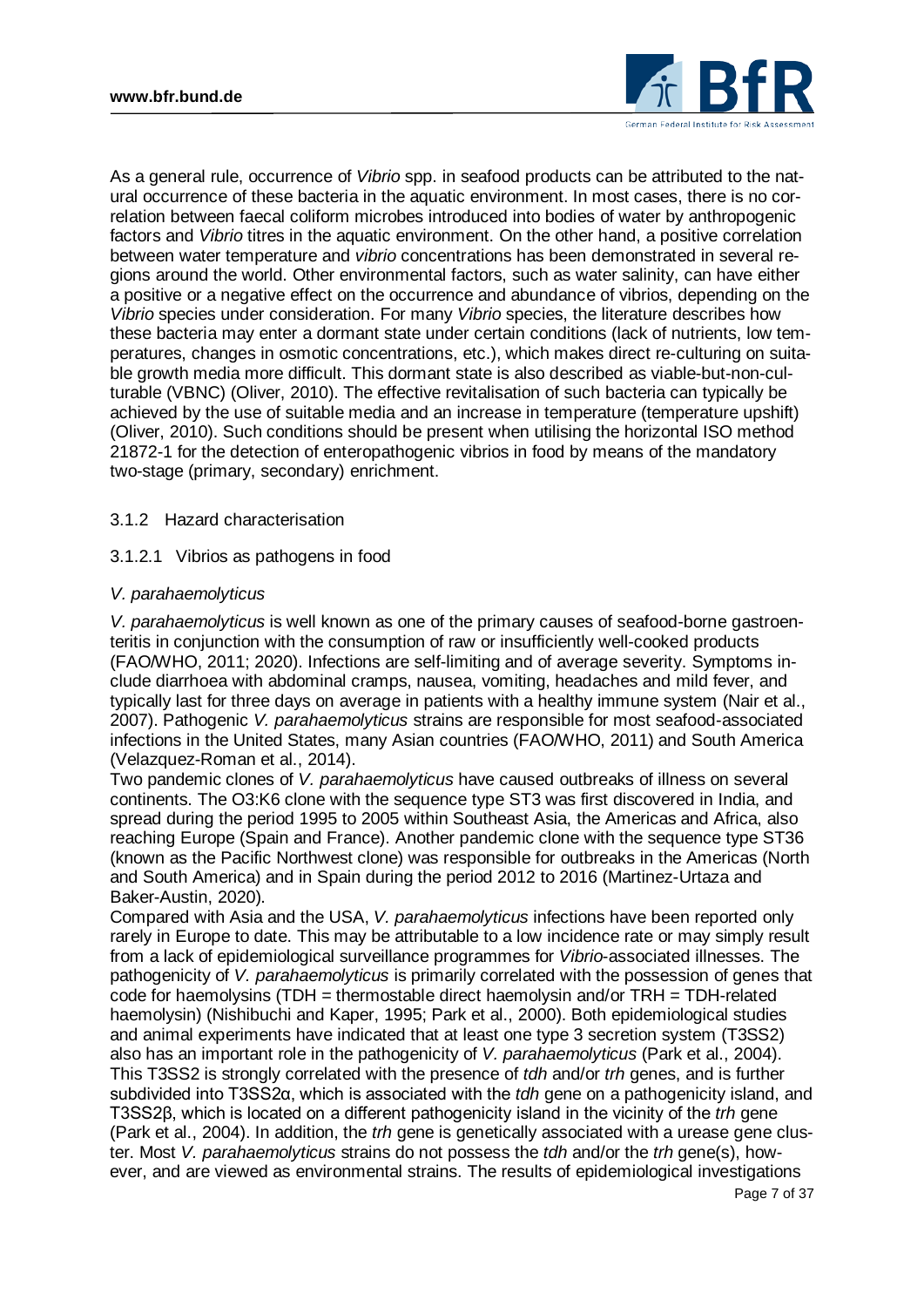

in Japan indicate that *tdh* gene-bearing strains are more likely to cause gastrointestinal infections than *trh*-positive strains (Saito et al., 2015). Roughly 90 % of all *V. parahaemolyticus* infections during the period under investigation were caused by *tdh* gene-bearing strains without the *trh* gene, although *trh*-positive strains were more commonly detected in oysters and mussels.

In Germany, *tdh*-positive *V. parahaemolyticus* strains have been found in imported seafood only very rarely to date (investigations conducted by the BfR's Consultant Laboratory for Vibrios). There have been no reports of such strains occurring in German coastal waters so far (Huehn et al., 2014). In contrast, *trh*-positive *V. parahaemolyticus* isolates do occur in these areas, although rarely (Bechlars et al., 2015). In general, *trh* gene-bearing strains are detected in a range of roughly 3 % to 5 % in North European coastal areas (Hervio-Heath et al., 2002; Ellingsen et al., 2008), with occurrence tending to rise slightly in French coastal areas (Robert-Pillot et al., 2004; Bechlars et al., 2015). Despite the occurrence of such strains in German waters and their detection in oysters and common mussels from German production regions, no intestinal infections resulting from *V. parahaemolyticus* strains have been documented in Germany to date.

*V. parahaemolyticus* is sensitive to stomach acid (Yeung and Boor, 2004a) and older sources report that the infectious dose ranges from  $10<sup>7</sup>$  to  $10<sup>8</sup>$  cells (Yeung and Boor, 2004b). This value is also currently stated as the infectious dose by the Canadian health authorities (Government of Canada, 2011). However, it is not clear whether the infectious dose may be lower for the more virulent pandemic clones (Yeung and Boor, 2004b).

## *V. cholerae*

The gram-negative bacterium *V. cholerae* is a species that forms part of the normal flora of aquatic ecosystems worldwide. Since *V. cholerae* bacteria can also be grown on culture media without sodium chloride (NaCl), they may also be present not only in saline marine waters but also in inland fresh waters such as rivers and lakes, where salinity is very low (Kirschner et al., 2018; Vezzulli et al., 2020). On account of its large number of surface antigens, the species can be subdivided into more than 200 serogroups (Vezzulli et al., 2020). Strains of *V. cholerae* belonging to the serogroups O1 and O139 are the cause of cholera, an epidemic disease whose symptoms include diarrhoea. Cholera epidemics are largely limited to countries with inadequate public hygiene systems and occur as a result of limitations in public sanitary systems, which may also follow in the aftermath of natural disasters or political crises. The excretions of sick individuals contain large quantities of *V. cholerae* bacteria, which can enter and contaminate bodies of water. In epidemic regions, an infection is usually the result of an individual being exposed to contaminated drinking water or food that has come into contact with contaminated water (Harris et al., 2012). Cholera is an acute intestinal infection with a short incubation period ranging from less than 24 hours to 5 days. The toxigenic *V. cholerae* strains O1 and O139 produce the cholera toxin, which causes severe watery diarrhoea. *V. cholerae* bacteria colonise and propagate within the intestinal mucosa. This leads to constant vomiting and diarrhoea. This uninterrupted loss of water causes severe bodily dehydration and the loss of vital minerals. Without treatment, 30–50 % of all severe cases of cholera end with the death of the patient within six days. The most important virulence factors from toxic *V. cholerae* include cholera toxin (CT) and a type IV pilus (Zuckerman et al., 2007). Humans are the sole host for cholera bacteria from the O1/O139 serogroups. Cholera infections are rare in Europe. Cases result from individuals having recently visited countries in which the disease is endemic.

The other serogroups of *V. cholerae*, which number over 200, are widespread in the aquatic environment worldwide. Although some strains from these serogroups, referred to collectively as *V. cholerae* non-O1, non-O139, can cause diseases having diarrhoea as a symptom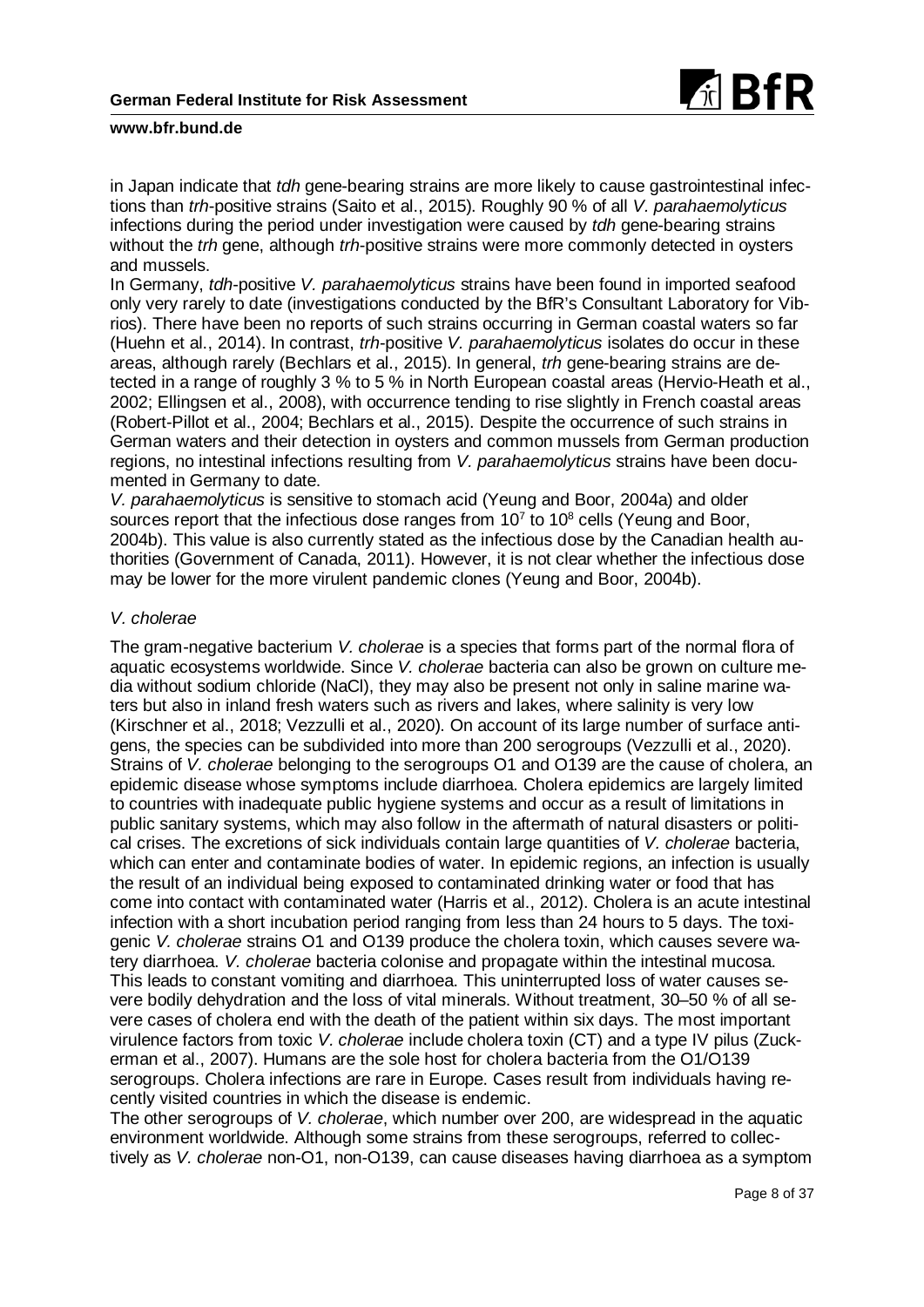

(Schirmeister et al., 2014), they do not have the capability to cause epidemic outbreaks (Vezzulli et al., 2020). Since most of the non-O1, non-O139 strains do not possess the primary virulence factors of toxigenic *V. cholerae*, they can be distinguished from these by PCR detection methods that target the cholera toxin gene. A series of accessory virulence factors that are also present in toxigenic strains can be found in some non-O1, non-O139 strains. These strains are capable of producing toxins such as haemolysins, RTX toxins, type 3 secretion systems and cholix toxins, but generally cause only self-resolving cases of gastroenteritis (Awasthi et al., 2013; Schwartz et al., 2019). There are a number of cholera toxin-forming serogroups (O141, O75, O37, O10, O12, O6 and O14) without pandemic potential. While these have also been associated with cholera-like illnesses, these have proved to be less severe than true cholera disease (Tobin-D'Angelo et al., 2008; Vezzulli et al., 2020). Since research is still lacking on the precise nature of the virulence factors of these bacteria that are responsible for human infections, there are currently few diagnostic options for reliably distinguishing pathogenic strains from true environmental strains.

Within Germany, gastrointestinal infections by *V. cholerae* non-O1, non-O139 have been reported mostly in conjunction with travel-related illnesses. In some cases of patients complaining of diarrhoea symptoms after returning from regions where cholera is endemic, *V. cholerae* non-O1, non-O139 was subsequently detected in the laboratory (Schirmeister et al., 2014).

## *V. vulnificus*

*V. vulnificus* is a dangerous bacterial pathogen that can be found in coastal waters worldwide – with a preference for waters having moderate saline levels. The pathogen can cause severe and potentially fatal wound infections (Blake et al., 1979; Lee et al., 2014; Huang et al., 2016; Dupont et al., 2020), and is also responsible for fatalities caused by consumption of contaminated seafood. In the USA, oysters contaminated with *V. vulnificus* are commonly held responsible for fatal cases of infection (FAO/WHO, 2004; Haq and Dayal, 2005; Daniels, 2011). The severity of disease progression is substantially affected by individual health conditions of persons exposed to the pathogen. High-risk individuals include those with a weakened immune system and those with systemic illnesses – particularly chronic liver disease (Bross et al., 2007). In the event of primary septicaemia following consumption of contaminated seafood, the case fatality rate exceeds 50 % (Jones and Oliver, 2009). For people with pre-existing medical conditions, the infectious dose is suspected to be low, at around  $10<sup>3</sup>$ CFUs (Jackson et al., 1997; Stavric and Buchanan, 1997; Cruz et al., 2016). Pathogen proliferation is known to be favoured by environmental factors such as warmer water and moderate salinity. Accordingly, the rise in ocean temperatures resulting from climate change has heightened concerns that the number of infections caused by *V. vulnificus* will increase (Baker-Austin et al., 2013). Despite ubiquity of the pathogen in the environment, the number of cases reported is relatively low – an indication of varying virulence between strains in the species. *V. vulnificus* exhibits a high level of genetic diversity and comprises strains with varying degrees of virulence potential (Jones and Oliver, 2009). While most strains are virulent in animal models (Thiaville et al., 2011), several investigations have revealed genetic divergence between strains of clinical origin and environmental strains. Several studies developed methods to distinguish between clinical strains (type C) and environmental strains (type E). The potential virulence markers are based on variations in the sequence of the small subunit of the 16S rRNA gene, the virulence-correlated gene (*vcg*) (Sanjuan et al., 2009) and the *pilF* gene, which codes for a protein that is required for type IV pilus assembly (Baker-Austin et al., 2012). To date, however, there are no reliable genetic markers available to define individual strains as apathogenic environmental strains. In Germany, the strains, which have caused severe and fatal wound infections identified, are primarily type E (Bier et al., 2013).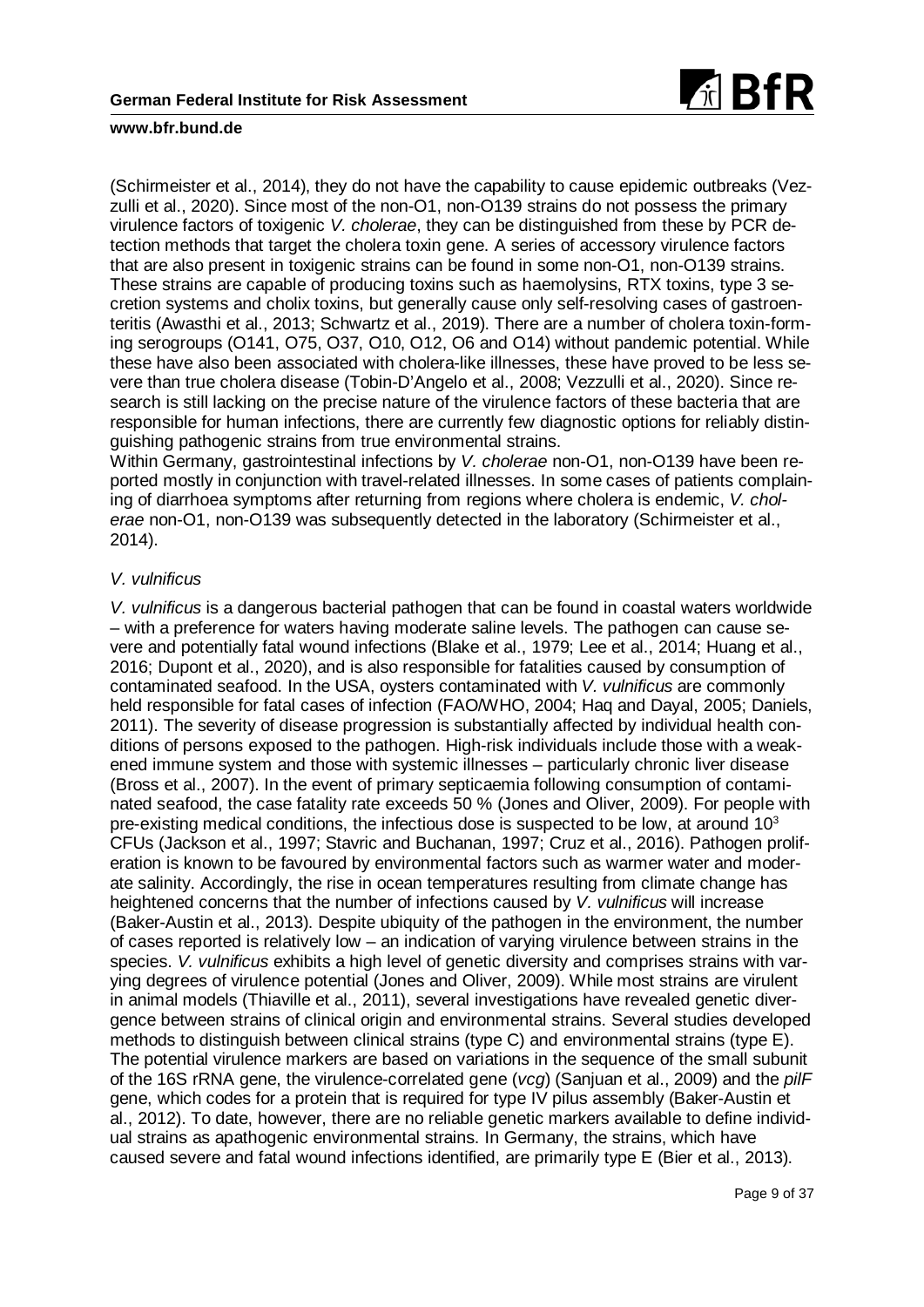

In Germany, *V. vulnificus* bacteria are found in low-salinity marine ecosystems such as the Baltic Sea or deltas of large rivers that flow into the North Sea (Boer et al., 2013; Huehn et al., 2014). Since this marine environment exhibits a faster rate of warming for surface water temperatures, especially in summer, *V. vulnificus* wound infections in humans following contact with seawater are more numerous in years having long periods of warm weather. Locally acquired foodborne infections have not been reported in Germany to date. Analyses have shown that *V. vulnificus* does occur in imported seafood but is an uncommon finding (see table 1).

## *V. alginolyticus*

The species *V. alginolyticus* is frequently detected in seafood (Lhafi and Kühne, 2007; Huehn et al., 2014; Vu et al., 2018b), since this species is widespread in oceans and tolerates high levels of salinity (Boer et al., 2013). Gastrointestinal infections are rare, while wound and ear infections caused by *V. alginolyticus* after contact with seawater are described more frequently in the literature (Baker-Austin et al., 2020). In the USA, this species is the *Vibrio* species that is most frequently associated with wound and ear infections (Morris, 2019).

## *V. metschnikovii*

The species *V. metschnikovii* has also been detected frequently in samples of seafood (table 1). A Norwegian investigation looking at fish and mussel samples identified *V. metschnikovii* as the secondmost common *Vibrio* species after *V. alginolyticus* (Hakonsholm et al., 2020). In terms of taxonomy, *V. metschnikovii* was defined as a novel species in the *Vibrio* genus in the 1970s. This species is distinguished from other *Vibrio* species by its inability to form cytochrome oxidase and to reduce nitrate (Farmer III and Janda, 2004). *V. metschnikovii* is a natural inhabitant of the aquatic environment, and has been isolated from seawater, river deltas and effluent, as well as from fish, crustaceans, oysters and sick birds (Ceccarelli et al., 2019). In particular, occurrence was documented as widespread in rural communities in Brazil, Nigeria, Peru and South Africa. This species is not well-characterised to date. The literature cites *V. metschnikovii* bacteria in relation to cases of extra-intestinal illness, wound infections, pneumonia and cardiovascular diseases, but also in cases having diarrhoea as a symptom (Dalsgaard et al., 1996). Overall, the role of *V. metschnikovii* as a potential human pathogen remains unclear, since these illnesses have been described only as particular case studies with highly variant symptoms (Morris, 2019).

## Other *Vibrio* species

Table 1 refers to further *Vibrio* species (*V. mimicus*, *V. fluvialis*, *V. furnissii* and *V. harveyi*), which have been described in connection with gastrointestinal infections. When compared with the three potentially enteropathogenic species *V. parahaemolyticus*, *V. vulnificus* and *V. cholerae*, these other species are detected only occasionally in food products in Germany and are therefore not addressed further in the context of this risk assessment.

## 3.1.3 Exposure assessment

On account of their high levels of protein, vitamins and minerals, fish and seafood are considered an important and highly nutritious foodstuff (Institute of Medicine of the National Academy of Sciences, 2007). Demand for these foods has grown both in Europe and worldwide over the last decades. According to the FAO, consumption of fish in the US amounted to no less than 156.2 million tonnes in 2019. This is equivalent to an annual consumption of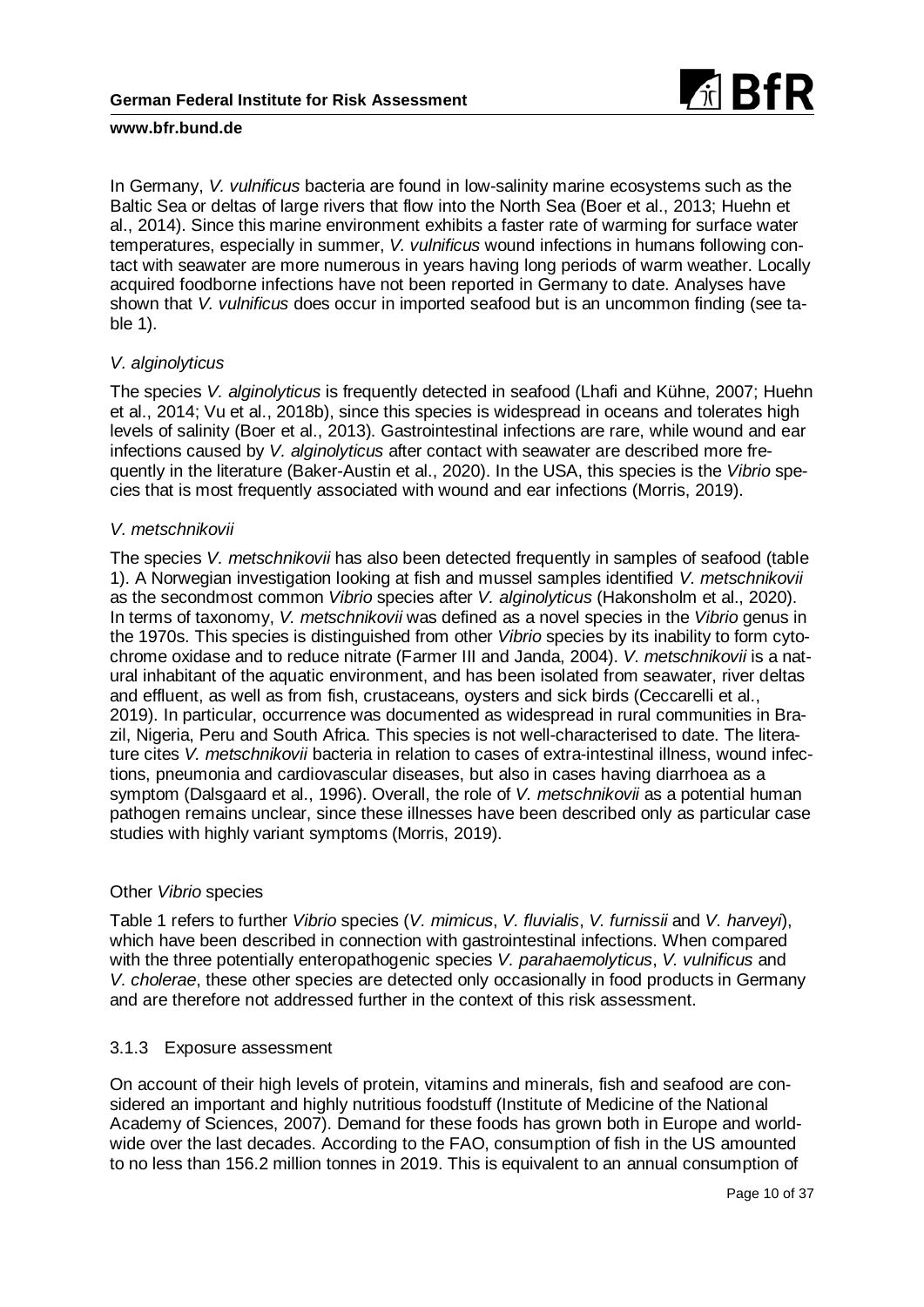

roughly 20 kg per capita. These values are lower for Germany. The Federal Office for Agriculture and Food (BLE) gives a figure of 13.2 kg per capita for consumption in 2019 (fig. 1: chart of per-capita consumption). Alongside products from fish or shellfish caught in the wild from rivers, lakes and oceans, products from aquaculture have become significantly more important: in 2014, the contribution from the aquaculture sector for human consumption exceeded the total annual wild catch for the first time. At 21 %, however, German domestic production is currently making only a minor contribution to the total volume of products consumed in Germany.



**Figure 1:** Supply of fishery products (including crustaceans and shellfish) to the Federal Republic of Germany from 1994 to 2019 (source: BLE -532- (2019 provisional))

Gastrointestinal *Vibrio* infections can often be attributed to consumption of raw or insufficiently cooked mussels and crustaceans (Daniels and Shafaie, 2000; Bisha et al., 2012). In the USA, infections with *V. vulnificus* are the leading cause for foodborne fatalities (Daniels, 2011). In Germany, only isolated cases of *Vibrio* infections have been reported in recent years. As ocean surface temperatures rise as a result of climate change, this could lead to an increased occurrence of vibrios in aquatic environments, accompanied by their more extensive colonisation in other local aquatic organisms (Martinez-Urtaza et al., 2010; Vezzulli et al., 2012). This phenomenon has already been described for the Baltic Sea (Frank et al., 2006; Baker-Austin et al., 2010).

## 3.1.3.1. Vibrios in mussels

Annual sales volumes of mussels in Germany amount to 2,000–3,000 t. Most domestic production is concentrated along the coasts of Lower Saxony and Schleswig-Holstein, as well as the island of Sylt as Germany's sole oyster-producing region. Since 2014, common mussels cultivation has been reintroduced in the Baltic Sea (Kieler Förde), with increasing success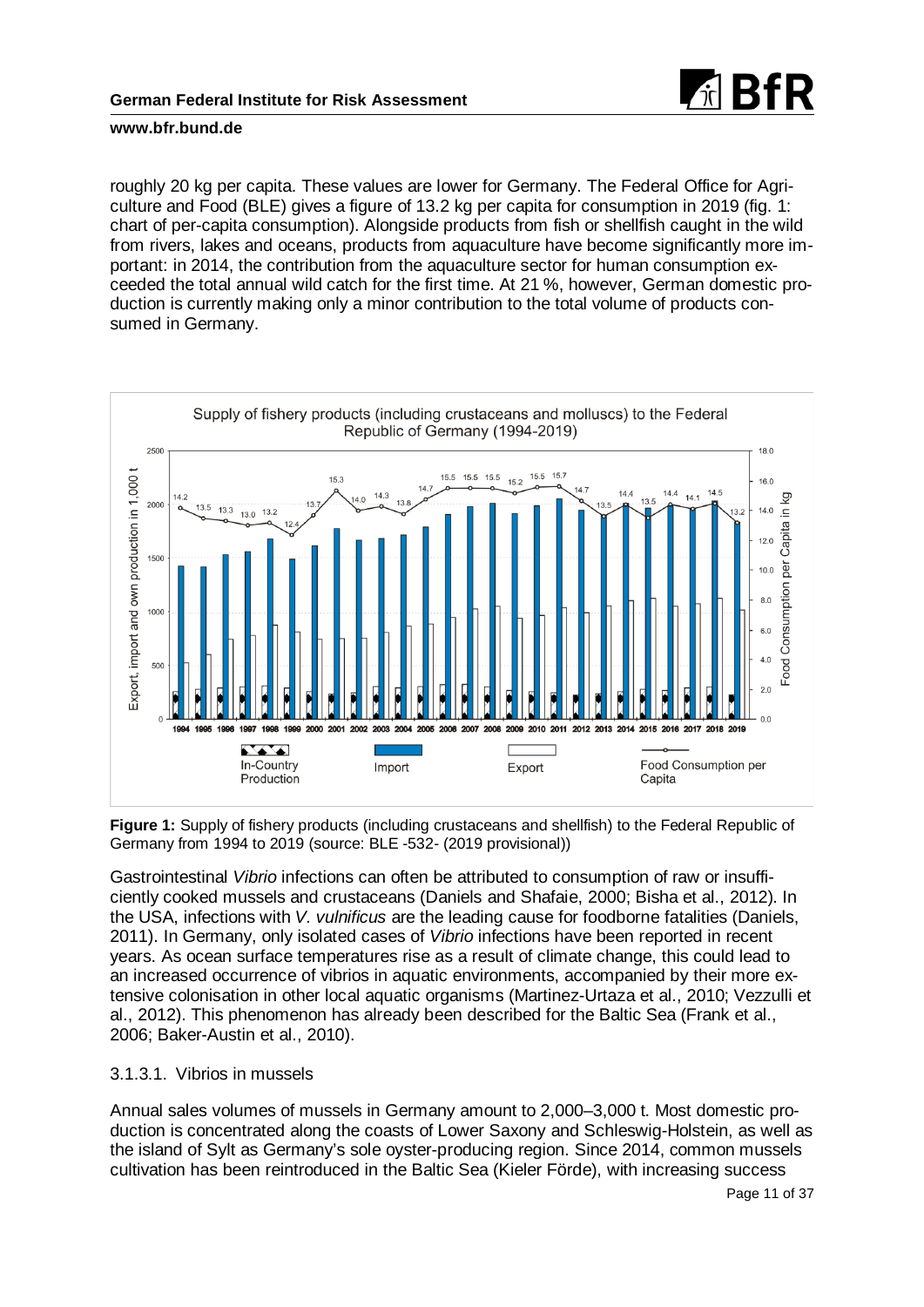

(Schleswig-Holstein Chamber of Agriculture, 2020). Only a few investigations of vibrio contamination in mussels from German fishing grounds have since been made. One detailed study by Lhafi and Kühne was published in 2007 (Lhafi and Kühne, 2007). This study investigated common mussels from various cultivation regions across the German Wadden Sea (Lower Saxony) over a period of one year. Vibrios were detected in 74.4 % of the mussels analysed. Of these, 51.2 % were assigned to the species *V. alginolyticus*. A total of 39.5 % of the vibrios were identified as *V. parahaemolyticus*, although the virulence factors TDH and TRH were not detected. The authors also determined that the number of mussels colonised by *V. parahaemolyticus* decreased with lower water temperatures. A similar phenomenon was observed for the occurrence of *V. vulnificus*, which made up 3.5 % of *Vibrio* isolates. These were only detected at water temperatures between 15 and 20 °C. In addition, 4.7 % of the isolates investigated were assigned to the species *V. cholerae*. however, no virulenceassociated genes or serogroups with pandemic potential (O1, O139) were detected (Lhafi and Kühne, 2007). In the course of a systematic review examining the occurrence of potentially pathogenic vibrios in Germany (Huehn et al., 2014), research findings from the Lower Saxony State Office of Consumer Protection and Food Safety (LAVES) – the authority responsible for monitoring the primary production of common mussels in Lower Saxony's Wadden Sea – were also presented. The species most frequently identified in common mussels was *V. alginolyticus*, followed by *V. parahaemolyticus*. Non-O1, non-O139 *V. cholerae* strains were detected in some samples and *V. vulnificus* was rarely present. In 2013, *Vibrio* spp. were detected in all mussels analysed (100 %) and in 87 % of mussels analysed in 2012. In addition, more than one *Vibrio* species was often detected ina single sample and a seasonality of occurrence was also observed. While *V. alginolyticus* was present all year round, the three other species were only detected during the summer and autumn (Huehn et al., 2014). The majority of *V. parahaemolyticus* isolates, which were found in some 40 % of mussels, were probably non-pathogenic environmental strains, since only 1 % of isolates bore the *trh* gene considered to be a primary virulence marker (Nair et al., 2007). No comparable data are available for the Baltic Sea, since this area has seen very little commercial mussel production to date.

The majority of fresh mussels produced in Germany is distributed to wholesalers via the Dutch Mussel Auction in Yerseke (Netherlands). As a result, it is possible that mussels from Lower Saxony are subsequently imported back into Germany via the Netherlands. One exception to this are mussels whose low meat content results in them being shipped out for further processing to mussel cooking plants based in Schleswig-Holstein or the Netherlands. On the other hand, oysters produced on Sylt are sold directly by the producers (Producer Organisation of Schleswig-Holstein Mussel Farmers, 2012). The extent of vibrio contamination in oysters produced here has not been described in the literature to date. Every year, however, the Consultant Laboratory for Vibrios receives 10 to 20 isolates that have been isolated from this product group (see table 1). For the most part, these are strains from the species *V. parahaemolyticus*. In the years 2017, 2019 and 2020, the virulence-associated gene *trh* was detected in some of these isolates.

Around 80 % of the mussels supplied to the EU are sourced from European production. Apart from Germany, common mussels are also cultivated in Denmark, Ireland, Netherlands and the UK. Other European mussel producers include France, Italy and Spain. These last three mostly sell to the European market. Pathogenic vibrios have also been detected in seafood from these countries. In 2014, Robert-Pillot et al. showed that pathogenic *V. parahaemolyticus* (*tdh*- or *trh*-positive) have been detected in 25 % of fish and seafood products investigated (Robert-Pillot et al., 2014). Prevalence figures occasionally exceeding 10 % have also been identified for Italian and Spanish mussels, fish and oysters (Roque et al., 2009; Serracca et al., 2011).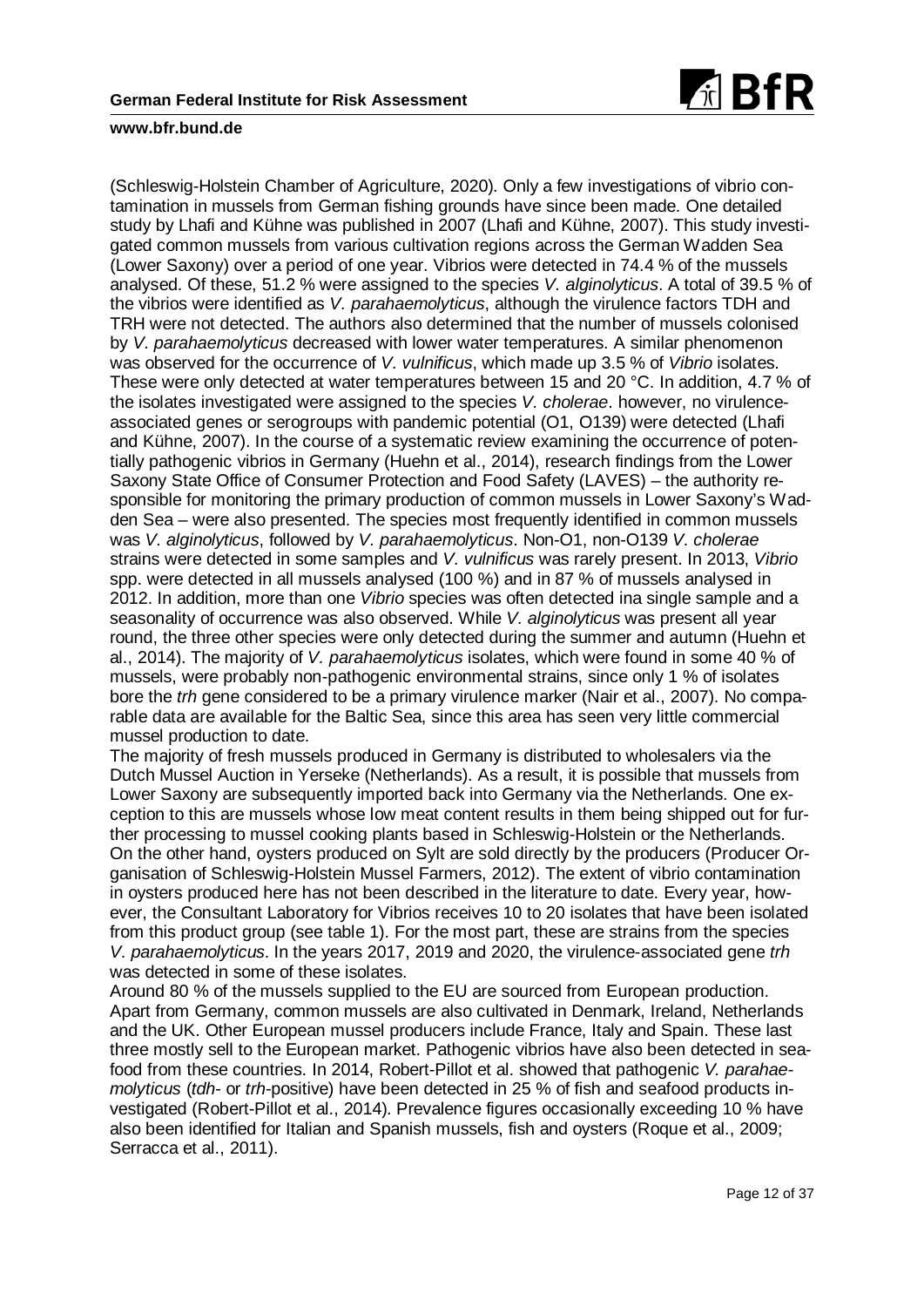

## 3.1.3.2. Vibrios in North Sea (brown) shrimp

Shrimp fishing is an important industry within German domestic production. The brown shrimp (common or North Sea shrimp) is one of the few species of commercially important cold-water shrimp. Although the shrimp has a wide range, extending from the White to the Black Sea, sizeable fishing operations are found only in the North Sea (Wadden Sea) (Schleswig-Holstein Chamber of Agriculture, 2020). To maintain the high quality of the catch, it is processed on-board immediately. The shrimp are cooked in seawater, chilled, brought ashore after no more than 72 hours and distributed to the shrimp grading plants. In 2018, the shrimp fishing industry produced 6,937 t of shrimp. Up to this point in time, however, no investigations of the occurrence of vibrios in German brown shrimp were yet available. Between 6 (2019) and 64 (2018) isolates were also sent annually from this product group to the Consultant Laboratory for Vibrios by the state agencies for consumer and health protection (LUAs) (see table 1). In 21 % to 36 % of cases, *V. parahaemolyticus* was identified, although without the virulence-associated gene *trh* or *tdh*. In 2017, one case of *V. vulnificus* was also detected.

## 3.1.3.3. Vibrios in imported seafood

The majority of seafood consumed in Germany is imported from countries in which pathogenic vibrios are endemic. These countries are typically characterised by having warm water temperatures, which offer optimum conditions for the proliferation of vibrios. As water temperatures rise, this is accompanied not only by an increase in vibrio populations but also by changes in the proportions of species present (Huehn et al., 2014). While the occurrence of pathogenic vibrios with corresponding virulence factors is currently relatively low in the Baltic and North Sea, vibrios with virulent properties are now increasingly detected in regions whose water temperatures remain uniformly warm (DePaola et al., 2003; Flynn et al., 2019). This is also reflected by the occurrence of these bacteria in food (Elhadi et al., 2004; Ottaviani et al., 2013). A study by Stöppelmann and Fieseler (Stöppelmann and Fieseler, 2020) compared data from the literature on the occurrence of *V. parahaemolyticus* and *V. vulnificus* in various categories of seafood caught around the world. Strikingly, both *V. parahaemolyticus* isolates in general and those isolates with human pathogenic potential (*tdh*, *trh*) were detected particularly frequently in seafood from warmer oceanic regions in North, Central and South America as well as Asia (especially in China and India). In comparison, the prevalence of *V. vulnificus* in European foods of marine origin is significantly lower. In their literature review, Stöppelmann and Fieseler stated an average prevalence of 17 % in the fish and seafood investigated (Stöppelmann and Fieseler, 2020). However, the number of studies included was significantly lower. *V. vulnificus* was frequently isolated especially from oysters (34.2 %), prawns and shrimp (14.9 %), fish (14.1 %) and mussels (2.5 %). Following trend can be seen here, namely that the prevalence of *V. vulnificus* in Europe (<20 %) appears to be lower than in China and the USA, where this pathogen has sometimes been detected in more than 50 % of seafood samples analysed (Cook et al., 2002; Chen et al., 2010; Ji et al., 2011; Johnson et al., 2012). Among these studies, there are also a few investigations conducted in Germany, which address food products available in the domestic retail trade (Lehmacher and Hansen, 2007; Mitzscherling and Kühne, 2008; Messelhäusser et al., 2010; Vu et al., 2018b). While these foods are often imported from neighbouring European countries such as Denmark, France, Ireland, Italy, Netherlands, Norway or Spain, they may also be of international origin. Important countries from which seafood is imported are found both in the Americas (Chile, Ecuador, Honduras, Peru, USA) as well as in Asia (Bangladesh, China, India, Indonesia, Philippines, Thailand, Vietnam) and Oceania (New Zealand). To our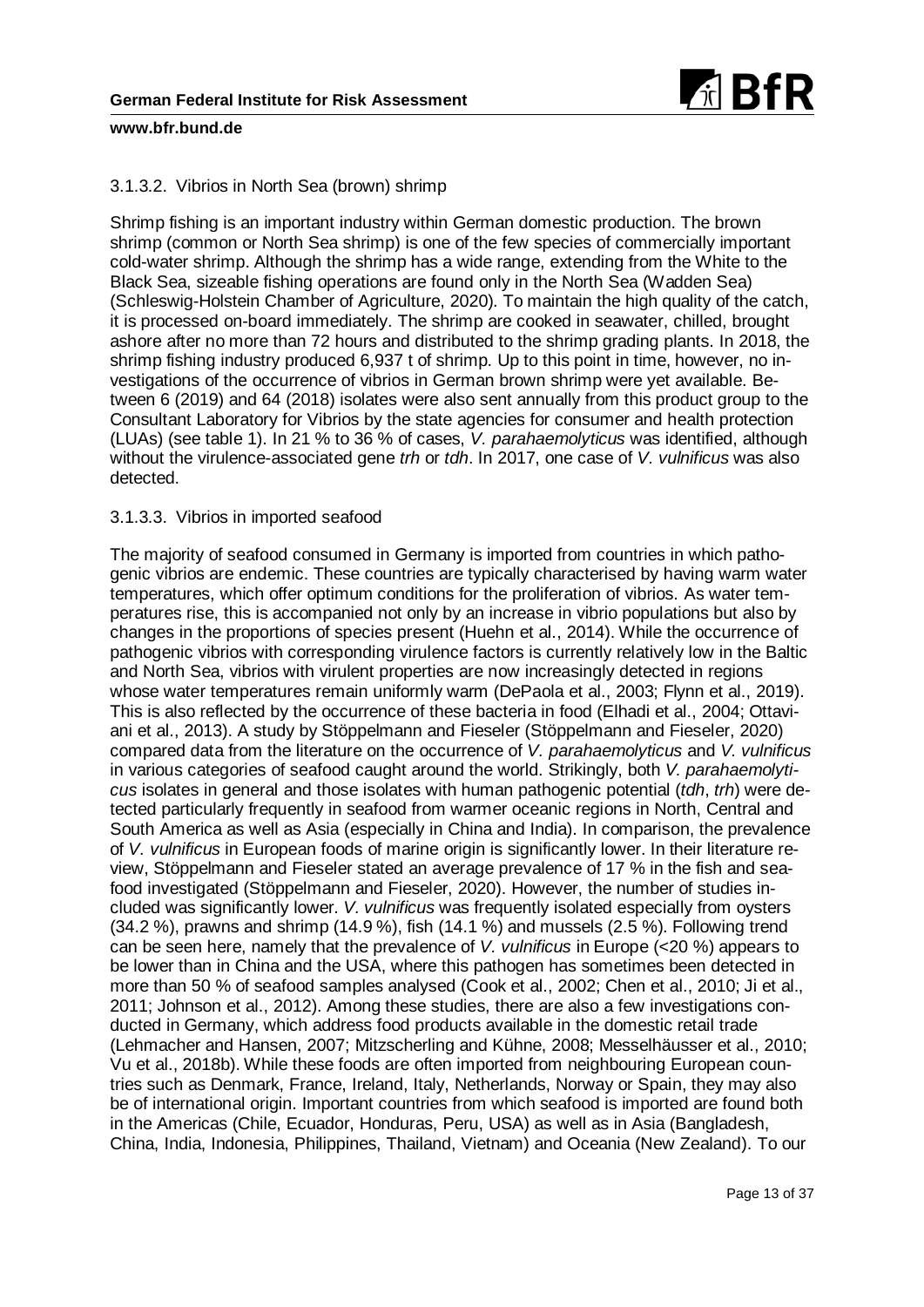

knowledge samples were investigated from the retail trade in Berlin and Bavaria. In all German studies, the distribution of the species detected was confirmed in the same way as detected in other countries. Alongside *V. alginolyticus*, highest prevalence figures were found for *V. parahaemolyticus* (5.21 % (Lehmacher and Hansen, 2007) to 27.5 % (Vu et al., 2018b)), followed by *V. cholerae* (6.3 %) (Vu et al., 2018b) and *V. vulnificus* (0.6 %) (Vu et al., 2018b). With the exception of one isolate (*V. parahaemolyticus* with *trh2*), no virulenceassociated genes were detected in any of the food samples investigated. This analyses also showed that no pathogenic vibrios had been isolated from previously cooked samples (Messelhäusser et al., 2010) and that unpeeled samples (whole with shell: 96.6 %) were contaminated with vibrios significantly more often than peeled samples (without head: 60 %) (Mitzscherling and Kühne, 2008).

## 3.1.3.4 Dietary habits in Germany

A study that has since become the representative study on dietary habits in the German population was carried out between 2005 and 2006 (National Nutrition Survey II (NVS II)). This study also contains data on the consumption of saltwater and freshwater fish, as well as shellfish and crustaceans. Taking into consideration three separate survey methods (dietary history, 24-hour recall, weighing log), data on the dietary habits of 13,926 individuals aged between 14 and 80 were ultimately collected throughout Germany (Krems et al., 2006; MRI, 2008). Overall, 19 % of respondents stated that they had consumed saltwater fish during the survey period. The consumption of freshwater fish, shellfish and crustaceans amounted to a proportion between 0.4 % and 1.8 %. The expected regional differences in consumption – with maximum quantities along Germany's coasts – were not confirmed. While people in Hamburg consumed fish the most, women from Mecklenburg-Western Pomerania were the population group with the lowest quantities consumed of fish and seafood. Both men and women from Bavaria also achieved mid-table rankings in terms of the quantities of fish and fishery products they consumed, despite living the furthest away from the sea in Germany. This blurring of the North-South gap suggests increasingly homogenous flows of goods within Germany.

The consumption data were also analysed in terms of short-term and long-term intake. For short-term consumption based on body weight (BW), similar figures were observed for saltwater/freshwater fish and shellfish (3.9 to 4.7 g/kg BW/day), while consumers of crustaceans consumed 2.6 g/kg BW on a daily basis. In a gender-based comparison, men and women consumed roughly equal quantities of saltwater fish. However, women consume almost double the quantities of freshwater fish. This situation is reversed in the case of shellfish and crustaceans. In terms of long-term consumption, saltwater and freshwater fish are consumed by men and women in roughly equal quantities (0.8 and 1.0 g/kg BW/day), while lower quantities of shellfish and crustaceans are consumed by both genders (0.4 and 0.2 g/kg BW/day). In terms of average consumption, men and women do not differ in either of the groups considered. When considering the frequent seafood consumer group, however, a picture similar to that of short-term consumption emerges. Women consume significantly greater quantities of freshwater fish, while men consume greater quantities of shellfish and crustaceans. In consideration of the generally elevated bioburden found in raw fish and seafood products, the consumption data were also analysed in terms of this characteristic (figure 2). The data revealed that the majority (75 %) of all respondents never consume products from this category. In comparison, the number of individuals who consume raw fish or seafood products is inversely proportional to the frequency of consumption (figure 3) (one or two times/month: 5 %; daily: 0.1 %). Figure 3 also shows an age-based trend, with a rising frequency of consumption proportional to higher age, reaching a maximum for individuals aged between 35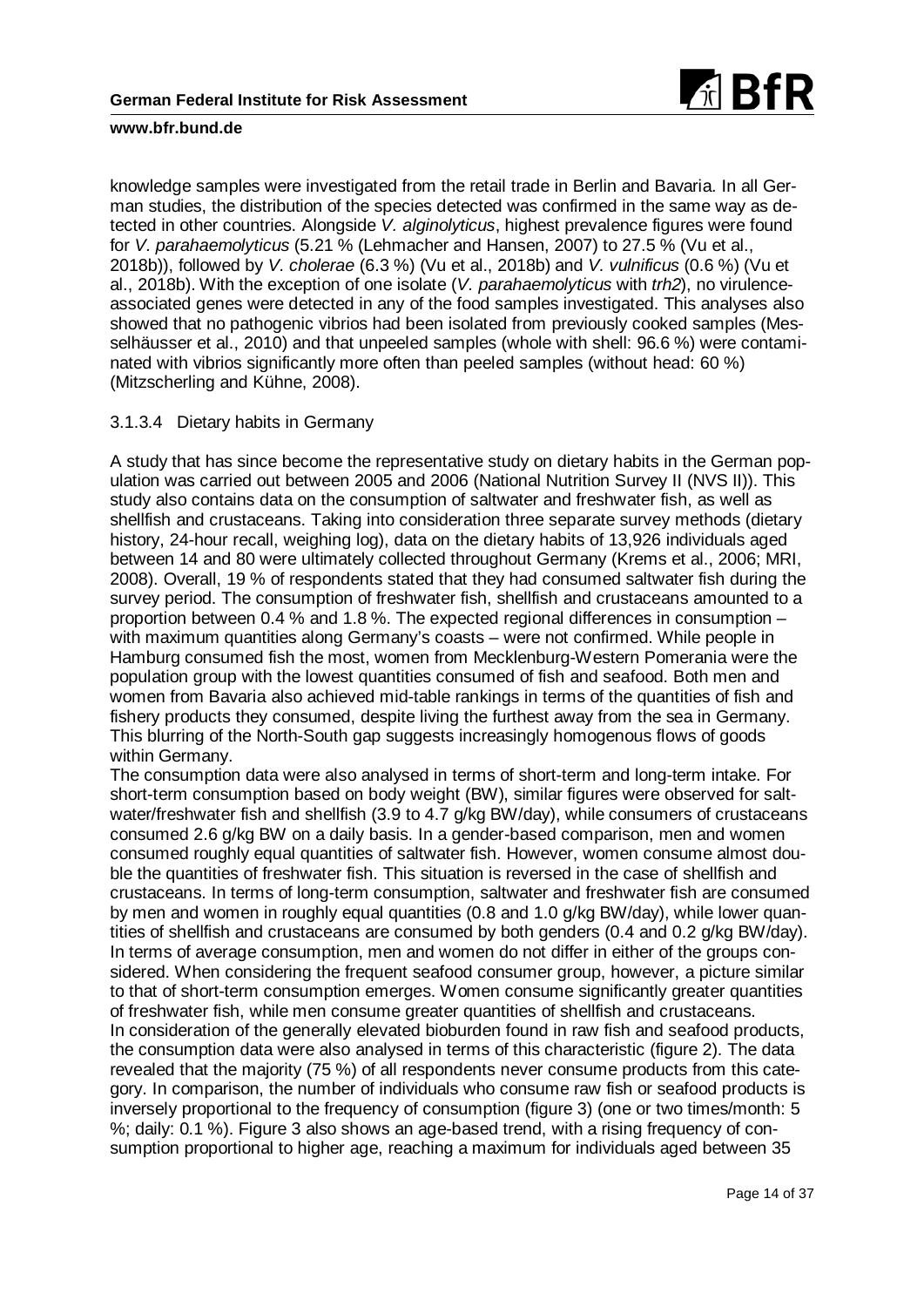



and 50. In older individuals, the quantity of fish and seafood consumed raw then declines once again.

**Figure 2:** Frequency of consumption of raw fish/raw mussels, by age group (basis: NVS II, survey form)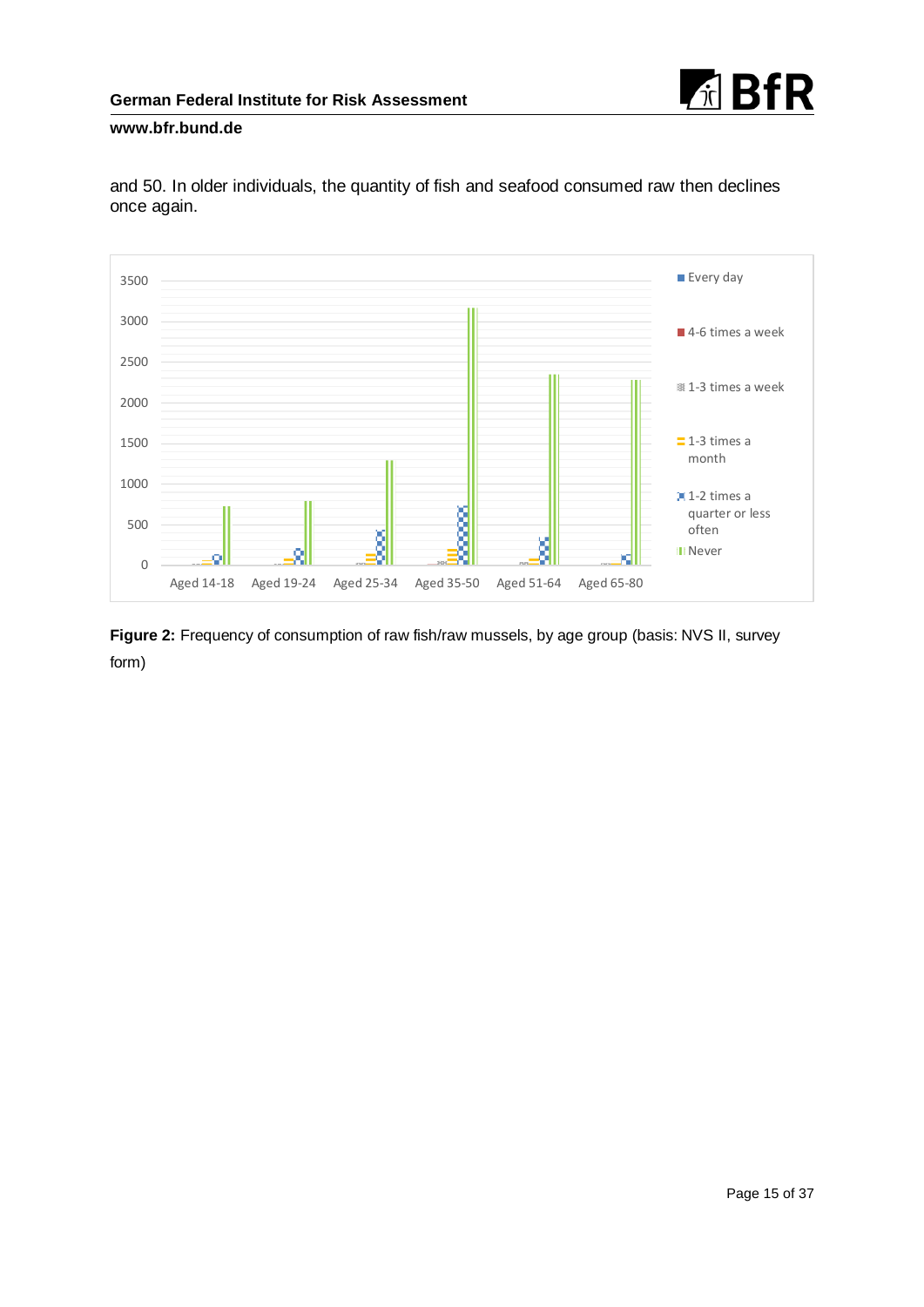



**Figure 3:** Excerpt from figure 2, 'Frequency of consumption of raw fish/raw mussels, by age group', without the response 'Never' (basis: NVS II, survey form)

The underlying data from the consumption study exhibit a number of uncertainties. They stem from a study that was conducted 15 years ago and the data should therefore be re-verified. In addition, the available dataset from a breakdown by age group is too small to be able to draw representative conclusions. It can however offer indications about German dietary habits . While the risk of an infection with vibrios can be categorised as low, owing to a low rate of exposure and adequate heating (maintaining a core temperature of 70 °C for two minutes), there remains a risk of cross contamination during handling or from the consumption of raw food products.

## 3.1.4 Risk characterisation

## 3.1.4.1. Affected population or population group

A hazard from food results primarily from raw and insufficiently heated food products. Mussels and oysters, which are sedentary organisms that feed by filtering the seawater in their environment, may contain higher concentrations of bacteria. In bodies of salt water, vibrios are to be expected as a normal member of the natural bacterial flora and therefore present in bivalve shellfish, where they may even be found in high concentrations. The consumption of live mussels/oysters – especially if contaminated with *V. vulnificus* – can therefore present a hazard, especially for immunosuppressed individuals or those with existing medical conditions, such as chronic liver disease.

Seafood is consumed by all population groups, including higher-risk population groups. Most products available have either been heated or treated using other methods (marinating, smoking, drying, salting, etc.) and should therefore contain lower levels of bacteria. Vibriosis following the consumption of seafood has not been reported in Germany to date. The competent health body, the Robert Koch Institute, notes on its website that the Institute has been aware of only isolated cases of gastrointestinal infections by non-cholera vibrios since 2000.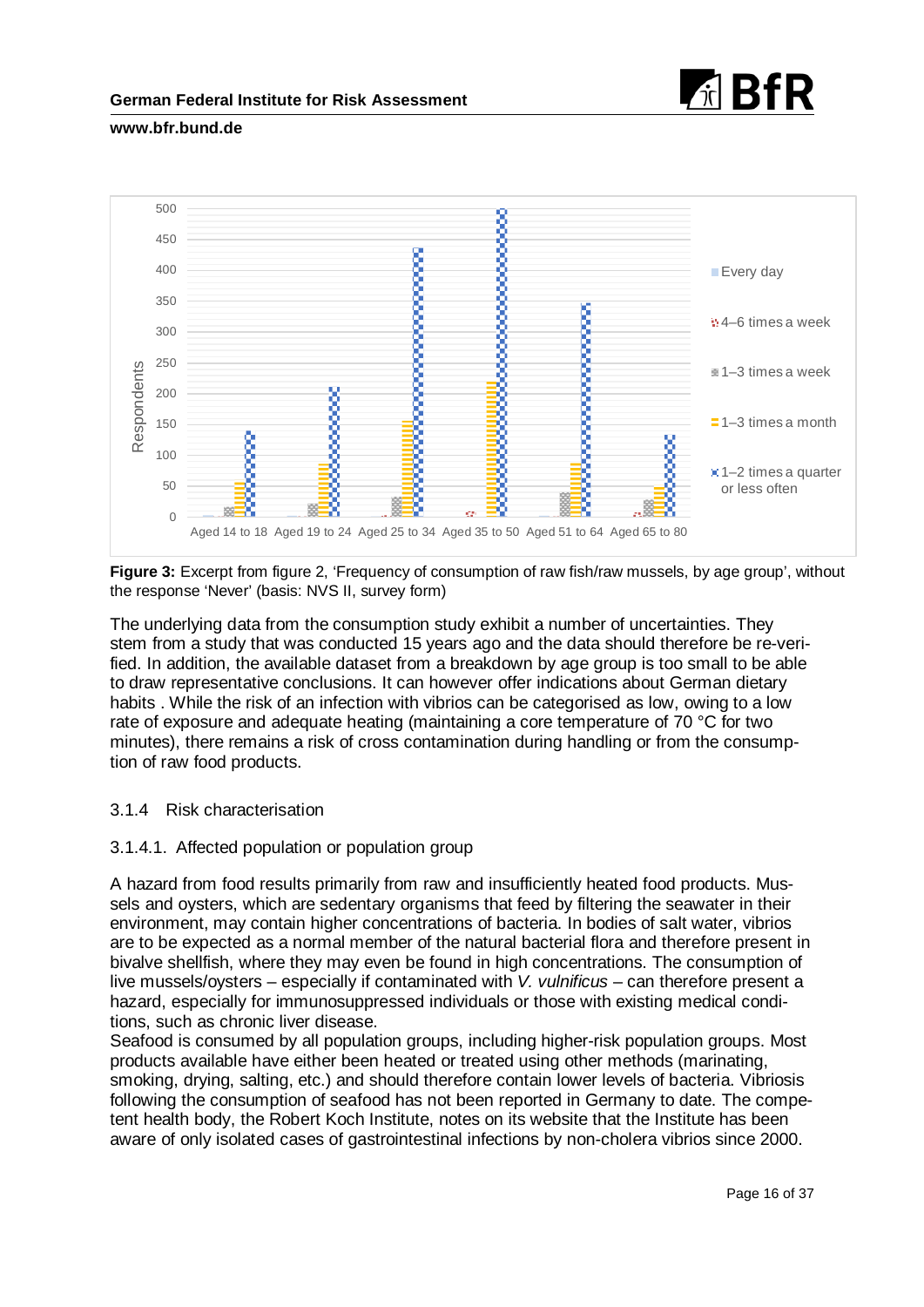

## 3.1.4.2. Route and probability of exposure

The transmission of pathogenic vibrios occurs during the consumption of contaminated food (alimentary transmission) that is raw or has been insufficiently heated. Naturally contaminated food products include products in which environmental strains are persistent. Exposure can also occur from consumption of food products and meals that have come into contact with contaminated seafood products via cross contamination, and which are then consumed immediately afterwards. An infectious dose for humans has been given for *V. parahaemolyticus* as roughly 107 to 108 colony-forming units (CFUs). The dose may well be lower for the vulnerable population groups mentioned above.

Another route of exposure is presented by open wounds that come into contact with pathogenic vibrios.

3.1.4.3. Probability of occurrence of impairments to health at certain levels of exposure

Reliable data on the probability of occurrence of health impairments following exposure are not available to date. However, it can be assumed that the risk of an impairment to health is correlated with the quantity of pathogenic vibrios consumed and is dependent also on the particular species that is consumed. In addition, the probability of occurrence of an impairment to health should also be assumed to be higher for vulnerable groups. Such groups include individuals whose immune system is not yet fully developed (young children), individuals with a weakened immune system and individuals with chronic organ conditions. Pregnant women are also considered to be a vulnerable group in this context.

## 3.1.4.4. Frequency of impairments to health

Vibrios are widely prevalent, specifically in food from aquatic sources. The frequency of an impairment to health following the consumption of these products however depends on the particular species consumed. Alongside *V. alginolyticus*, which has previously been only very rarely associated with gastrointestinal illness, *V. parahaemolyticus* is a frequently isolated species. The pathogenicity of this species is associated with the presence of two potential virulence factors (TDH, TRH). However, the genes that code for these factors have been detected only rarely in the isolates obtained in Germany. While bacteria of the species *V. cholerae* may be detected in domestic food products, they do not belong to the serogroups that cause classic cholera. To date, gastrointestinal infections with other serogroups (non-O1/non-O139) have also been described mostly in connection with travel-related illnesses. In contrast, the species *V. vulnificus* has previously been isolated at only low percentages from food sourced from the German retail market. Research on the factors that influence the pathogenicity of an isolate also remains inconclusive. However, this pathogen has the potential to impair the health of patients from the corresponding risk group to a considerable degree. Foodborne infections caused by vibrios have not been documented in Germany to date. However, it should be remembered that such infections have been notifiable only since 2020. As a result, potential cases occurring before this period may not have been recorded and the real figure is therefore likely to be higher. As a result of the minimal level of exposure, however, the probability of an impairment to health is still considered to be low Though, a change to this classification as a result of changing climatic conditions over the next few decades cannot be ruled out.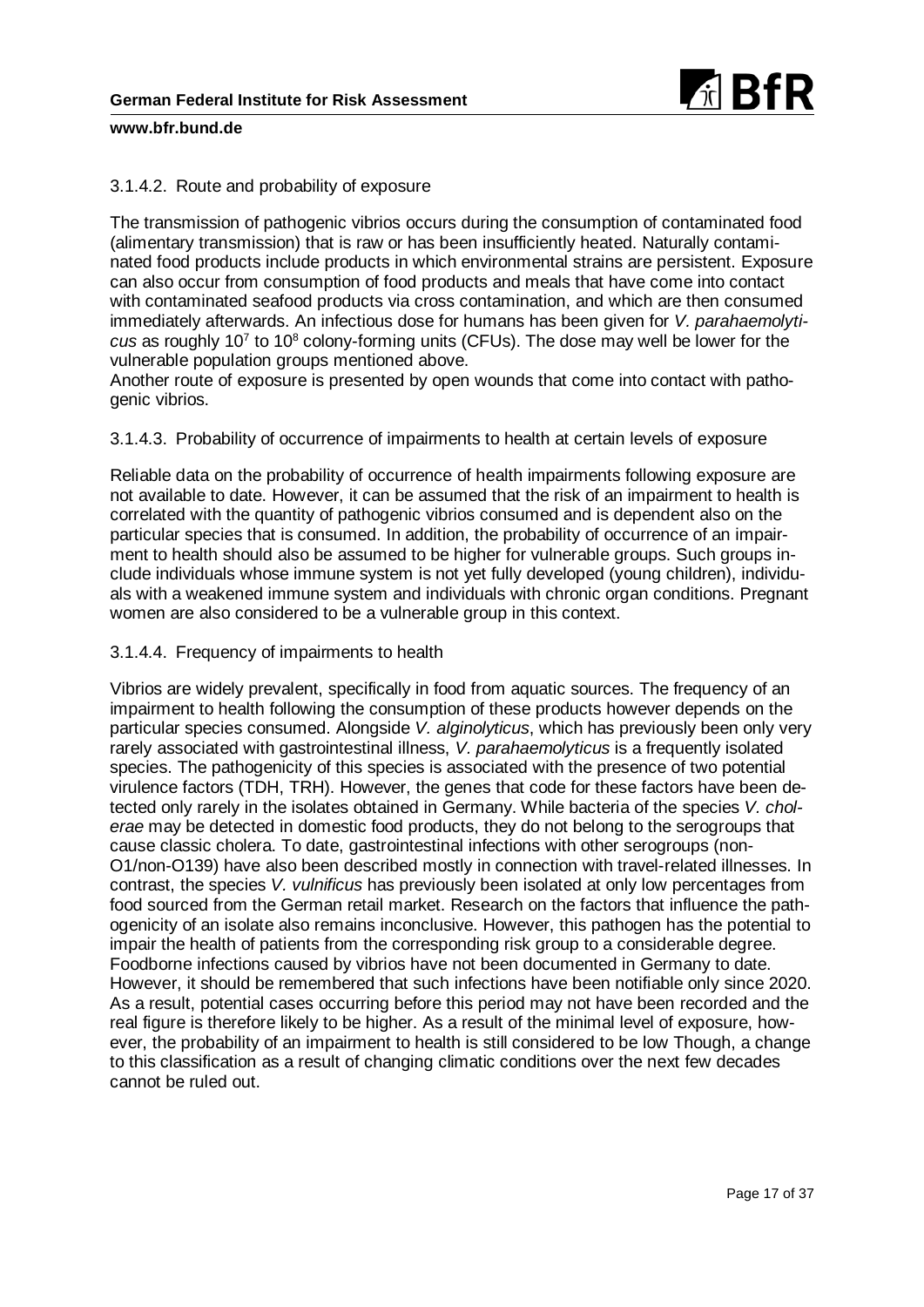

3.1.4.5. Type, duration, reversibility and severity of impairments to health

The type and manifestation of an impairment to health resulting from an infection with vibrios is also dependent on the individual species. Cases of illness caused by *V. parahaemolyticus* characteristically include diarrhoea with abdominal cramps, nausea, vomiting, headaches and mild fever, and typically last for three days on average in patients with a healthy immune system. Infections are self-limiting and of average severity.

In cases caused by *V. cholerae*, a distinction must be made between infections with the serogroups O1/O139 and other serogroups (non-O1/non-O139). The first groups are known to cause cholera, an acute intestinal infection with a short incubation period ranging from less than 24 hours to 5 days, associated with watery diarrhoea and constant bouts of vomiting. This uninterrupted loss of water causes severe bodily dehydration and the loss of vital minerals. Without treatment, 30–50 % of all severe cases of cholera end with the death of the patient within six days. Infections with non-O1/non-O139 serogroups typically only result in cases of self-resolving gastroenteritis, although they may cause cholera-like disease in the presence of cholera toxin, yet once again without pandemic potential and with a less severe progression.

Foodborne infections with *V. vulnificus* can also be associated with the occurrence of gastroenteritic symptoms. Primary septicaemia can also develop in individuals with pre-existing medical conditions, especially in the case of people with chronic liver disease. In the event of primary septicaemia following the consumption of contaminated seafood, the case fatality rate is more than 50 %.

## 3.1.4.6. Evidence for a causal relationship

The relationship between consumption of seafood products contaminated with human pathogenic vibrios and gastrointestinal infections has been proven and is accepted scientific knowledge (CDC, 2019; RKI, 2020).

## 3.1.4.7. Uncertainties and variabilities

1) No data are available on the quantitative contamination of seafood in Germany by the three enteropathogenic *Vibrio* species. The level of exposure to Vibrio bacteria in food products for German consumers is therefore unknown.

2) It can be assumed that adequate heating results in the inactivation of all pathogenic vibrios. Any uncertainty about the risk from excessive vibrio contamination is therefore largely related to those products that are consumed raw or after only brief cooking. Such foods include oysters in particular and some mussels, as well as fish that is consumed raw, such as sashimi or raw seafood ingredients in sushi. Since only isolated cases of gastrointestinal infections resulting from contaminated oysters/mussels have been brought to attention in Germany, it may be assumed that, even for these types of foods, exposure to *Vibrio* bacteria is currently so low that the probability of occurrence of impairments to health after consumption of these products is also low.

3) Uncertainty arising from lack of reliable data on quantitative contamination of oysters and mussels by vibrios is considered to be low, owing to the low rates of infection. However, it should also be remembered that vibrio infections have only been a notifiable disease since 2020. This lack of a notifiable status also means that very few investigations of enteropathogenic vibrios were conducted in patients presenting with diarrhoea as a symptom in Germany. Potential cases of *Vibrio* infection therefore went unrecorded, especially since these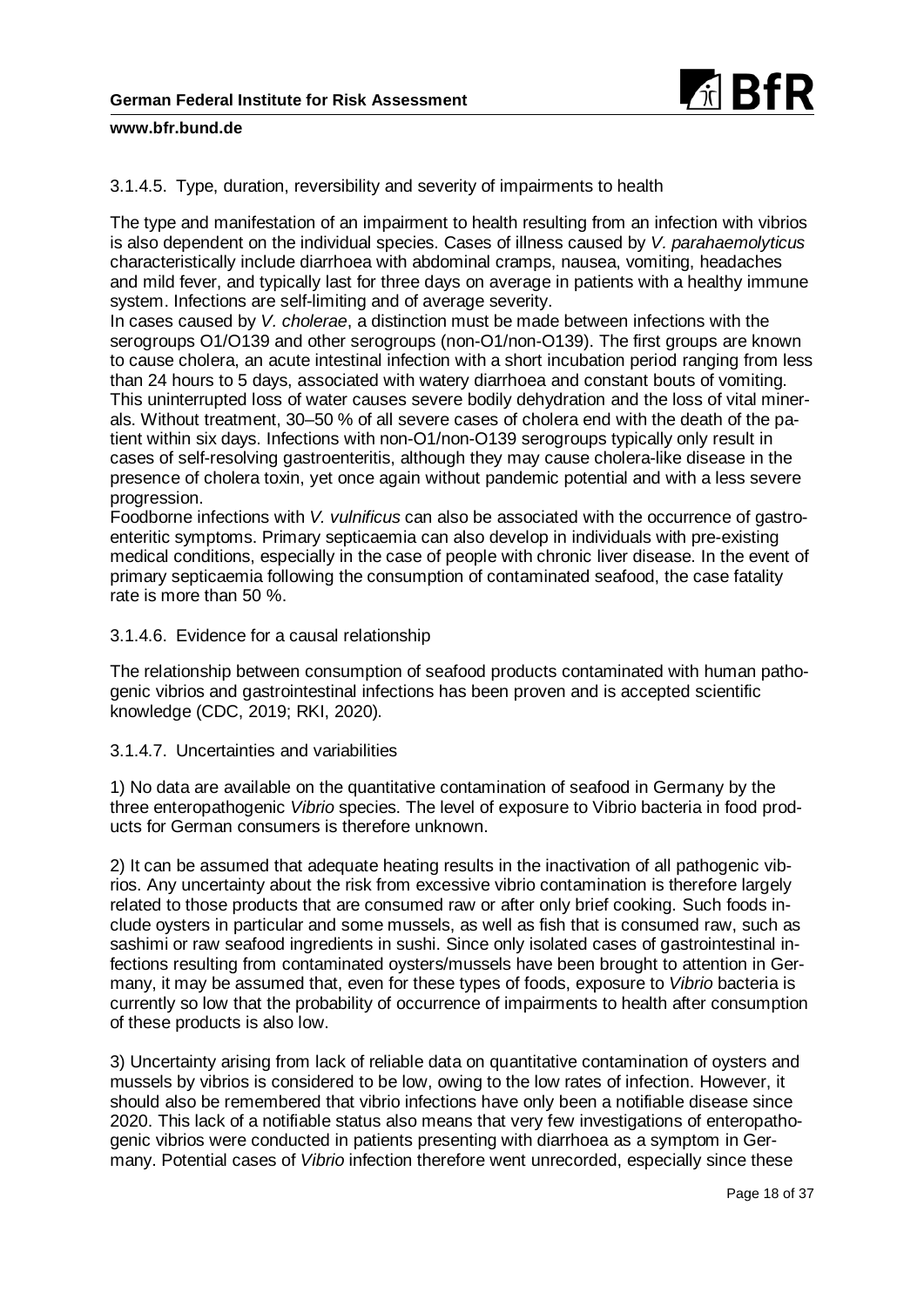

bacteria require highly specific culture methods for detection. Quite possibly, genuine cases of gastrointestinal *Vibrio* infection have not been recorded.

4) A quantitative characterisation of enteropathogenic vibrios in oysters/mussels would be one approach suitable for determining uncertainty about health risks. For characterisations of this type, culture protocols (MPN method) or real-time PCR methods could be applied in order to detect enteropathogenic vibrios.

3.1.4.8. Further research needed

Further research is required to address the following questions:

• Optimisation and standardisation of methods for quantifying vibrios in food products A standardisation of quantitative methods for detection of vibrios is needed in order to be able to compare prevalence figures. In particular, real-time PCR methods should be validated here in terms of their suitability. Culturing methods, e.g. using MPN, are very time-consuming and typically require further analyses in order to identify the species.

• Prevalence figures for vibrios in live mussels/oysters

How high is the *Vibrio* titre in German mussels/oysters at harvest and how does this change if the cold chain is maintained? Does this titre decline over longer periods of refrigeration?

• Prevalence figures for vibrios in ready-to-eat food products such as sushi or algae/algaeproducts

Do cases of *Vibrio* contamination occur in these food products and does this give rise to a public health concern?

• Verification of the effectiveness of technologies to reduce vibrio contamination in food products

Experimental studies show that treatment of food with physical procedures such as moderate heat treatment (up to 50 °C) or applying pressure methods have the capability to reduce *Vibrio* concentrations. These procedures could also be applied in the case of food products for which higher vibrio concentrations have been determined.

• Research on the virulence factors of the three enteropathogenic *Vibrio* species that play a role as the cause of gastrointestinal infections

In the case of *V. vulnificus*, reliable markers that would enable a distinction between pathogenic and environmental isolates are still absent. For *V. parahaemolyticus*, the role of the type 3 secretion system in gastrointestinal infections should be clarified and the significance of TRH haemolysins for such illnesses should be identified. In the case of *V. cholerae* non-O1, non-O139 isolates, research is also needed on the relevant virulence factors for gastrointestinal infections, so as to be able to identify suitable markers for the detection of pathogenic isolates in food production.

## 3.1.4.9. Controllability of the risk

To guard against foodborne vibrio infections, the BfR recommends consumers to take the following steps:

• Strict compliance with general rules of hygiene on the handling of food, paying particular attention to refrigeration, separate storage and preparation of food products, in order to avoid cross contamination with other foods.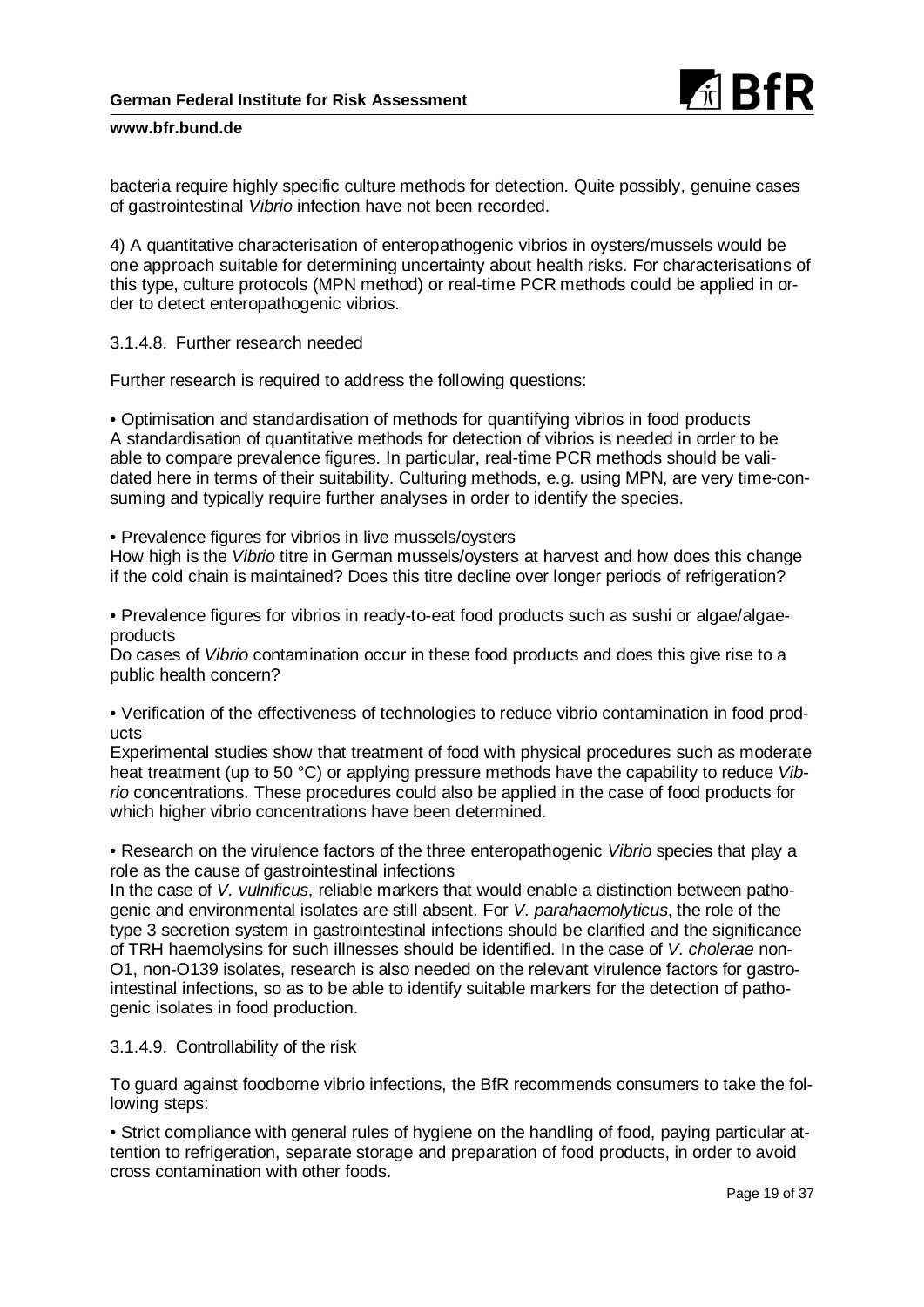

• Following instructions given on products about the adequate heating of the food before consumption (interior temperatures of at least 70 °C for two minutes). Corresponding instructions should be clearly printed on packaging and also provided to consumers purchasing goods in bulk.

• Immediate consumption or preparation of food after removal from the refrigerator. Consumers should consume seafood products within two hours of removal from the refrigerator, to minimise the time available for the proliferation of any vibrio bacteria that may be present. This guidance applies in particular for ready-to-eat food products.

• Wearing gloves to reduce skin contact. Instructions should be provided stating that vibrios can enter the human body during the process of peeling or deveining/gutting shrimp and other raw, unprocessed seafood products via small, unnoticed injuries to the skin or patches of damaged skin, where they can then cause wound infections that may in some circumstances progress seriously.

## **3.2 Risk management options, recommended measures**

In seafood industry facilities that process raw products, gloves should be worn when handling raw goods.

To make sure that personnel understand the reason for this measure, workers should be informed that vibrios can enter the human body via small, unnoticed injuries in the skin or patches of damaged skin, where they can then cause wound infections that may in some circumstances progress seriously.

Since currently there are no EU regulations setting out microbiological limit values for vibrios in seafood, the following recommendations apply for food, both raw and ready-to-eat:

- Absence of pandemic O1, O139 *V. cholerae* strains with cholera toxin (*ctx*) and of *ctx*-positive strains of other serogroups
- Absence of *V. vulnificus*
- Absence of toxin-forming *V. parahaemolyticus* strains (*tdh+, trh+)*

Cross contamination between foods should be avoided in the retail trade. The presentation of seafood products on ice in sale counters should be organised in such a way that ice and iced water is not mixed or reused between separate products. Accordingly, storage and presentation of seafood products should be organised with the use of separate containers.

When preparing seafood products, maintaining an interior temperature of 70 °C in the food to be consumed for two minutes is a reliable method to ensure the inactivation of these pathogens.

# **3.3 Other aspects**

In this section, questions listed in section 1 are answered in the order given:

1. Which species within the bacterial *Vibrio* genus (non-cholera vibrios) are, in the context of foodborne illnesses, of paramount importance as human disease causative agents for the investigation of food potentially contaminated with pathogenic vibrios (non-cholera vibrios)?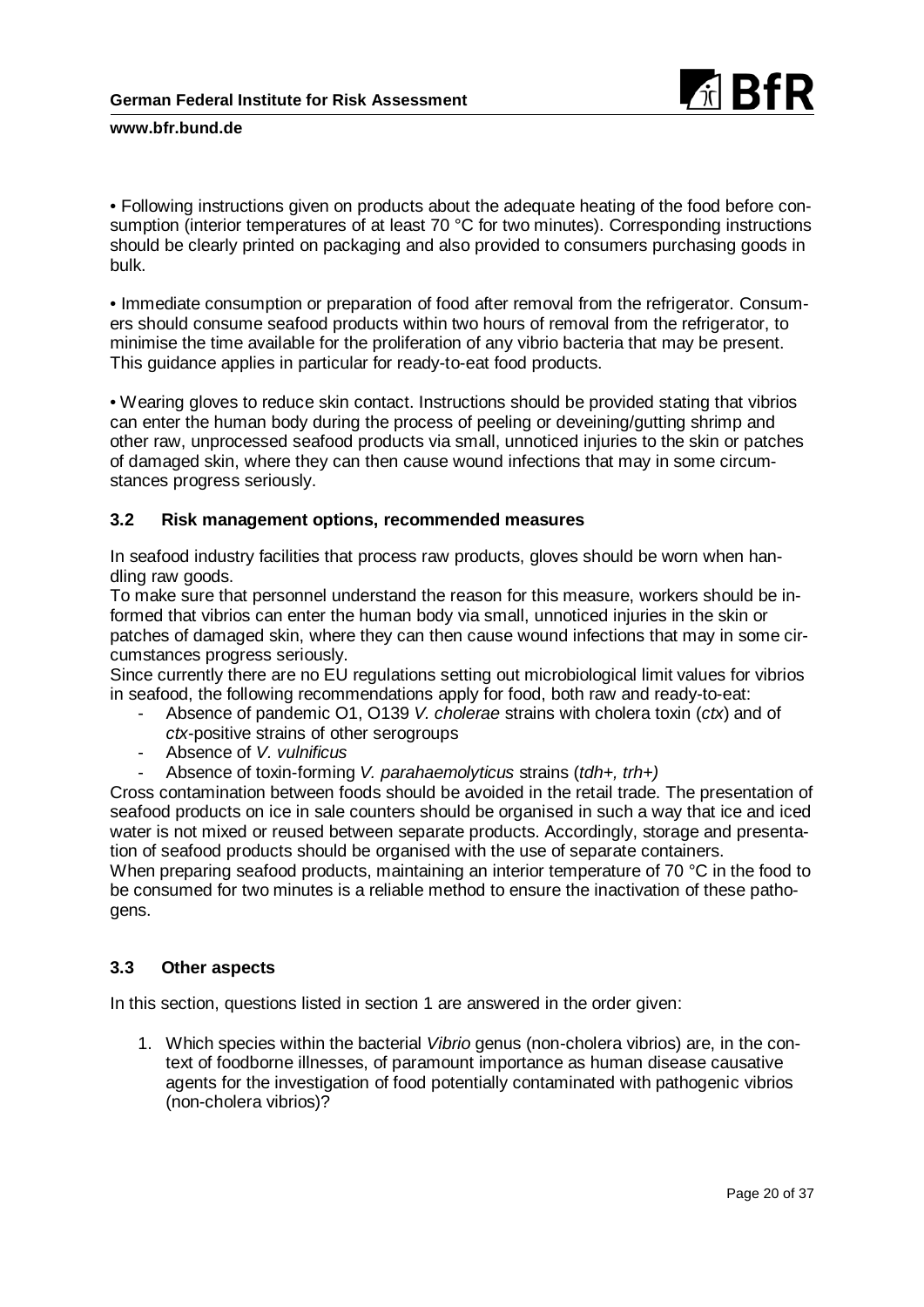

Investigation of foods for potentially pathogenic *Vibrio* species should concentrate on the three potentially enteropathogenic species *Vibrio parahaemolyticus*, *Vibrio vulnificus* and *Vibrio cholerae*. These three *Vibrio* species are widespread in aquatic ecosystems worldwide, and can therefore be present both in international trade goods and in German food products that are locally produced in coastal waters. Over the course of the last 20 years, the World Health Organisation (WHO) and the Food and Agriculture Organisation of the United Nations (FAO) have published several risk assessments addressing the occurrence of these three species in certain food products and hazards resulting from consumption of contaminated products (see e.g. FAO/WHO, 2010b; 2020). Following these WHO/FAO studies, an international standard was developed that includes a standardised procedure for detecting these three pathogens in food products (International Standard ISO-21871: Microbiology of the food chain — Horizontal method for the determination of Vibrio spp. — Part 1: Detection of potentially enteropathogenic *Vibrio parahaemolyticus*, *Vibrio cholerae* and *Vibrio vulnificus*). *Vibrio parahaemolyticus* is a common causative agent for diarrhoea in many parts of the world, especially Southeast Asia and the Americas, and is very often present in food of marine origin. *Vibrio vulnificus* causes disease only relatively rarely. For persons with a weaker immune system, such as older individuals with pre-existing conditions, infections with *Vibrio vulnificus* can have a very severe progression and may prove fatal. *Vibrio cholerae* is a global species that may occur both in coastal areas and in inland waters. Appropriate food analysis protocols must be capable of confirming the absence of cholera-causative isolates of the *Vibrio cholerae* serogroups O1 and O139. The cholera toxin-bearing strains may be present in international trade goods that are exported from countries in which toxigenic strains are endemic (e.g. shrimps from developing economies). *Vibrio cholerae* isolates that are not members of the toxigenic serogroups (designated as *Vibrio cholerae* non-O1, non-O139) can also produce mild cases of diarrhoea but do not possess pandemic potential but have not been sufficiently characterized for virulence factors to date. A number of other *Vibrio* species have also been described as causative agents of gastrointestinal infections. Of these, the commonest isolates detected in food products in Germany and sent to the BfR by consumer and health protection agencies were strains from the species *Vibrio alginolyticus* and *Vibrio metschnikovii*. Isolates from *Vibrio alginolyticus* have been detected only very rarely in conjunction with intestinal infections and, while primarily playing a role in soft tissue and ear infections after contact with seawater (Baker-Austin et al., 2018), do not have a status as a foodborne pathogen. They are one of the commonest *Vibrio* bacteria found in ocean waters, which explains their frequent occurrence in investigations of food

2. What insights are available to the BfR on the prevalence and importance of pathogenic vibrios (non-cholera vibrios) in seafood products sold in the retail sector, and in mussels and oysters produced in Germany?

from this environment. *Vibrio metschnikovii* is also a common component of the autochtho-

nous flora in bodies of water but infections are rare (Baker-Austin et al., 2018).

On account of their high levels of protein, vitamins and minerals, fish and seafood are considered an important and highly nutritious foodstuff (Institute of Medicine of the National Academy of Sciences, 2007). The consumption of these foods has grown both in Europe and worldwide over the last few decades. For Germany, the Federal Office for Agriculture and Food (BLE) gives a figure of 13.2 kg per capita for consumption in 2019. Alongside products from fish caught in the wild from rivers, lakes and oceans, aquaculture has become significantly more important: in 2014, contribution from this sector for human consumption exceeded the total annual wild catch for the first time. At 21 %, however, German domestic production makes only a minor contribution to the total volume of products consumed in Germany.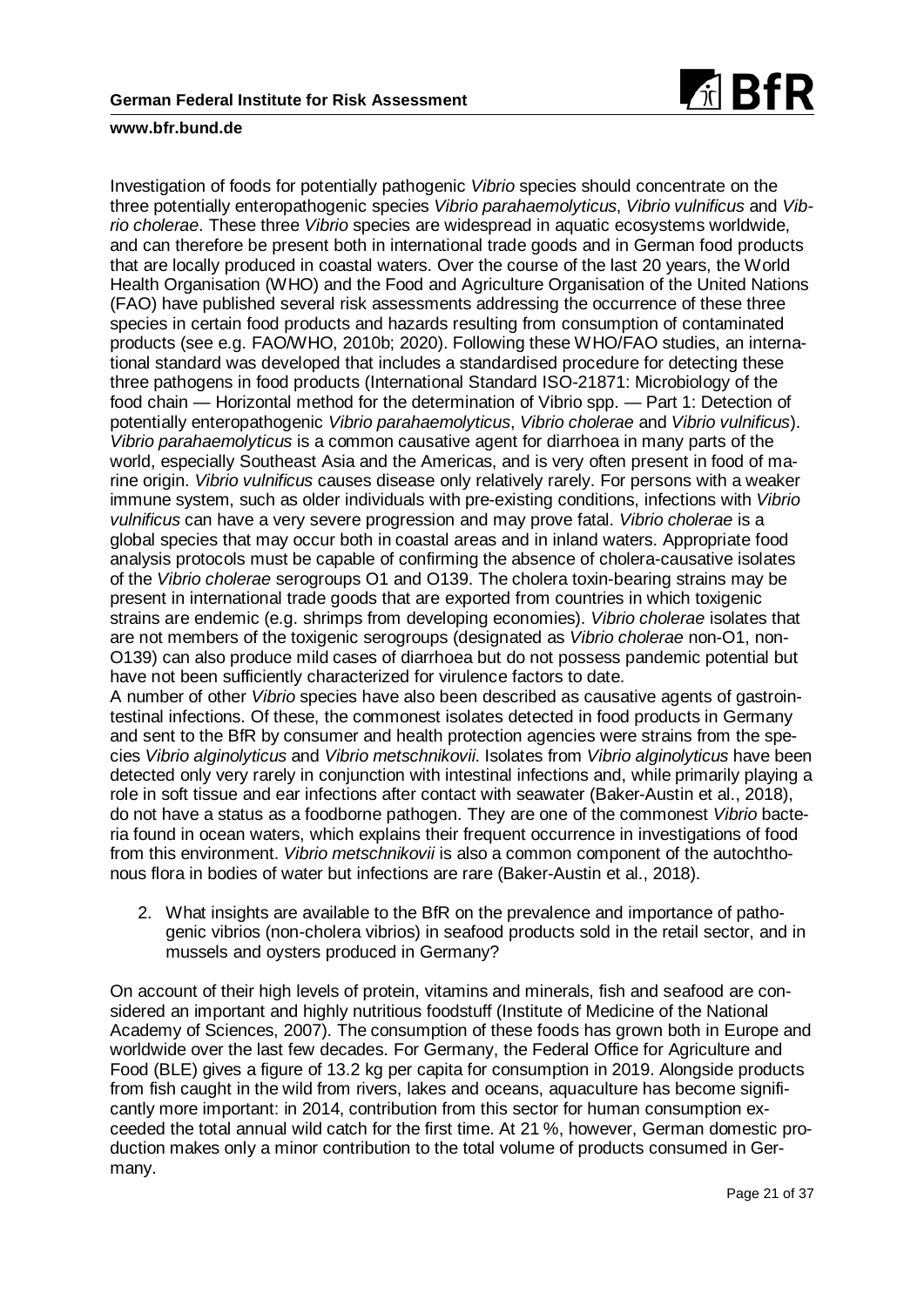

Gastrointestinal *Vibrio* infections can often be attributed to the consumption of raw or insufficiently cooked mussels and crustaceans (Daniels and Shafaie, 2000; Bisha et al., 2012). In the USA, infections with *V. vulnificus* are the leading cause of foodborne fatalities (Daniels, 2011). In Germany, only isolated cases of *Vibrio* infections have been reported in recent years. As ocean surface temperatures rise as a result of climate change, however, this could lead to an increased occurrence of vibrios in aquatic environments, accompanied by their more extensive colonisation of other aquatic organisms (Martinez-Urtaza et al., 2010; Vezzulli et al., 2012). This phenomenon has already been described for the Baltic Sea (Frank et al., 2006; Baker-Austin et al., 2010).

Mussel fishing is an important industry within German seafood production. Most domestic production is concentrated along the coasts of Lower Saxony and Schleswig-Holstein, as well as the island of Sylt as Germany's sole oyster-producing region. Since 2014, common mussels have again been cultivated in the Baltic Sea (Kieler Förde), with increasing success (Schleswig-Holstein Chamber of Agriculture, 2020). Only a few investigations have been made of the vibrio contamination of mussels from German fishing grounds. One detailed study on the occurrence of vibrios in a number of mussel cultivation areas in Lower Saxony was published by Lhafi and Kühne in 2007 (Lhafi and Kühne, 2007). In the course of a systematic review of the occurrence of potentially pathogenic vibrios in Germany (Huehn et al., 2014), research findings from the Lower Saxony State Office of Consumer Protection and Food Safety (LAVES) – the body responsible for monitoring the primary production of common mussels in Lower Saxony's Wadden Sea – were also published. Both studies showed that the dominant species was *V. alginolyticus*, followed by *V. parahaemolyticus*. Non-O1, non-O139 *V. cholerae* strains were also detected in some samples, with *V. vulnificus* being more rarely detected. According to LAVES, vibrios were detected in all mussels analysed (100 %) in 2013 and in 87 % of common mussels analysed in 2012. In addition, more than one *Vibrio* species was often isolated from a single sample and a seasonality of occurrence for vibrios was also observed. While *V. alginolyticus* was present all year round, the three other species were only detected during the summer and autumn (Huehn et al., 2014). The majority of *V. parahaemolyticus* isolates, which were detected in some 40 % of mussels, were probably non-pathogenic environmental strains, since only 1 % of isolates bore the *trh* gene considered to be a virulence marker (Nair et al., 2007). Lhafi and Kühne identified no *trh* gene-bearing isolates in their investigations (Lhafi and Kühne, 2007). No comparable data are available for the Baltic Sea, since this has seen very little commercial mussel production to date.

The majority of the fresh mussels produced in Germany are distributed to wholesalers via the Dutch Mussel Auction in Yerseke (Netherlands). As a result, it is possible that mussels from Lower Saxony are subsequently imported back into Germany via the Netherlands. One exception to this are mussels whose low meat content results in them being shipped out for further processing to mussel cooking plants based in Schleswig-Holstein or the Netherlands. On the other hand, oysters produced on Sylt are also sold directly by the producers (Producer Organisation of Schleswig-Holstein Mussel Farmers, 2012). The extent of vibrio contamination in oysters produced here has not been described in the literature. Every year, however, the Consultant Laboratory for Vibrios in Food receives 10 to 20 isolates that have been isolated from this product group (see table 1). For the most part, these are strains from the species *V. parahaemolyticus*, in which the virulence-associated *trh* gene has also been detected in a few cases.

Around 80 % of the mussels supplied to the EU are sourced from European production. Apart from Germany, common mussels are also cultivated in Denmark, Ireland, Netherlands and the UK. Other European mussel producers include France, Italy and Spain. The latter three mostly sell to the European market. Pathogenic vibrios have also been detected in sea-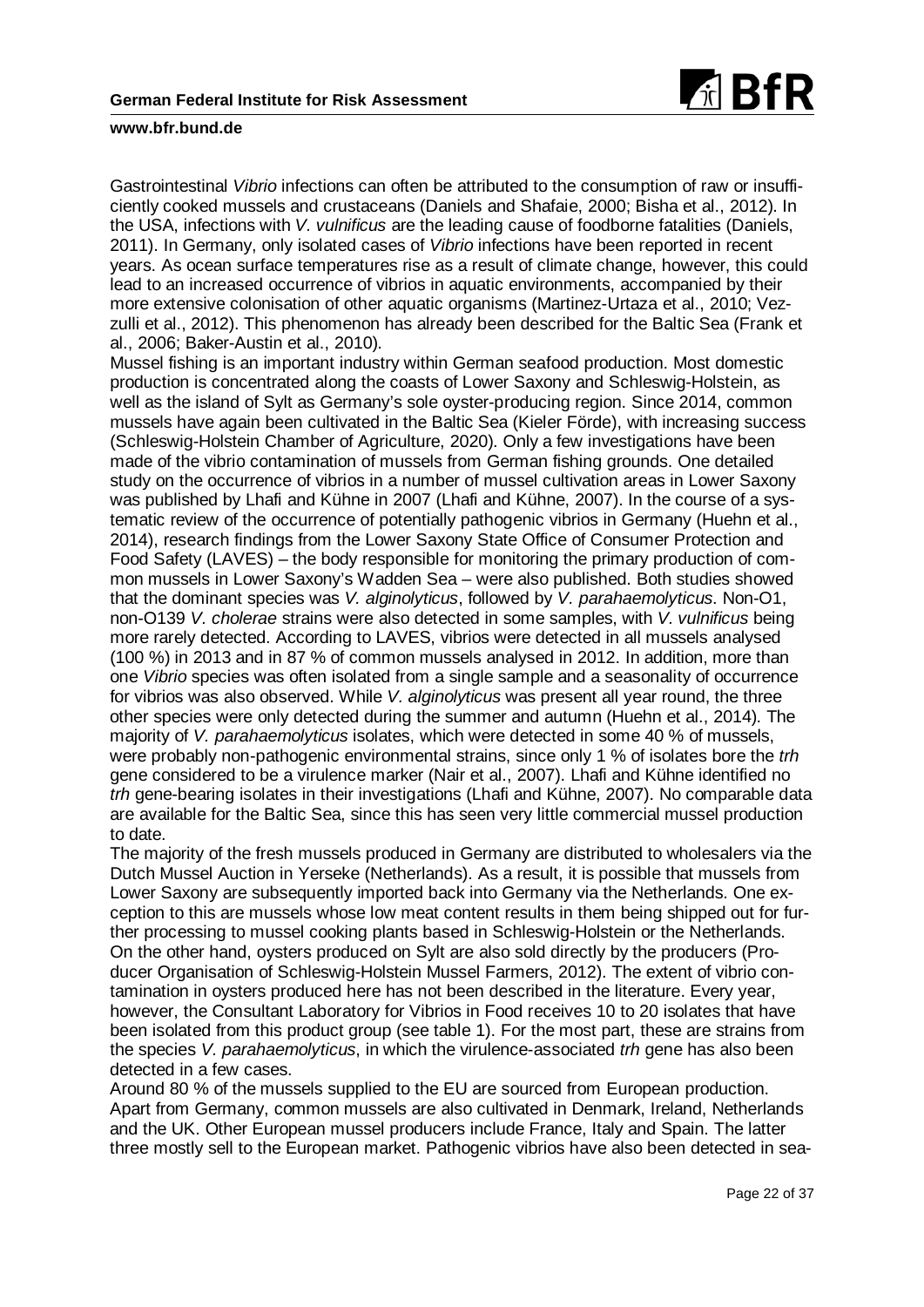

food from these countries. In 2014, Robert-Pillot et al. showed that pathogenic *V. parahaemolyticus* (*tdh*- or *trh*-positive) have been detected in 25 % of fish and seafood products investigated (Robert-Pillot et al., 2014). Prevalence figures occasionally exceeding 10 % have also been identified for Italian and Spanish mussels, fish and oysters (Roque et al., 2009; Serracca et al., 2011).

The majority of seafood consumed in Germany is imported from countries in which pathogenic vibrios are endemic. These countries are typically characterised by having warm water temperatures, which therefore offer optimum conditions for the proliferation of vibrios. As water temperatures rise, this is accompanied not only by an increase in vibrio populations but also by changes in the proportions of species present (Huehn et al., 2014). While the occurrence of pathogenic vibrios with corresponding virulence factors is currently relatively low in domestic waters, vibrios with virulent properties were increasingly found in regions whose water temperatures remain uniformly warm (DePaola et al., 2003; Flynn et al., 2019); this is also reflected by the occurrence of these bacteria in food (Elhadi et al., 2004; Ottaviani et al., 2013). A study by Stöppelmann and Fieseler (Stöppelmann and Fieseler, 2020) compared data from the literature on the occurrence of *V. parahaemolyticus* and *V. vulnificus* in various categories of seafood caught around the world. Strikingly, both *V. parahaemolyticus* isolates in general and those isolates with human pathogenic potential (*tdh*, *trh*) were detected particularly frequently in seafood from warmer oceanic regions in North, Central and South America as well as Asia (especially in China and India). In comparison, the prevalence of *V. vulnificus* in foods of marine origin is significantly lower. In their literature review, Stöppelmann and Fieseler stated an average prevalence of 17 % in the fish and seafood investigated (Stöppelmann and Fieseler, 2020). However, the number of studies included was significantly lower. *V. vulnificus* was isolated especially frequently from oysters (34.2 %), prawns and shrimp (14.9 %), fish (14.1 %) and mussels (2.5 %). A trend can also be seen here, namely that the prevalence of *V. vulnificus* in Europe (<20 %) appears to be lower than in China and the USA, where this pathogen has sometimes been detected in more than 50 % of seafood samples analysed (Cook et al., 2002; Chen et al., 2010; Ji et al., 2011; Johnson et al., 2012). Among these studies, there are also a few investigations that have been conducted in Germany, which address food products available in the domestic retail trade (Lehmacher and Hansen, 2007; Mitzscherling and Kühne, 2008; Messelhäusser et al., 2010; Vu et al., 2018b). While these foods are often imported from neighbouring European countries such as Denmark, France, Ireland, Italy, Netherlands, Norway or Spain, they may also be of wider international origin. Important countries from which seafood is imported are found both in the Americas (Chile, Ecuador, Honduras, Peru, USA) as well as in Asia (Bangladesh, China, India, Indonesia, Philippines, Thailand, Vietnam) and Oceania (New Zealand). To our knowledge samples were investigated from the retail trade in Berlin and Bavaria. In all German studies, distribution of the species found was confirmed in the same way as detected in other countries. Alongside *V. alginolyticus*, the highest prevalence figures were found for *V. parahaemolyticus* (5.21 % (Lehmacher and Hansen, 2007) to 27.5 % (Vu et al., 2018b)), followed by *V. cholerae* (6.3 %) (Vu et al., 2018b) and *V. vulnificus* (0.6 %) (Vu et al., 2018b). With the exception of one isolate (*V. parahaemolyticus* with *trh2*), no virulence-associated genes were detected in any of the food samples investigated. The analyses also showed that no pathogenic vibrios had been isolated from previously cooked samples (Messelhäusser et al., 2010) and that unpeeled samples (whole with shell: 96.6 %) were contaminated with vibrios significantly more often than peeled samples (without head: 60 %) (Mitzscherling and Kühne, 2008).

A more detailed discussion of the significance of pathogenic vibrios in food products available in Germany can be found in section 3.1.3, 'Exposure assessment'.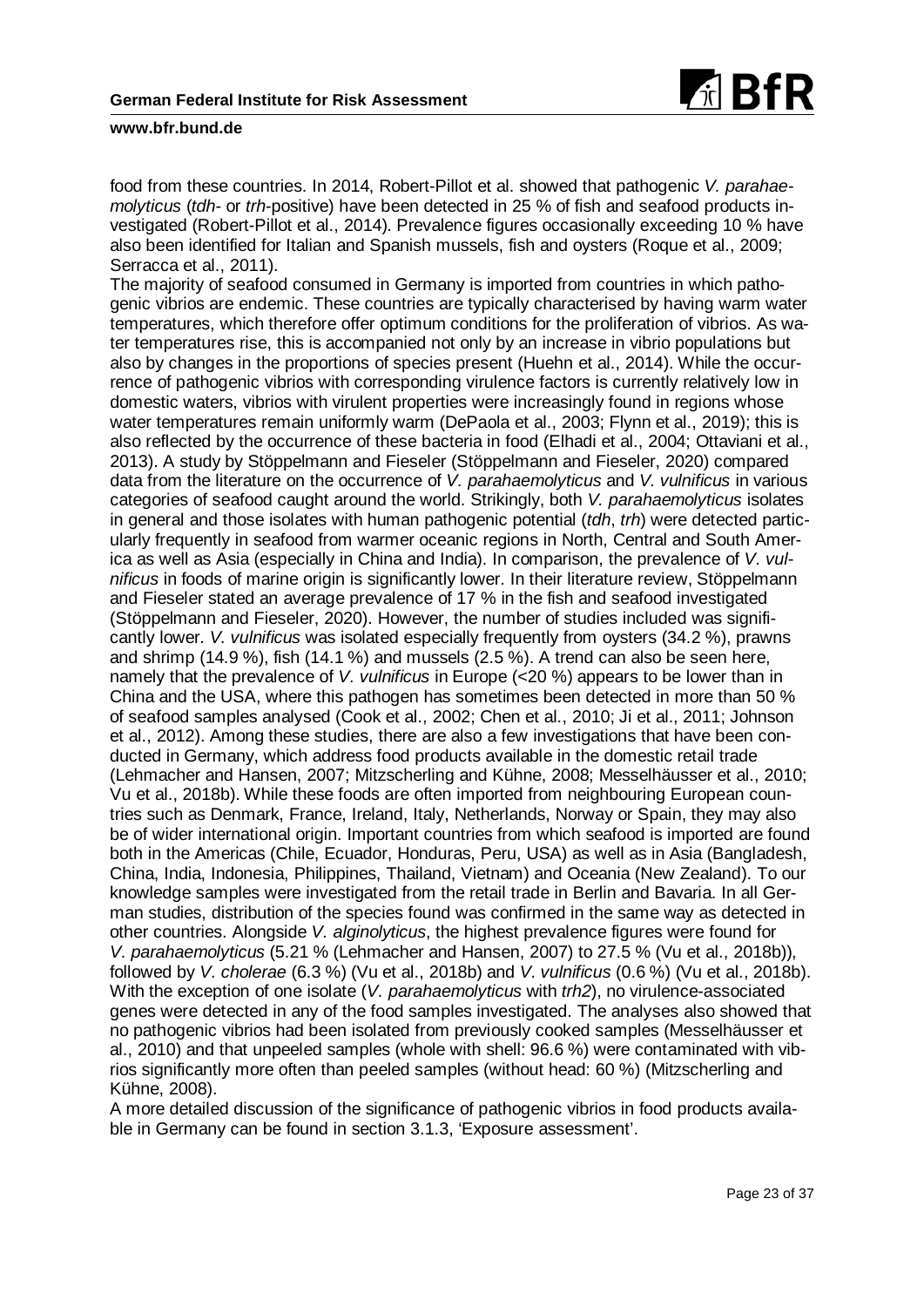

3. Which trends can be determined from figures on the prevalence of foodborne illnesses as caused by the occurrence of pathogenic vibrios (non-cholera vibrios) in food?

Infections with non-cholera vibrios are rare in Germany. Most of the data on these kinds of infections are provided by cases of illness resulting from direct contact with seawater in coastal regions. According to the Robert Koch Institute (RKI), the annual number of cases in German coastal areas ranged from 0 to 20 during 2002 to 2019, with infections being significantly more common during the warmer summers of 2003, 2006, 2010, 2018 and 2019 (RKI, 2020).

The majority of these cases involved wound and ear infections. Only isolated cases of gastrointestinal illness were reported to the Robert Koch Institute.

The RKI suggests that *Vibrio* infections may have been underdiagnosed because of their non-notifiable status and that there is therefore a lack of reliable surveillance data. Since 1 March 2020, all infections with human pathogenic *Vibrio* spp. are now indeed notifiable in accordance with the Protection Against Infection Act (IfSG) in cases where an acute infection has been diagnosed. In the first year (2020) following the introduction of this notifiable status, 13 cases were reported to the RKI. From these data and the symptoms described in each case, it can be concluded that these were cases of extra-intestinal illness and not gastrointestinal infections. Currently, no distinction is made in the reporting procedure between wound infections and gastrointestinal infections. However, it would be advisable to introduce this distinction in the reported data in the future.

Owing to the paucity of available data, no predictions relating to the future trend for foodborne vibrio infections for Germany are possible at this time. In contrast to other regions around the world, foodborne *Vibrio* infections have been very rare in Europe to date. A retrospective study of gastrointestinal infections caused by *V. parahaemolyticus* conducted in the UK for the period 2008 to 2018 showed that most of these infections were travel-related (Baker-Austin et al., 2020). A study published by the BfR on *V. cholerae* non-O1, non-O139 isolates dating from 2014 also shows that most of the isolates from gastrointestinal infections (seven of eight) originated in patients returning from foreign travel (Schirmeister et al., 2014). Overall, the number of gastrointestinal infections caused by *Vibrio* spp. is very low and it remains to be seen if infections can be increasingly assessed due to the notifiable status of such infections.

4. What are the parameters that promote occurrence, propagation and transmission of pathogenic vibrios (non-cholera vibrios) in food?

Widely prevalent in the environment worldwide, vibrios are primarily to be found in saline waters and wetlands, and therefore present a potential source of contamination for seafood used in the food industry. This risk is also present for the species known as 'non-cholera vibrios', particularly the strains described in association with non-cholera vibriosis, namely *V. parahaemolyticus*, *V. vulnificus* and, in isolated cases, also *V. cholerae* non-O1, non-O139.

In the environment, water temperature and salinity are the primary positive factors for growth, and may be viewed as the most important natural parameters (Martinez-Urtaza et al., 2008). For certain vibrio strains, growth may already start to accelerate as water temperatures rise above 12 °C (Martinez-Urtaza et al., 2008). These strains also include the species assessed here, which have the potential to be pathogenic in humans. Equally, a low to moderate salinity of 1 to 25 ppt also contributes to promote bacterial growth (Martinez-Urtaza et al., 2008; FAO/WHO, 2020). Acting in concert, water temperature and salinity are therefore the two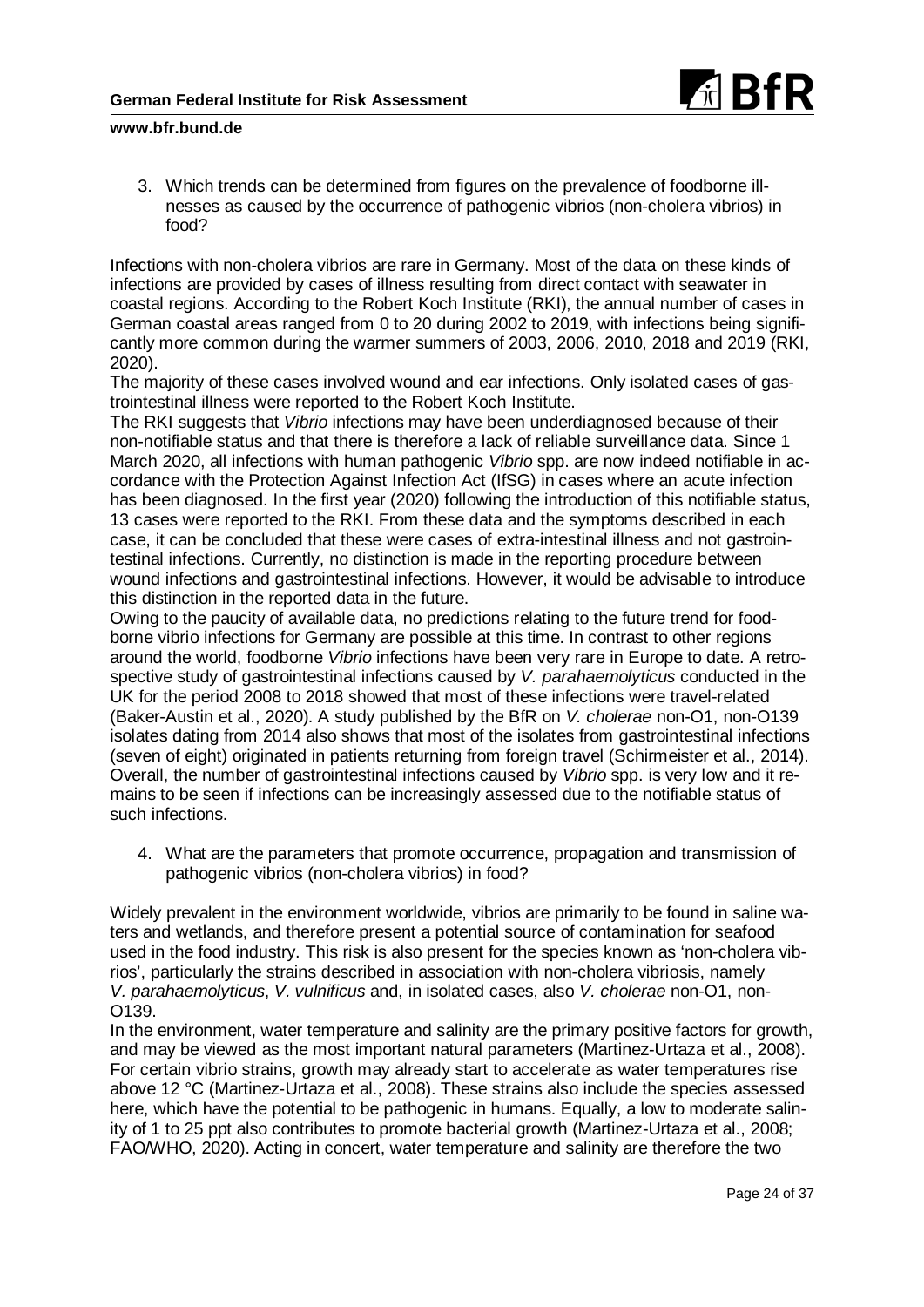

most influential factors for the frequency of occurrence of vibrios in the environment (Martinez-Urtaza et al., 2008). An optimum balance between these two factors for growth can often be found in the Gulf of Mexico, for example, or on the European Atlantic coast, with varying degrees of salinity, and in European inland seas, especially in the summer months. Based on these findings, it can therefore be assumed that the rising water temperatures caused by climate change, affecting the fishing and harvesting regions along the European Atlantic coast in particular, including the few German producing regions, will be associated with a higher level of occurrence of pathogenic vibrios in these waters. The situation is different in tropical regions, where large deviations in water temperature or fluctuations in salinity occur only rarely. In these regions, a constant concentration of vibrios is observed, although weather conditions may cause brief fluctuations in temperature or salinity over short periods of time (Parvathi et al., 2004; Deepanjali et al., 2005). Research has also shown that the same vibrio species from different regions may also exhibit differences in virulence. Accordingly, the origin of the seafood may present a vulnerability factor in relation to an infection with vibrios for consumers of these products (FAO/WHO, 2020). Study findings have also suggested a number of other parameters that can lead to an increased prevalence of vibrios. One such parameter is the chlorophyll content of water resulting from the algae present in the ecosystem (Martinez-Urtaza et al., 2008; Deter et al., 2010). Water turbidity has also been named as a potential factor in this context, although the mechanism whereby this leads to an increase in the proliferation of vibrios has not yet been clarified (Zimmerman et al., 2007; Johnson et al., 2010). In addition, the presence or absence of certain vibrio-specific bacteriophages also appears to influence their prevalence (Zabala et al., 2009; Bastías et al., 2010). Although bacteriophages generally possess bactericidal properties, studies have repeatedly shown that the presence of certain kinds of bacteriophages can actually result in the promotion of bacterial growth. In relation to pathogenic vibrios, this unusual behaviour has been reported for the lytic bacteriophage VP93, which was isolated from vibrios in Chilean waters (Bastías et al., 2010; García et al., 2013).

Depending on the concentration of vibrios in water, the bacteria colonise the gastrointestinal tract of filtering bivalve shellfish – as well as crustaceans and fish – to varying degrees; they can then proliferate and persist there for the animal's entire lifespan (Gooch et al., 2002; Fernandez-Piquer et al., 2011).

Although the open-water conditions described above (temperature, salinity) play an important role when determining catch months, these can be partially regulated under cultivation conditions. And these conditions can certainly be monitored. Accordingly, the type and nature of cultivation conditions and the catch/harvesting methods present equally important sets of parameters that, on the one hand, promote the occurrence of pathogenic vibrios in food while, on the other, may also be reduced by control measures (e.g. GMP, GHP, HACCP plans) along the seafood food chain.

Since vibrios are temperature-sensitive pathogens, one of the most important factors for the transmission of pathogenic vibrios to humans is the consumption of raw or insufficiently heated food products. Contact between cooked food and raw seafood can also result in the transmission of pathogens to humans. Unhygienic harvesting methods and a lack of adequate options for refrigeration or freezing immediately post-catch or -harvest can also lead to a significantly higher contamination of seafood products with pathogenic vibrios.

5. Which strategies are considered efficient in terms of minimising the occurrence of pathogenic vibrios (non-cholera vibrios) in food, which relate to the cold chain, and the preservation and decontamination methods utilised during the production process (including processing, transportation and storage), and which can influence the contamination of food with pathogenic vibrios (non-cholera vibrios)?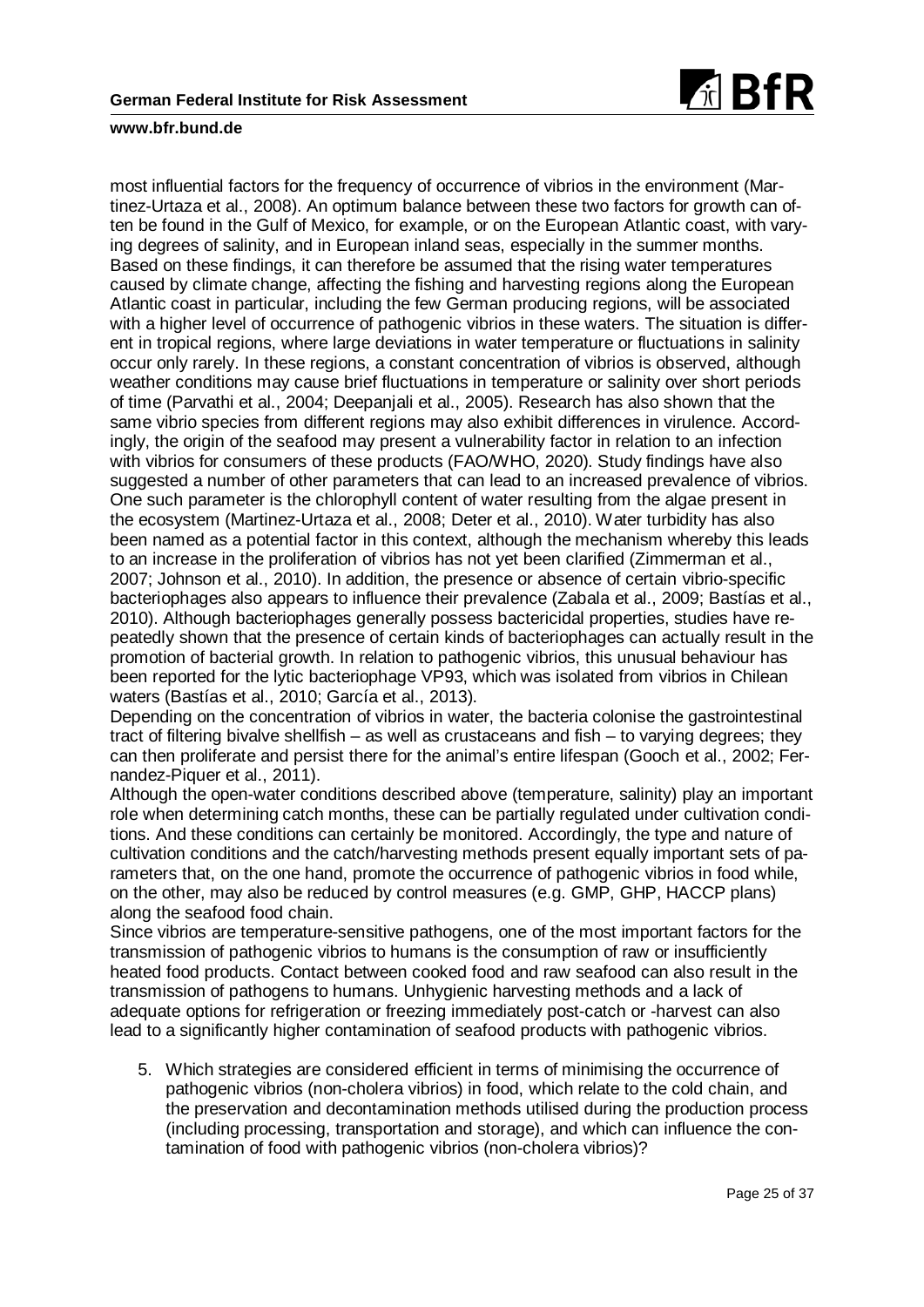

Minimisation strategies aimed at reducing or inactivating bacteria in foods contaminated with vibrios are generally of a physical nature. One especially important measure in the field of minimisation strategies for vibrios in the seafood product cluster is maintaining the cold chain from the catch or harvest to the retail outlet. While this is, in principle, important for any seafood, it is particularly critical for foods intended to be consumed raw. Maintaining the cold chain is an effective way to reduce or even prevent the proliferation of any vibrios that are potentially present. For the bacterium *V. parahaemolyticus* for example, levels of natural environmental contamination have been given as  $10<sup>2</sup>$  to  $10<sup>3</sup>$  colony-forming units (CFUs) (Alter et al., 2011). An infectious dose of this pathogen for humans ranges from roughly 10<sup>7</sup> to  $10<sup>8</sup>$  CFUs (Yeung and Boor, 2004b). Higher values than these can be achieved in the space of only two to three hours after the catch or the harvest, as a result of the pathogen proliferating at storage temperatures from 20 to 35 °C (Alter et al., 2011). Maintaining the cold chain – at temperatures of roughly 4 to 10  $^{\circ}$ C – offers an effective measure for preventing proliferation above an infectious dose (Limthammahisorn et al., 2009; Alter et al., 2011). As a general principle, adherence to Good Manufacturing Practice (GMP), Good Hygiene Practice (GHP) and Hazard Analysis Critical Control Points (HACCP) practice is also a key requirement for food safety in the seafood sector (FAO/WHO, 2007). In contrast to product refrigeration, deep-freezing products (to −20 °C) directly after the catch or harvest can prevent vibrio proliferation entirely (Food and Drug Administration, 2005b). In addition, the deep freezing process also works to reduce bioburden, with moderate reductions in contamination which is even observable at a temperature of 4 °C. The bioburden continues to be reduced as temperatures fall further and storage duration is increased. At a temperature of −20 °C and a storage duration of 35 days, a reduction in contamination with *V. parahaemolyticus* of two to three log levels was observed (Food and Drug Administration, 2005b). Muntada-Garriga et al. also found that, under laboratory conditions, continued storage of oysters inoculated with *V. vulnificus* (10<sup>5</sup> to 10<sup>7</sup> CFU/g) at −18 °C and −24 °C for 28 and 15 weeks led to a reduction of microbes below the limit of detection, which the authors described as 'complete inactivation' (Muntada-Garriga et al., 1995). Another study conducted by Andrews et al. confirmed this method for a typical deep-freeze temperature of −20 °C (Andrews, 2004). However, the study was conducted with a lower initial bioburden (10 $3$  CFU/g) and longer storage periods of 28 to 42 weeks (Andrews, 2004). Parker et al. showed that the reduction in contamination resulting from freezing at −20 °C could be accelerated further by vacuum packaging. After seven days, a log level reduction of three to four was observed for these samples. Concentrations continued to fall, and more rapidly than the conventionally packaged group, until the end of the study after 70 days (Parker et al., 1994).

Another effective method for reducing microbial load is the high-pressure processing of seafood. Experiments conducted with various vibrio species show that these are sensitive to high hydrostatic pressure applied at room temperature. In oysters, contamination with *V. vulnificus* was reduced by five log levels with the application of hydrostatic pressure at 250 MPa for two minutes (Koo et al., 2006). A figure of 300 MPa for three minutes was necessary to achieve the same results for oysters contaminated with *V. parahaemolyticus* (Cook, 2003). A more recent study conducted by Vu et al. in 2018 achieved similar results (Vu et al., 2018a). In this study, *V. vulnificus* proved to be the most sensitive species to the application of high levels of hydrostatic pressure for bioburden reduction (Vu et al., 2018a). To achieve a reduction in contamination by five log levels in each case, the following values and process times were required for the following *Vibrio* species at a temperature of 25 °C: i) *V. alginolyticus* and *V. cholerae*, 350 to 450 MPa for at least one minute; ii) *V. vulnificus*, 250 MPa for at least three minutes or 350 to 450 MPa for at least one minute; iii) *V. parahaemolyticus* 350 MPa for at least three minutes or 450 MPa for at least one minute (Vu et al., 2018a). Another physical method that is applied in particular in the case of bivalve shellfish is the process known as 'depuration'. Depuration describes a procedure of rinsing with clean seawater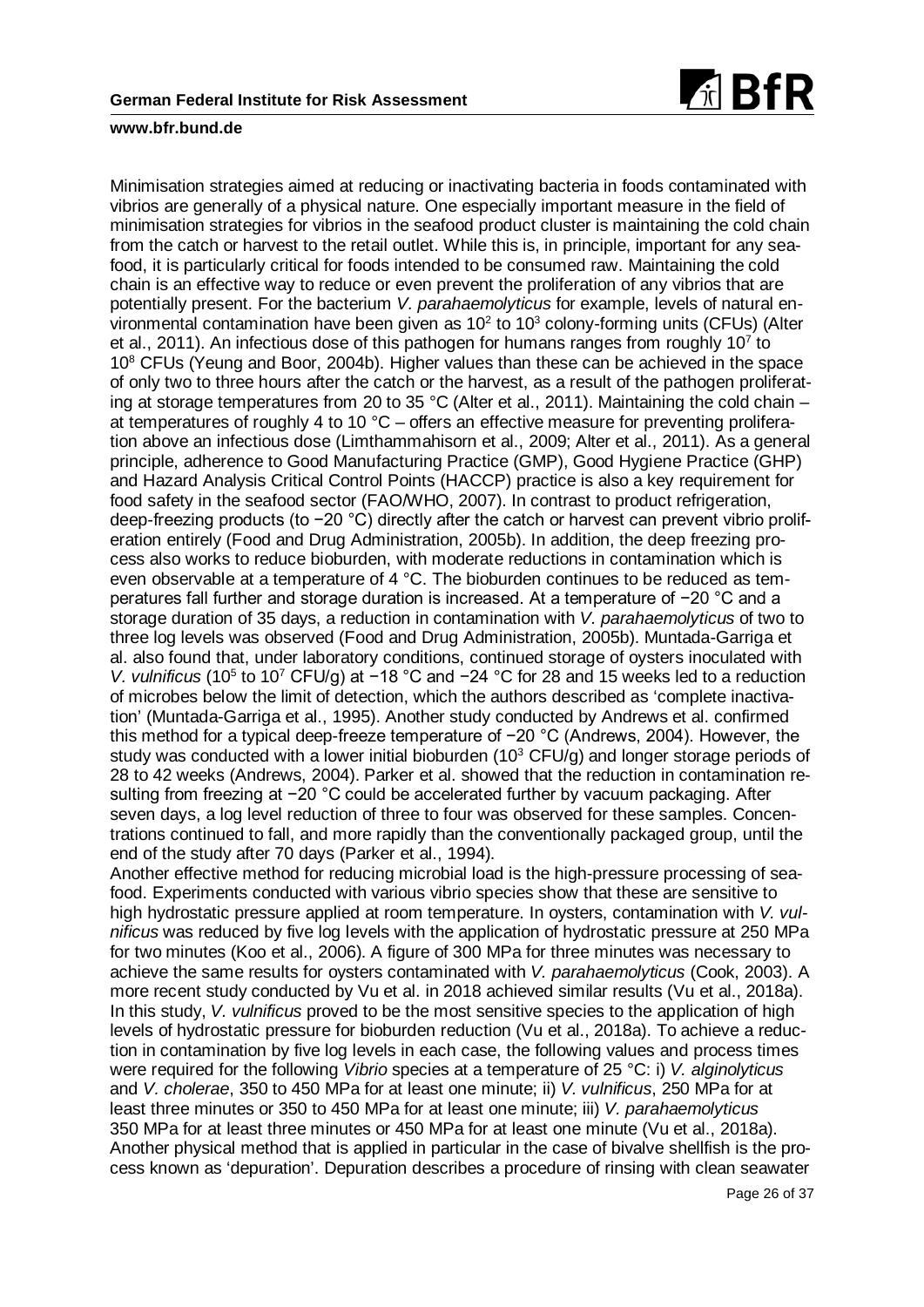

(which can be naturally sourced or artificially manufactured) under controlled conditions. The process is carried out immediately after the catch or harvest. The water used for depuration is either plain water at a defined temperature, water irradiated with ultraviolet light before application, or water treated with decontaminants such as chlorine, iodine or ozone (EO) (Lee et al., 2008). While this method has proven effective at removing human enterobacteria, findings are nonetheless inconsistent among studies examining reductions to vibrios autochthonously present in shellfish. Accordingly, it is not possible to make a reliable statement on the effective reduction of vibrios in these foods (Colwell and Liston, 1960; Vasconcelos and Lee, 1972; Eyles and Davey, 1984; Tamplin and Capers, 1992; Nordstrom et al., 2004; Ren and Su, 2006; Chae et al., 2009; Su et al., 2010).

Low-temperature pasteurisation is another method of reducing microbial load, which is utilised for seafood intended for raw consumption and oysters in particular. In this process, the shellfish are placed in plain seawater (natural or artificial) heated to 55 °C directly after the catch or harvest (and possibly depuration) for a period of five minutes (Andrews et al., 2000). As a result, temperatures of 48 to 50 °C are achieved within the bivalve shellfish (Andrews et al., 2000). In a study by Park and Chen, an initial microbial load of 105 CFU/g *V. parahaemolyticus* was successfully reduced to a value under the limit of detection (Andrews et al., 2000).

The US Food and Drug Administration (FDA) has also approved irradiation for the reduction of contamination in seafood (Food and Drug Administration, 2005a). Approved methods include irradiation with gamma rays and X-rays. A reduction in contamination with the microbe *V. parahaemolyticus* by six log levels was achieved at an irradiation intensity of 3.0 kilograys (kGy), both for the application of gamma rays and x-rays, in shrimps (Mahmoud, 2009a) and oysters (Jakabi et al., 2003). Similar results were achieved for the irradiation of oysters contaminated with *V. vulnificus* (Mahmoud, 2009b).

Maintaining an interior temperature of 70 °C in the food to be consumed for two minutes is another reliable method to ensure the inactivation of these pathogens.

6. Which standardised culture techniques and molecular protocols are suitable for the detection and analysis of the health risk posed by pathogenic Vibrio spp. (non-cholera vibrios) in food?

Detection methods for the three most significant human pathogenic vibrios (*V. parahaemolyticus*, *V. cholerae* and *V. vulnificus*) are provided both by the FDA (Kaysner et al., 2004) and the International Standards Organisation (ISO).

ISO 21872-1:2017 (Microbiology of the food chain - Horizontal method for the determination of *Vibrio* spp. - Part 1: Detection of potentially enteropathogenic *Vibrio parahaemolyticus*, *Vibrio cholerae* and *Vibrio vulnificus*) describes a horizontal method for the detection of these three species. The method can be applied to products intended for human consumption and for use in animal feed. Environmental samples, taken in the context of food production or the handling of food products, can also be analysed with this method. The standard is subdivided into four key steps: primary and secondary enrichment in a liquid selective medium, isolation and identification, and confirmation. The isolation of vibrios from food products can be improved by the application of various incubation temperatures, depending on the target species as well as the state of the food matrix to be investigated. As examples, the recovery rate for the species *V. parahaemolyticus* and *V. cholerae* in fresh products is enhanced by enrichment at 41.5 °C, while *V. vulnificus* as well as *V. parahaemolyticus* and *V. cholerae* are more successfully enriched at 37 °C in deep-frozen, salted or dried products. Samples often contain only a small population of vibrios and are frequently accompanied by a large number of other microorganisms from the Vibrionaceae family as well as other bacteria. Accordingly, a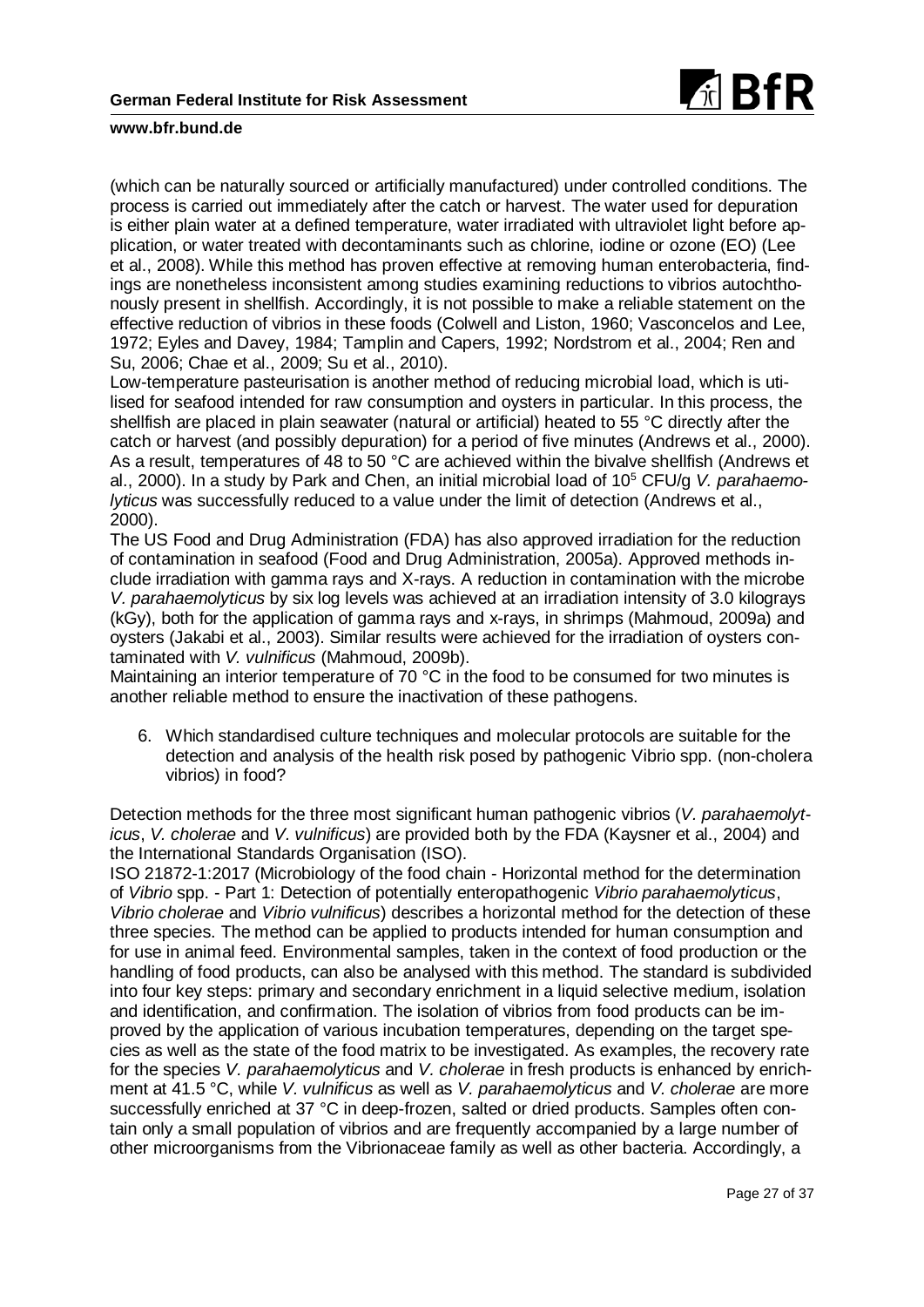

two-stage selective enrichment process is carried out for their growth in alkaline saline peptone water (ASPW). The halo- and alkali-tolerant properties of vibrios are exploited in order to suppress accompanying flora. Two solid selective culture media are then inoculated from the two enrichment stages in order to isolate and confirm individual colonies as vibrios. To suppress gram-positive bacteria and gram-negative Enterobacteriaceae (Kobayashi et al., 1963; Monsur, 1963), a thiosulfate-citrate-bile salts-sucrose (TCBS) agar is used, which simultaneously permits a differentiation between *V. cholerae*, *V. metschnikovii*, *V. fluvialis*, *V. furnissii* and *V. alginolyticus*, which can utilise sucrose, and the *Vibrio* species *V. mimicus*, *V. parahaemolyticus* and *V. vulnificus*, which cannot (Ceccarelli et al., 2019). A solid culture medium complementary to TCBS is used as the second solid medium. CHROMagar™ Vibrio (CVA) is frequently utilised here (Hara-Kudo et al., 2001), which contains a proprietary mixture of colourants. This serves as a substrate for the β-galactosidases from *V. parahaemolyticus* (colour: mauve), which is coloured to contrast strongly with *V. cholerae* and *V. vulnificus* (turquoise) and other *Vibrio* species (colourless to creamy, *V. alginolyticus*). This enables the species *V. parahaemolyticus* to be identified/distinguished, since this exhibits the same morphology on TCBS as *V. mimicus* and *V. vulnificus*. Other media can be applied for the identification of other species. The use of cellobiose polymyxin B colistin (CPC) agar, for example, permits the identification of *V. vulnificus* (Høi et al., 1998).

As a final step, the presence of potential vibrios is confirmed using suitable biochemical and/or molecular methods (polymerase chain reaction (PCR), real-time PCR). Biochemical testing encompasses media that confirm the presence of vibrios on the one hand (arginine dihydrolase (ADH) broth, l-lysine decarboxylase (LDH) broth, indole), while also utilising combinations of specific media in order to determine the species (e.g.: ability to hydrolyse ONPG, reactions in sucrose, lactose, growth at various concentrations of salt). Commercially available tests are also suitable for the analysis of biochemical properties.

For the molecular detection of the most important human pathogenic vibrios, a variety of well-established PCR-based systems are available (Hill et al., 1991; Bej et al., 1999; Chun et al., 1999). The genes *vvh*, *toxR or tlh* and *sodB* are used to confirm *V. vulnificus*, *V. parahaemolyticus* and *V. cholerae*, respectively. While specific genes can also be queried using molecular methods to estimate the human pathogenic potential of the species *V. parahaemolyticus* (*tdh*, *trh*) and *V. cholerae* (*ctxA*, O1, O139), there is currently no definitive correlation between pathogenicity and the presence of a specific gene in the case of *V. vulnificus*, since this species has high genetic diversity.

In contrast to the ISO standard, detection methods for the three enteropathogenic vibrios in the FDA's Bacteriological Analytical Manual (BAM, chapter 9) are listed according to the species to be investigated (Kaysner et al., 2004). The scope of application is restricted here to foods and cosmetics. While the approach to the detection of *V. cholerae* and *V. vulnificus* is largely comparable with the methods described in the ISO standard, two additional detection options are described for *V. parahaemolyticus*. By utilising a hydrophobic grid membrane filter (HGMF), the sample can be concentrated in the first method and then applied to various solid selective culture media. The second method is a plating method, which makes use of DNA probes to identify the overall *V. parahaemolyticus* population as well as pathogenic, *tdh*-positive colonies. A modified version of the latter method is also described in another ISO standard (ISO/TS 21872-2:2020: Microbiology of the food chain – Horizontal method for the determination of *Vibrio* spp. – Part 2: Enumeration of total and potentially enteropathogenic *Vibrio parahaemolyticus* in seafood using nucleic acid hybridisation). Neither of these methods are used routinely, since they are extremely time-consuming.

Despite options for rapid and reliable species identification, new technologies, such as matrix-assisted laser desorption/ionisation time-of-flight mass spectrometry (MALDI TOF MS), are not accounted for by ISO 21872 as a potential method for species confirmation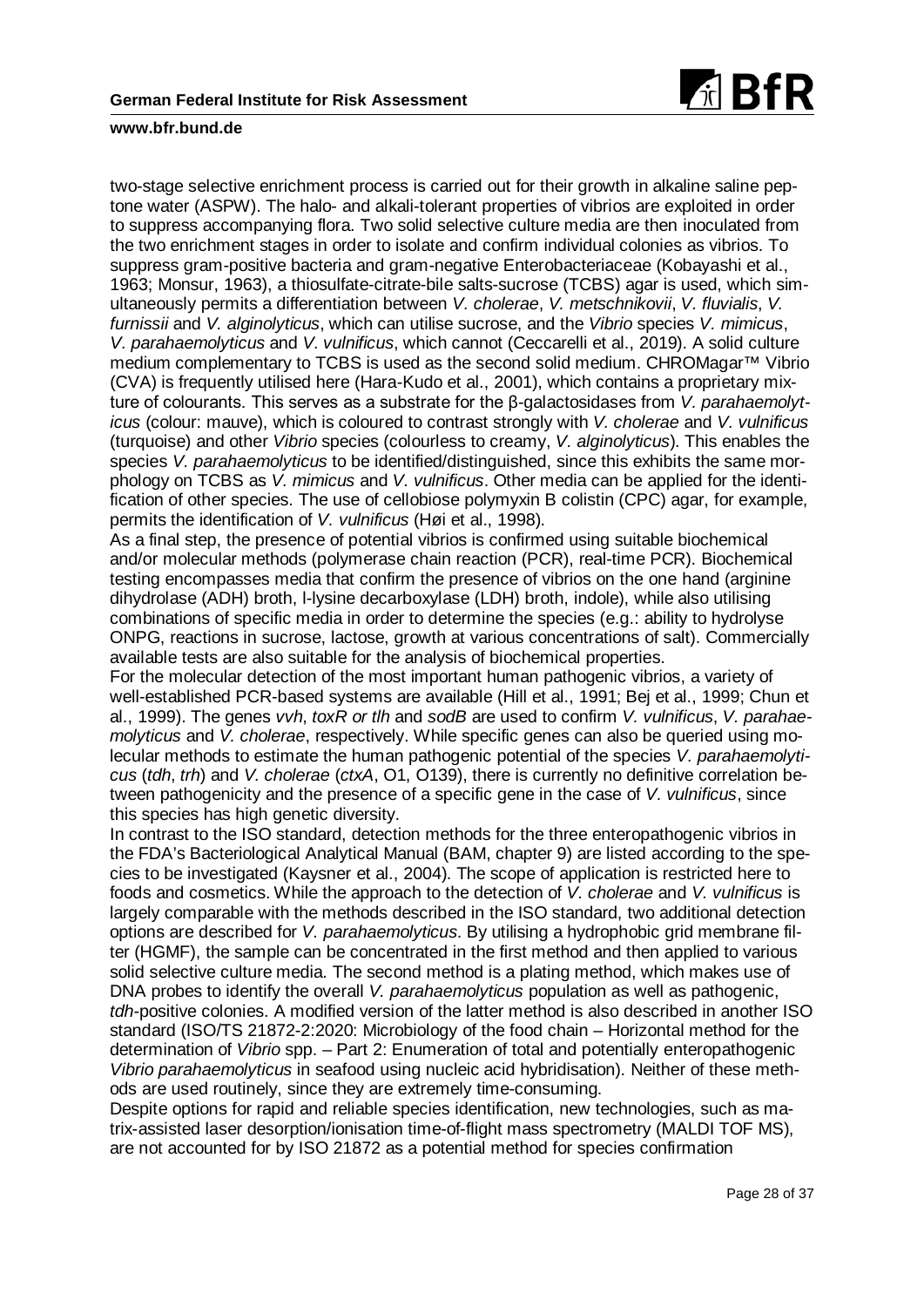

(Dieckmann et al., 2010). It can be assumed that the MALDI TOF MS technique will be included in future revisions of the standard (ISO 21872).

7. Which markers/indicators (e.g. genes or proteins) are suitable – e.g. as virulence factors for pathogenic strains – for facilitating the (rapid) detection of pathogenic vibrios within food production? With what level of confidence can these markers indicate a potential health risk associated with the consumption of food contaminated with vibrios (non-cholera vibrios)?

For the three enteropathogenic *Vibrio* species, markers or indicators for virulence are only available in the case of *V. parahaemolyticus* and *V. cholerae*.

*V. parahaemolyticus* strains that possess genes for the haemolysin TDH (thermostable direct haemolysin) and/or TRH (TDH-related haemolysin) are considered to be potentially enteropathogenic microbes (Nishibuchi and Kaper, 1995; Park et al., 2000). Food containing strains having these virulence markers must be subjected to a treatment process that inactivates these bacteria. A culture method is available for the direct detection of the TDH haemolysin on a special blood agar (Wagatsuma agar) by means of a lysis zone around the *V. parahaemolyticus* colonies (known as the Kanagawa phenomenon) (Miyamoto et al., 1969). However, this is not applicable for the detection of TRH haemolysins, since colonies with this haemolysin are negative on Wagatsuma agar (Honda et al., 1990). This culture method has since been replaced by PCR methods, which can reliably indicate presence or absence of the haemolysis genes *trh* or *tdh* in *V. parahaemolyticus* strains. Some of these PCR detection methods are also included in the ISO standard 21872-1.

In the case of *V. cholerae* detection in a food product, the aim is to clarify the presence of a potentially toxigenic strain from the O1 or O139 serogroups. While earlier methods utilised agglutination with commercial O1 and O139 sera, the detection of cholera toxin (typically the A subunit, i.e. the *ctxA* gene) is today achieved using PCR. Other supplementary PCR methods include the detection of genes from the biosynthesis of the O1 or O139 antigen, using a multiplex approach (Schirmeister et al., 2014). Negative PCR reactions for the cholera toxin gene indicate that these strains are not toxigenic. In the multiplex PCR approach, *V. cholerae* non-O1, non-O139 strains are reliably detected using a species-specific gene. On the other hand, there are no generally recognised virulence factors capable of identifying the enteropathogenic isolates from the non-O1, non-O139 group.

In the case of *V. vulnificus*, no unambiguous detection of virulence markers is possible. While the number of infections involving *V. vulnificus* remains low, an analysis of clinical strains has revealed the presence of wide-ranging genetic diversity between the strains (Jones and Oliver, 2009). Accordingly, the ISO standard 21872-1 only lists PCR detection methods capable of definitively identifying the species. PCR detection is achieved using primers that detect the *V. vulnificus* haemolysin (VVH). This gene is present in all isolates of the species.

## **Further information on the subject of vibrios from the BfR website**

Consultant laboratory for vibrios: [https://www.bfr.bund.de/en/consultant\\_laboratory\\_for\\_vib](https://www.bfr.bund.de/en/consultant_laboratory_for_vibrios-252894.html)[rios-252894.html](https://www.bfr.bund.de/en/consultant_laboratory_for_vibrios-252894.html)



BfR 'Opinions app'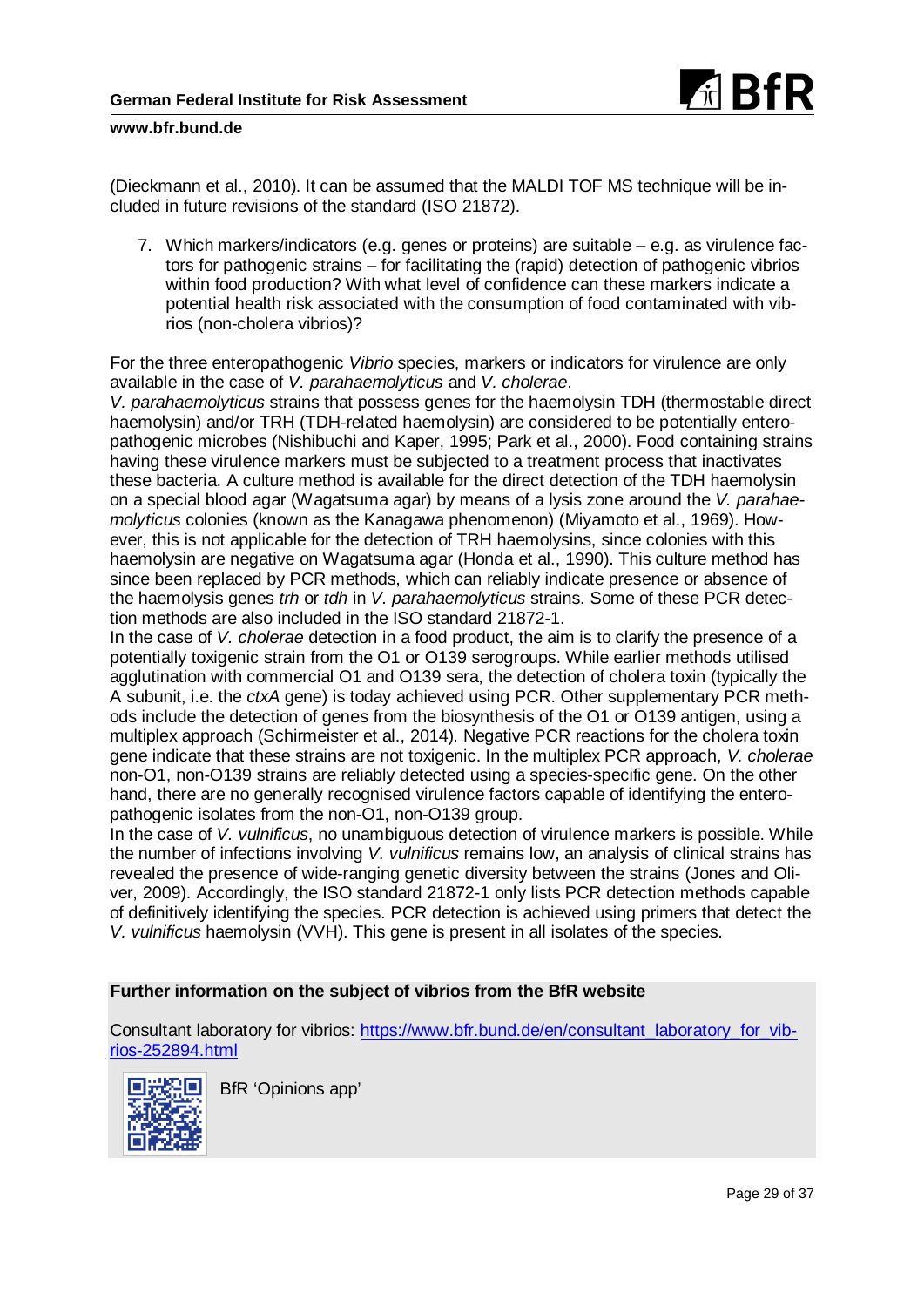

## **4 References**

- Alter, T., Appel, B., Bartelt, E., Dieckmann, R., Eichhorn, C., Erler, R., Frank, C., Gerdts, G., Gunzer, F., Hühn, S., Neifer, J., Oberheitmann, B., and Strauch, E. (2011). *Vibrio*-Infektionen durch Lebensmittel und Meerwasser. *Bundesgesundheitsblatt - Gesundheitsforschung - Gesundheitsschutz* 54**,** 1235.
- Andrews, L.S. (2004). Strategies to control Vibrios in molluscan shellfish. *Food Protection Trends* 24**,** 8.
- Andrews, L.S., Park, D.L., and Chen, Y.P. (2000). Low temperature pasteurization to reduce the risk of vibrio infections from raw shell-stock oysters. *Food Addit Contam* 17**,** 787- 791.
- Awasthi, S.P., Asakura, M., Chowdhury, N., Neogi, S.B., Hinenoya, A., Golbar, H.M., Yamate, J., Arakawa, E., Tada, T., Ramamurthy, T., and Yamasaki, S. (2013). Novel cholix toxin variants, ADP-ribosylating toxins in *Vibrio cholerae* non-O1/non-O139 strains, and their pathogenicity. *Infect. Immun.* 81**,** 531-541.
- Baker-Austin, C., Jenkins, C., Dadzie, J., Mestanza, O., Delgado, E., Powell, A., Bean, T., and Martinez-Urtaza, J. (2020). Genomic epidemiology of domestic and travelassociated *Vibrio parahaemolyticus* infections in the UK, 2008–2018. *Food Control* 115**,** 107244.
- Baker-Austin, C., Lemm, E., Hartnell, R., Lowther, J., Onley, R., Amaro, C., Oliver, J.D., and Lees, D. (2012). PilF polymorphism-based real-time PCR to distinguish *Vibrio vulnificus* strains of human health relevance. *Food Microbiology* 30**,** 17-23.
- Baker-Austin, C., Oliver, J.D., Alam, M., Ali, A., Waldor, M.K., Qadri, F., and Martinez-Urtaza, J. (2018). *Vibrio* spp. infections. *Nat Rev Dis Primers* 4**,** 8.
- Baker-Austin, C., Stockley, L., Rangdale, R., and Martinez-Urtaza, J. (2010). Environmental occurrence and clinical impact of *Vibrio vulnificus* and *Vibrio parahaemolyticus*: a European perspective. *Environ Microbiol Rep* 2**,** 7-18.
- Baker-Austin, C., Trinanes, J., Gonzalez-Escalona, N., and Martinez-Urtaza, J. (2017). Non-Cholera Vibrios: The Microbial Barometer of Climate Change. *Trends Microbiol* 25**,** 76-84.
- Baker-Austin, C., Trinanes, J.A., Taylor, N.G.H., Hartnell, R., Siitonen, A., and Martinez-Urtaza, J. (2013). Emerging Vibrio risk at high latitudes in response to ocean warming. *Nature Climate Change* 3**,** 73-77.
- Bastías, R., Higuera, G., Sierralta, W., and Espejo, R.T. (2010). A new group of cosmopolitan bacteriophages induce a carrier state in the pandemic strain of *Vibrio parahaemolyticus*. *Environ Microbiol* 12**,** 990-1000.
- Bechlars, S., Jäckel, C., Diescher, S., Wustenhagen, D.A., Kubick, S., Dieckmann, R., and Strauch, E. (2015). Characterization of *trh2* harbouring *Vibrio parahaemolyticus* strains isolated in Germany. *PLoS One* 10**,** e0118559.
- Bej, A.K., Patterson, D.P., Brasher, C.W., Vickery, M.C., Jones, D.D., and Kaysner, C.A. (1999). Detection of total and hemolysin-producing *Vibrio parahaemolyticus* in shellfish using multiplex PCR amplification of tl, tdh and trh. *J Microbiol Methods* 36**,** 215-225.
- Bier, N., Bechlars, S., Diescher, S., Klein, F., Hauk, G., Duty, O., Strauch, E., and Dieckmann, R. (2013). Genotypic diversity and virulence characteristics of clinical and environmental *Vibrio vulnificus* isolates from the baltic sea region. *Applied and Environmental Microbiology* 79**,** 3570-3581.
- Bisha, B., Simonson, J., Janes, M., Bauman, K., and Goodridge, L.D. (2012). A review of the current status of cultural and rapid detection of *Vibrio parahaemolyticus*. *International Journal of Food Science & Technology* 47**,** 885-899.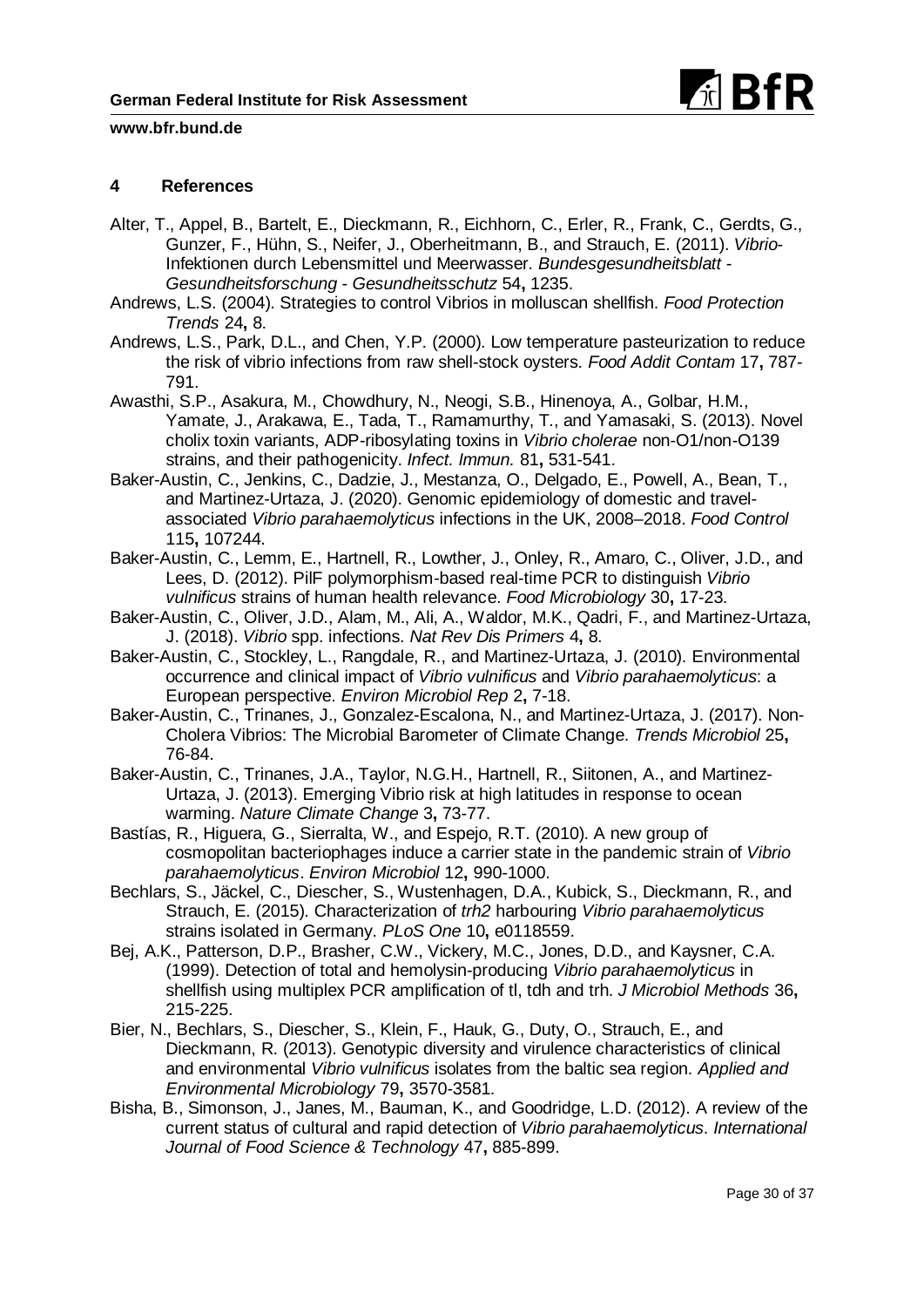

- Bisharat, N., Cohen, D.I., Harding, R.M., Falush, D., Crook, D.W., Peto, T., and Maiden, M.C. (2005). Hybrid *Vibrio vulnificus*. *Emerging Infectious Diseases* 11**,** 30-35.
- Blake, P.A., Merson, M.H., Weaver, R.E., Hollis, D.G., and Heublein, P.C. (1979). Disease Caused by a Marine Vibrio. *New England Journal of Medicine* 300**,** 1-5.
- Boer, S.I., Heinemeyer, E.A., Luden, K., Erler, R., Gerdts, G., Janssen, F., and Brennholt, N. (2013). Temporal and spatial distribution patterns of potentially pathogenic *Vibrio* spp. at recreational beaches of the German north sea. *Microb Ecol* 65**,** 1052-1067.
- Bross, M.H., Soch K Fau Morales, R., Morales R Fau Mitchell, R.B., and Mitchell, R.B. (2007). Vibrio vulnificus infection: diagnosis and treatment. *American family physician* 76**,** 6.
- Cdc (2019). *Vibrio and Food* [Online]. Centers for Disease Control and Prevention, National Center for Emerging and Zoonotic Infectious Diseases (NCEZID), Division of Foodborne, Waterborne and Environmental Diseases. Available: <https://www.cdc.gov/vibrio/food.html> [Accessed].
- Ceccarelli, D., Amaro, C., Romalde, J.L., Suffredini, E., and Vezzulli, L. (2019). "*Vibrio* Species," in *Foodborne Pathogenic Bacteria,* eds. M.P. Doyle, F. Diez-Gonzalez & C. Hill. ASM Press, Washington, DC), 347-388.
- Chae, M.J., Cheney, D., and Su, Y.C. (2009). Temperature effects on the depuration of *Vibrio parahaemolyticus* and *Vibrio vulnificus* from the American oyster (Crassostrea virginica). *J Food Sci* 74**,** M62-66.
- Chen, Y., Liu, X.M., Yan, J.W., Li, X.G., Mei, L.L., Mao, Q.F., and Ma, Y. (2010). Foodborne pathogens in retail oysters in south China. *Biomed Environ Sci* 23**,** 32-36.
- Chun, J., Huq, A., and Colwell, R.R. (1999). Analysis of 16S-23S rRNA intergenic spacer regions of *Vibrio cholerae* and *Vibrio mimicus*. *Appl Environ Microbiol* 65**,** 2202-2208.
- Colwell, R.R., and Liston, J. (1960). Microbiology of shellfish. Bacteriological study of the natural flora of Pacific oysters (Crassostrea gigas). *Appl Microbiol* 8**,** 104-109.
- Cook, D.W. (2003). Sensitivity of *Vibrio* species in phosphate-buffered saline and in oysters to high-pressure processing. *J Food Prot* 66**,** 2276-2282.
- Cook, D.W., Oleary, P., Hunsucker, J.C., Sloan, E.M., Bowers, J.C., Blodgett, R.J., and Depaola, A. (2002). *Vibrio vulnificus* and *Vibrio parahaemolyticus* in U.S. retail shell oysters: a national survey from June 1998 to July 1999. *J Food Prot* 65**,** 79-87.
- Cruz, C.D., Chycka, M., Hedderley, D., and Fletcher, G.C. (2016). Prevalence, characteristics and ecology of *Vibrio vulnificus* found in New Zealand shellfish. *J Appl Microbiol* 120**,** 1100-1107.
- Dalsgaard, A., Alarcon, A., Lanata, C.F., Jensen, T., Hansen, H.J., Delgado, F., Gil, A.I., Penny, M.E., and Taylor, D. (1996). Clinical manifestations and molecular epidemiology of five cases of diarrhoea in children associated with *Vibrio metschnikovii* in Arequipa, Peru. *J Med Microbiol* 45**,** 494-500.
- Daniels, N.A. (2011). *Vibrio vulnificus* oysters: pearls and perils. *Clin Infect Dis* 52**,** 788-792.
- Daniels, N.A., and Shafaie, A. (2000). A review of pathogenic Vibrio infections for clinicians. *Infections in Medicine* 17**,** 665-685.
- Deepanjali, A., Kumar, H.S., Karunasagar, I., and Karunasagar, I. (2005). Seasonal Variation in Abundance of Total and Pathogenic *Vibrio parahaemolyticus* Bacteria in Oysters along the Southwest Coast of India. *Applied and Environmental Microbiology* 71**,** 3575-3580.
- Depaola, A., Nordstrom, J.L., Bowers, J.C., Wells, J.G., and Cook, D.W. (2003). Seasonal abundance of total and pathogenic *Vibrio parahaemolyticus* in Alabama oysters. *Appl Environ Microbiol* 69**,** 1521-1526.
- Deter, J., Lozach, S., Derrien, A., Véron, A., Chollet, J., and Hervio-Heath, D. (2010). Chlorophyll a might structure a community of potentially pathogenic culturable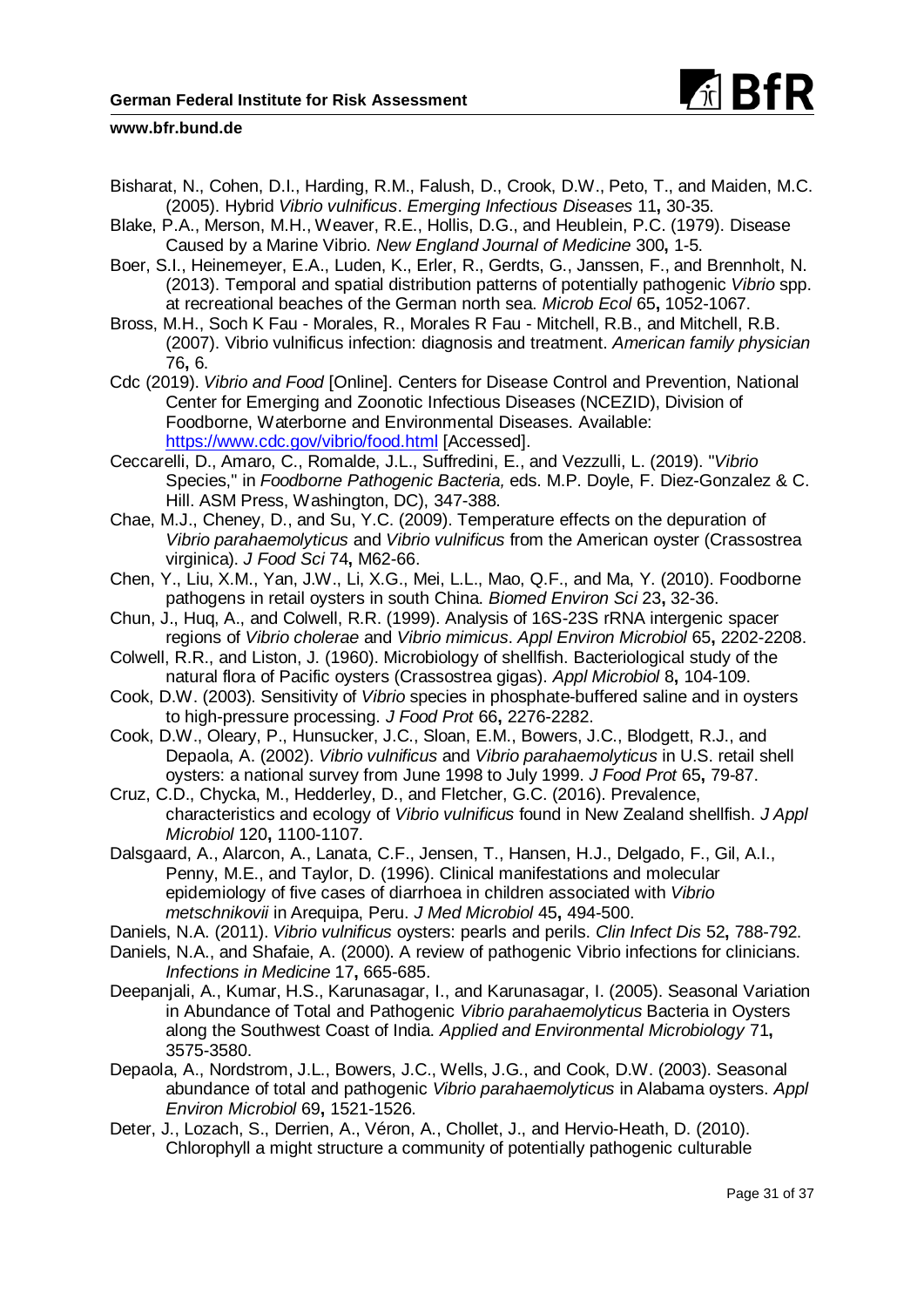

*Vibrionaceae*. Insights from a one-year study of water and mussels surveyed on the French Atlantic coast. *Environ Microbiol Rep* 2**,** 185-191.

- Dieckmann, R., Strauch, E., and Alter, T. (2010). Rapid identification and characterization of *Vibrio* species using whole-cell MALDI-TOF mass spectrometry. *Journal of Applied Microbiology* 109**,** 199-211.
- Dupont, L., González Guzmán, A.L., Guarda, N.H., Albarello, L., and Martins Souza, P.R. (2020). *Vibrio vulnificus*: report of a potentially fatal skin infection. *International Journal of Dermatology* 59**,** e317-e318.
- Elhadi, N., Radu, S., Chen, C.H., and Nishibuchi, M. (2004). Prevalence of potentially pathogenic *Vibrio* species in the seafood marketed in Malaysia. *J Food Prot* 67**,** 1469- 1475.
- Ellingsen, A.B., Jørgensen, H., Wagley, S., Monshaugen, M., and Rørvik, L.M. (2008). Genetic diversity among Norwegian *Vibrio parahaemolyticus*. *Journal of Applied Microbiology* 105**,** 2195-2202.
- Erzeugerorganisation\_Schleswig-Holsteinischer\_Muschelzüchter\_E.V. (2012). "e.V.".).
- Eyles, M.J., and Davey, G.R. (1984). Microbiology of Commercial Depuration of the Sydney Rock Oyster, *Crassostrea commercialis*. *J Food Prot* 47**,** 703-706.
- FAO/WHO (2004). "Hazard identification, exposure assessment and hazard characterization of Vibrio spp. in seafood".).
- FAO/WHO (2007). *Codex Alimentarius - Cereals, Pulses, Legumes and Vegetable Proteins.*  Rome: Chief, Electronic Publishing Policy and Support Branch
- Communication Division FAO.
- FAO/WHO (2010a). *Guidelines on the Application of General Principles of Food Hygiene to the Control of Pathogenic Vibrio Species in Seafood* [Online]. Available: <http://www.fao.org/fao-who-codexalimentarius/codex-texts/guidelines/en/> [Accessed 2010].
- FAO/WHO (2010b). Risk Assessment of Choleragenic *Vibrio cholerae* 01 and 0139 in Warmwater Shrimp in International Trade. *International Journal of Food Science and Technology - INT J FOOD SCI TECHNOL* 45**,** 415-415.
- FAO/WHO (2011). "Risk assessment of Vibrio parahaemolyticus in seafood: Interpretative summary and Technical report. ".).
- FAO/WHO (2020). *Risk assessment tools for Vibrio parahaemolyticus and Vibrio vulnificus associated with seafood.* Rome: Food and Agriculture Organization of the United Nations.
- Farmer Iii, J.J., and Janda, J.M. (2004). "Family I. *Vibrionaceae*," in *Bergey's Manual of Systematic Bacteriology,* ed. G.M. Garrity. 2nd ed: Springer), 491-546.
- Fernandez-Piquer, J., Bowman, J.P., Ross, T., and Tamplin, M.L. (2011). Predictive Models for the Effect of Storage Temperature on Vibrio parahaemolyticus Viability and Counts of Total Viable Bacteria in Pacific Oysters (*Crassostrea gigas*). *Applied and Environmental Microbiology* 77**,** 8687-8695.
- Flynn, A., Davis, B.J.K., Atherly, E., Olson, G., Bowers, J.C., Depaola, A., and Curriero, F.C. (2019). Associations of Environmental Conditions and *Vibrio parahaemolyticus* Genetic Markers in Washington State Pacific Oysters. *Front Microbiol* 10**,** 2797.
- Food and Drug Administration, H. (2005a). Irradiation in the production, processing, and handling of food. Final rule. *Fed Regist* 70**,** 48057-48073.
- Food and Drug Administration, H. (2005b). "Quantitative Risk Assessment on the Public Health Impact of Pathogenic *Vibrio parahaemolyticus* in Raw Oysters". (Silver Spring, MD 20993: Center for Food Safety and Applied Nutrition Food and Drug Administration U.S. Department of Health and Human Services).
- Frank, C., Littman, M., Alpers, K., and Hallauer, J. (2006). *Vibrio vulnificus* wound infections after contact with the Baltic Sea, Germany. *Euro Surveill* 11**,** E060817 060811.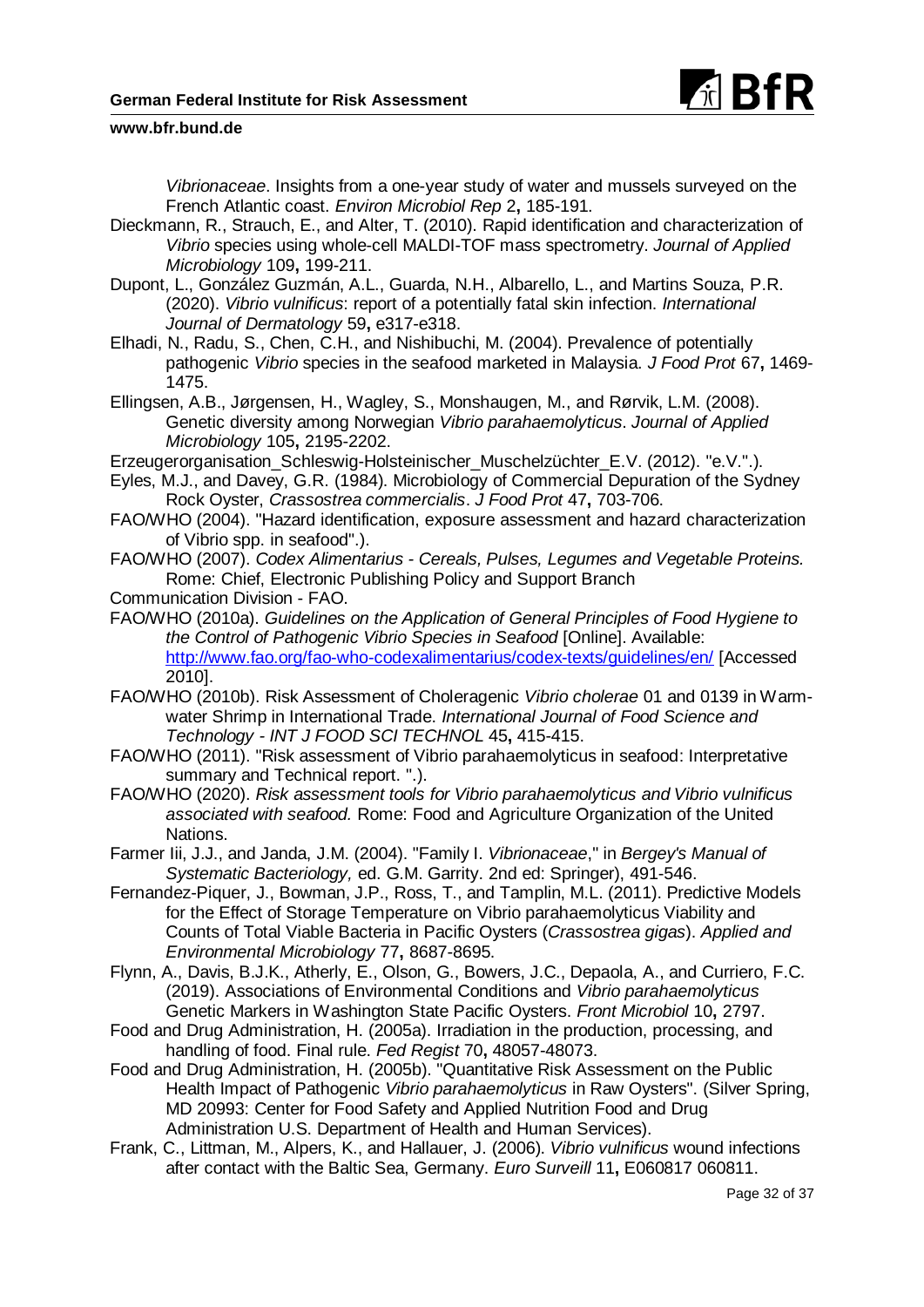

- García, K., Bastías, R., Higuera, G., Torres, R., Mellado, A., Uribe, P., and Espejo, R.T. (2013). Rise and fall of pandemic *Vibrio parahaemolyticus* serotype O3:K6 in southern Chile. *Environ Microbiol* 15**,** 527-534.
- Gooch, J.A., Depaola, A., Bowers, J., and Marshall, D.L. (2002). Growth and Survival of *Vibrio parahaemolyticus* in Postharvest American Oysters. *Journal of Food Protection* 65**,** 970-974.
- Government of Canada (2011). "Pathogen Safety Data Sheets: Infectious Substances *Vibrio parahaemolyticus*". Public Health Agency of Canada).
- Hakonsholm, F., Lunestad, B.T., Aguirre Sanchez, J.R., Martinez-Urtaza, J., Marathe, N.P., and Svanevik, C.S. (2020). Vibrios from the Norwegian marine environment: Characterization of associated antibiotic resistance and virulence genes. *Microbiologyopen* 9**,** e1093.
- Haq, S.M., and Dayal, H.H. (2005). Chronic liver disease and consumption of raw oysters: A potentially lethal combination - A review of *Vibrio vulnificus* septicemia. *American Journal of Gastroenterology* 100**,** 1195-1199.
- Hara-Kudo, Y., Nishina, T., Nakagawa, H., Konuma, H., Hasegawa, J., and Kumagai, S. (2001). Improved method for detection of *Vibrio parahaemolyticus* in seafood. *Appl Environ Microbiol* 67**,** 5819-5823.
- Harris, J.B., Larocque, R.C., Qadri, F., Ryan, E.T., and Calderwood, S.B. (2012). Cholera. *Lancet* 379**,** 2466-2476.
- Hervio-Heath, D., Colwell, R.R., Derrien, A., Robert-Pillot, A., Fournier, J.M., and Pommepuy, M. (2002). Occurrence of pathogenic vibrios in coastal areas of France. *J Appl Microbiol* 92**,** 1123-1135.
- Hill, W.E., Keasler, S.P., Trucksess, M.W., Feng, P., Kaysner, C.A., and Lampel, K.A. (1991). Polymerase chain reaction identification of Vibrio vulnificus in artificially contaminated oysters. *Appl Environ Microbiol* 57**,** 707-711.
- Høi, L., Dalsgaard, I., and Dalsgaard, A. (1998). Improved isolation of Vibrio vulnificus from seawater and sediment with cellobiose-colistin agar. *Appl Environ Microbiol* 64**,** 1721- 1724.
- Honda, T., Ni, Y.X., Hata, A., Yoh, M.S., Miwatani, T., Okamoto, T., Goshima, K., Takakura, H., Tsunasawa, S., and Sakiyama, F. (1990). Properties of a hemolysin related to the thermostable direct hemolysin produced by Kanagawa phenomenon negative, clinical isolate of *Vibrio parahemolyticus*. *Canadian Journal of Microbiology* 36**,** 395-399.
- Huang, K.-C., Weng, H.-H., Yang, T.-Y., Chang, T.-S., Huang, T.-W., and Lee, M.S. (2016). Distribution of Fatal *Vibrio Vulnificus* Necrotizing Skin and Soft-Tissue Infections: A Systematic Review and Meta-Analysis. *Medicine* 95**,** e2627.
- Huehn, S., Eichhorn, C., Urmersbach, S., Breidenbach, J., Bechlars, S., Bier, N., Alter, T., Bartelt, E., Frank, C., Oberheitmann, B., Gunzer, F., Brennholt, N., Böer, S., Appel, B., Dieckmann, R., and Strauch, E. (2014). Pathogenic vibrios in environmental, seafood and clinical sources in Germany. *Int J Med Microbiol* 304**,** 843-850.
- Institute of Medicine of the National Academic (2007). *Seafood Choices: Balancing Benefits and Risks.* Washington, DC: The National Academies Press.
- Jackson, J.K., Murphree, R.L., and Tamplin, M.L. (1997). Evidence that mortality from Vibrio vulnificus infection results from single strains among heterogeneous populations in shellfish. *J Clin Microbiol* 35**,** 2098-2101.
- Jakabi, M., Gelli, D.S., Torre, J.C., Rodas, M.A., Franco, B.D., Destro, M.T., and Landgrafi, M. (2003). Inactivation by ionizing radiation of *Salmonella enteritidis*, *Salmonella infantis*, and *Vibrio parahaemolyticus* in oysters (*Crassostrea brasiliana*). *J Food Prot* 66**,** 1025-1029.
- Ji, H., Chen, Y., Guo, Y., Liu, X., Wen, J., and Liu, H. (2011). Occurrence and characteristics of *Vibrio vulnificus* in retail marine shrimp in China. *Food Control* 22**,** 1935-1940.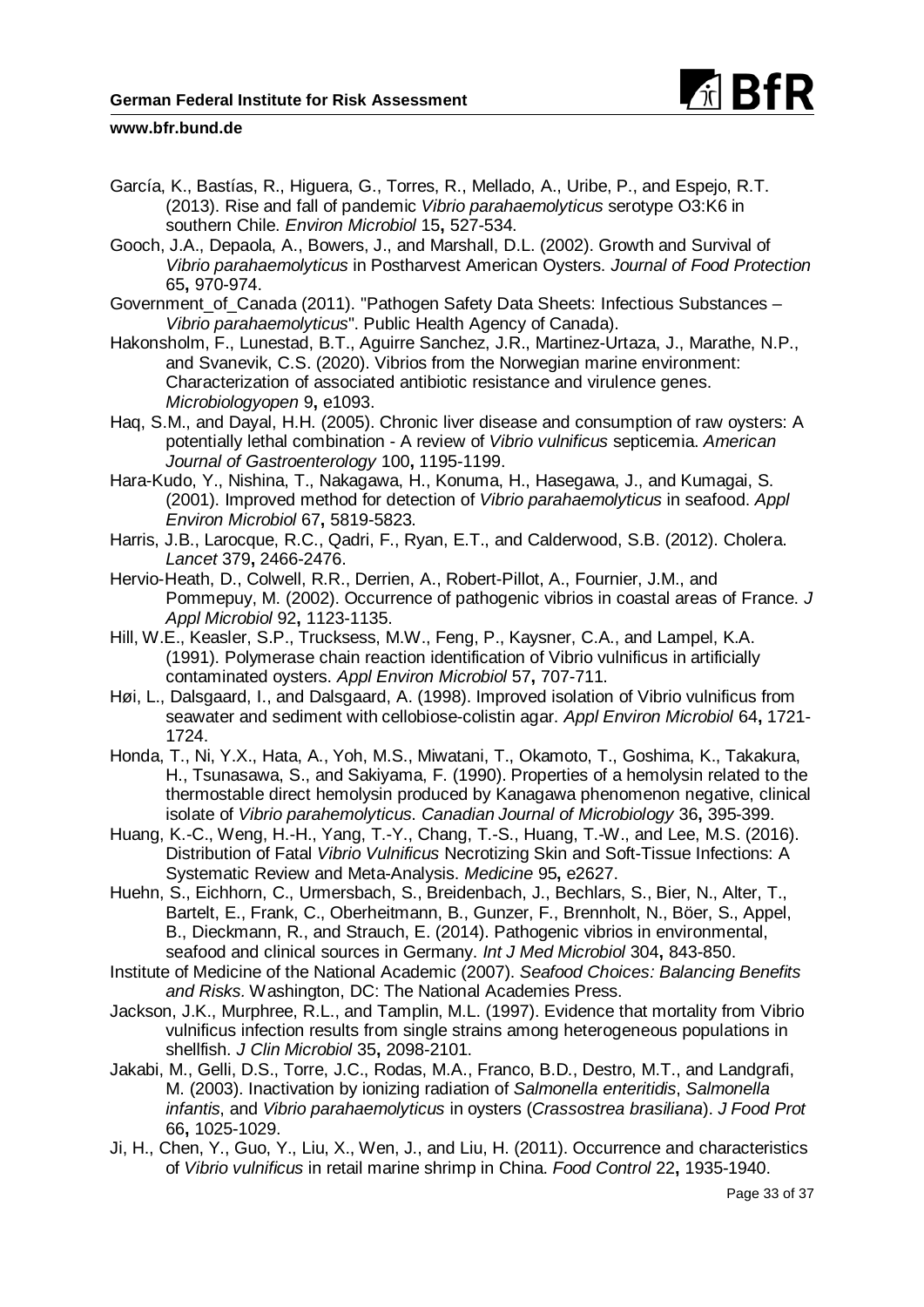

- Johnson, C.N., Bowers, J.C., Griffitt, K.J., Molina, V., Clostio, R.W., Pei, S., Laws, E., Paranjpye, R.N., Strom, M.S., Chen, A., Hasan, N.A., Huq, A., Noriea, N.F., 3rd, Grimes, D.J., and Colwell, R.R. (2012). Ecology of *Vibrio parahaemolyticus* and *Vibrio vulnificus* in the coastal and estuarine waters of Louisiana, Maryland, Mississippi, and Washington (United States). *Appl Environ Microbiol* 78**,** 7249-7257.
- Johnson, C.N., Flowers, A.R., Noriea, N.F., 3rd, Zimmerman, A.M., Bowers, J.C., Depaola, A., and Grimes, D.J. (2010). Relationships between environmental factors and pathogenic Vibrios in the Northern Gulf of Mexico. *Appl Environ Microbiol* 76**,** 7076- 7084.
- Jones, M.K., and Oliver, J.D. (2009). *Vibrio vulnificus*: disease and pathogenesis. *Infect Immun.* 77**,** 1723-1733.
- Kaysner, C.A., Depaola, A., and Jones, J. (2004). *Bacteriological Analytical Manual (BAM) Chapter 9: Vibrio* [Online]. FDA. Available: [https://www.fda.gov/food/laboratory](https://www.fda.gov/food/laboratory-methods-food/bam-chapter-9-vibrio)[methods-food/bam-chapter-9-vibrio](https://www.fda.gov/food/laboratory-methods-food/bam-chapter-9-vibrio) [Accessed].
- Kirschner, A.K.T., Pleininger, S., Jakwerth, S., Rehak, S., Farnleitner, A.H., Huhulescu, S., and Indra, A. (2018). Application of three different methods to determine the prevalence, the abundance and the environmental drivers of culturable *Vibrio cholerae* in fresh and brackish bathing waters. *J Appl Microbiol* 125**,** 1186-1198.
- Kobayashi, T., Enomoto, S., Sakazaki, R., and Kuwahara, S. (1963). A New Selective Isolation Medium for the Vibrio Group; on a Modified Nakanishi's Medium (TCBS Agar Medium). *Nihon Saikingaku Zasshi* 18**,** 387-392.
- Koo, J., Jahncke, M.L., Reno, P.W., Hu, X., and Mallikarjunan, P. (2006). Inactivation of *vibrio parahaemolyticus* and *vibrio vulnificus* in phosphate-buffered saline and in inoculated whole oysters by high-pressure processing. *J Food Prot* 69**,** 596-601.
- Krems, C., Bauch, A., Götz, A., Heuer, T., Hild, A., Möseneder, J., and Brombach, C. (2006). Methoden der Nationalen Verzehrsstudie II. *Ernährungs-Umschau 53* Heft 2**,** 44-50.
- Landwirtschaftskammer Schleswig-Holstein (2020)
- Lee, R., Lovatelli, A., and Ababouch, L. (2008). *Bivalve depuration: fundamental and practical aspects.* FAO Fisheries Technical Paper, No. 511.
- Lee, Y.-C., Hor, L.-I., Chiu, H.-Y., Lee, J.-W., and Shieh, S.-J. (2014). Prognostic factor of mortality and its clinical implications in patients with necrotizing fasciitis caused by *Vibrio vulnificus*. *European Journal of Clinical Microbiology & Infectious Diseases* 33**,** 1011-1018.
- Lehmacher, A., and Hansen, B. (2007). Real-time PCR of virulent *Vibrio parahalemolyticus* in fish and crustacean products. *Journal Fur Verbraucherschutz Und Lebensmittelsicherheit-Journal of Consumer Protection and Food Safety* 2**,** 213-217.
- Lhafi, S.K., and Kühne, M. (2007). Occurrence of *Vibrio* spp. in blue mussels (Mytilus edulis) from the German Wadden Sea. *Int J Food Microbiol* 116**,** 297-300.
- Limthammahisorn, S., Brady, Y.J., and Arias, C.R. (2009). In vivo gene expression of cold shock and other stress-related genes in *Vibrio vulnificus* during shellstock temperature control conditions in oysters. *J Appl Microbiol* 106**,** 642-650.
- Mahmoud, B.S. (2009a). Effect of X-ray treatments on inoculated *Escherichia coli* O157: H7, *Salmonella enterica*, *Shigella flexneri* and *Vibrio parahaemolyticus* in ready-to-eat shrimp. *Food Microbiol* 26**,** 860-864.
- Mahmoud, B.S. (2009b). Reduction of *Vibrio vulnificus* in pure culture, half shell and whole shell oysters (*Crassostrea virginica*) by X-ray. *Int J Food Microbiol* 130**,** 135-139.
- Martinez-Urtaza, J., and Baker-Austin, C. (2020). *Vibrio parahaemolyticus*. *Trends Microbiol* 28**,** 867-868.
- Martinez-Urtaza, J., Bowers, J.C., Trinanes, J., and Depaola, A. (2010). Climate anomalies and the increasing risk of *Vibrio parahaemolyticus* and *Vibrio vulnificus* illnesses. *Food Research International* 43**,** 1780-1790.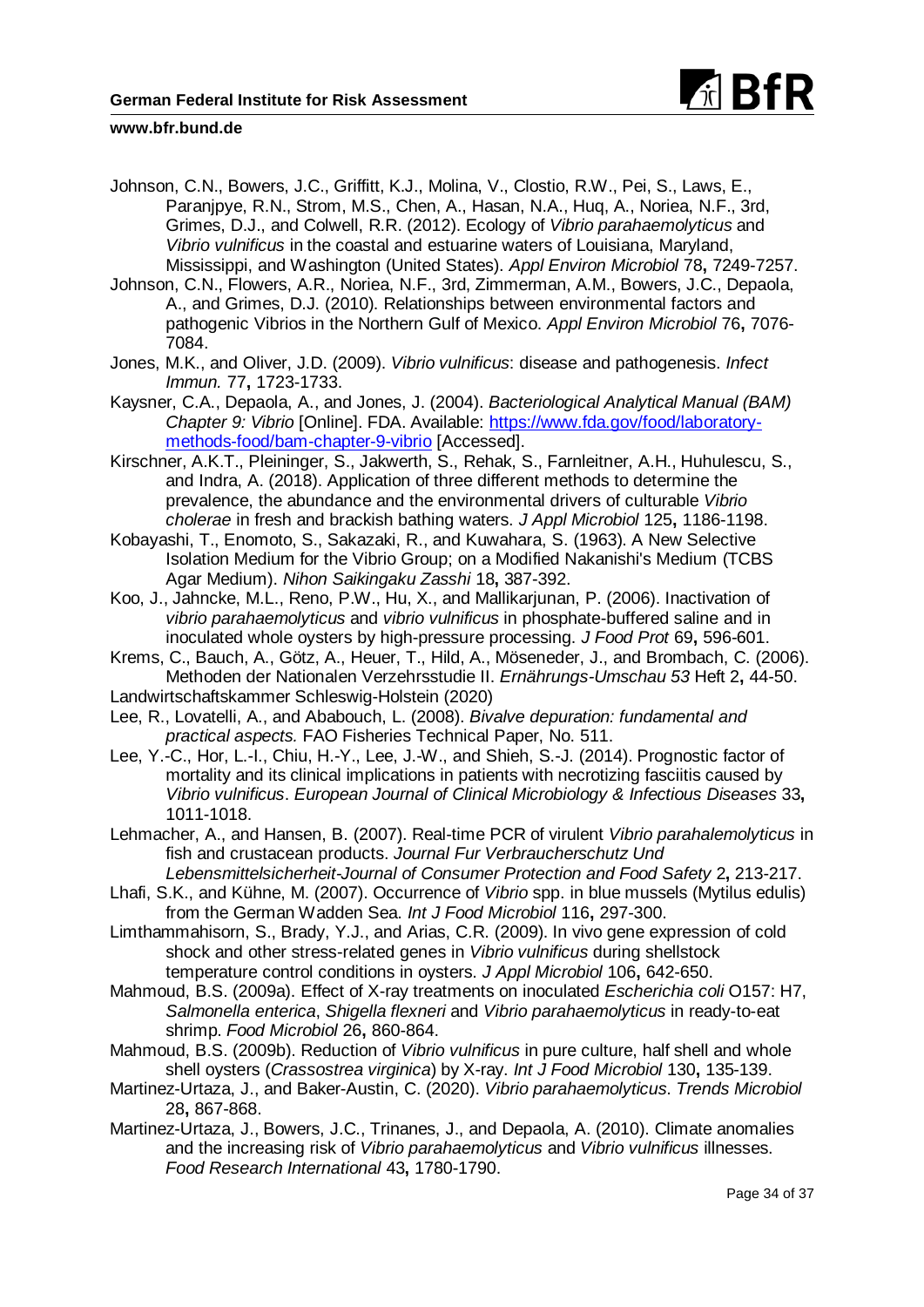

Martinez-Urtaza, J., Lozano-Leon, A., Varela-Pet, J., Trinanes, J., Pazos, Y., and Garcia-Martin, O. (2008). Environmental determinants of the occurrence and distribution of *Vibrio parahaemolyticus* in the rias of Galicia, Spain. *Appl Environ Microbiol* 74**,** 265- 274.

Messelhäusser, U., Colditz, J., Tharigen, D., Kleih, W., Holler, C., and Busch, U. (2010). Detection and differentiation of *Vibrio* spp. in seafood and fish samples with cultural and molecular methods. *International Journal of Food Microbiology* 142**,** 360-364.

Mitzscherling, A., and Kühne, M. (2008). Studies on the microbial and viral contamination status of prawns from aqua-culture. *Journal Fur Verbraucherschutz Und Lebensmittelsicherheit-Journal of Consumer Protection and Food Safety* 3**,** 54-60.

Miyamoto, Y., Kato, T., Obara, Y., Akiyama, S., Takizawa, K., and Yamai, S. (1969). In vitro hemolytic characteristic of Vibrio parahaemolyticus: its close correlation with human pathogenicity. *Journal of Bacteriology* 100**,** 1147-1149.

Monsur, K.A. (1963). Bacteriological diagnosis of cholera under field conditions. *Bull World Health Organ* 28**,** 387-389.

Morris, J.G. (2019). *Minor Vibrio and Vibrio-like species associated with human disease.*  [Online]. WoltersKluwer Available: [https://www.uptodate.com/contents/minor-vibrio](https://www.uptodate.com/contents/minor-vibrio-and-vibrio-like-species-associated-with-human-disease?search=vibrio-)[and-vibrio-like-species-associated-with-human-disease?search=vibrio-](https://www.uptodate.com/contents/minor-vibrio-and-vibrio-like-species-associated-with-human-disease?search=vibrio-)

Mri (2008). *Nationale Verzehrsstudie II (NVS II)* [Online]. Max Rubner-Institut. Available: <https://www.mri.bund.de/de/institute/ernaehrungsverhalten/forschungsprojekte/nvsii/>

Muntada-Garriga, J.M., Rodriguez-Jerez, J.J., Lopez-Sabater, E.I., and Mora-Ventura, M.T. (1995). Effect of chill and freezing temperatures on survival of *Vibrio parahaemolyticus* inoculated in homogenates of oyster meat. *Lett Appl Microbiol* 20**,** 225-227.

Nair, G.B., Ramamurthy, T., Bhattacharya, S.K., Dutta, B., Takeda, Y., and Sack, D.A. (2007). Global dissemination of *Vibrio parahaemolyticus* serotype O3:K6 and its serovariants. *Clin Microbiol Rev* 20**,** 39-48.

Nishibuchi, M., and Kaper, J.B. (1995). Thermostable direct hemolysin gene of *Vibrio parahaemolyticus*: a virulence gene acquired by a marine bacterium. *Infect Immun* 63**,** 2093-2099.

Nordstrom, J.L., Kaysner, C.A., Blackstone, G.M., Vickery, M.C., Bowers, J.C., and Depaola, A. (2004). Effect of intertidal exposure on *Vibrio parahaemolyticus* levels in Pacific Northwest oysters. *J Food Prot* 67**,** 2178-2182.

Oliver, J.D. (2010). Recent findings on the viable but nonculturable state in pathogenic bacteria. *FEMS Microbiology Reviews* 34**,** 415-425.

Ottaviani, D., Leoni, F., Rocchegiani, E., Mioni, R., Costa, A., Virgilio, S., Serracca, L., Bove, D., Canonico, C., Di Cesare, A., Masini, L., Potenziani, S., Caburlotto, G., Ghidini, V., and Lleo, M.M. (2013). An extensive investigation into the prevalence and the genetic and serological diversity of toxigenic *Vibrio parahaemolyticus* in Italian marine coastal waters. *Environ Microbiol* 15**,** 1377-1386.

Park, K.S., Iida, T., Yamaichi, Y., Oyagi, T., Yamamoto, K., and Honda, T. (2000). Genetic characterization of DNA region containing the trh and ure genes *of Vibrio parahaemolyticus*. *Infection and Immunity* 68**,** 5742-5748.

Park, K.S., Ono, T., Rokuda, M., Jang, M.H., Okada, K., Iida, T., and Honda, T. (2004). Functional characterization of two type III secretion systems of *Vibrio parahaemolyticus*. *Infection and Immunity* 72**,** 6659-6665.

Parker, R.W., Maurer, E.M., Childers, A.B., and Lewisi, D.H. (1994). Effect of Frozen Storage and Vacuum-Packaging on Survival of *Vibrio Vulnificus* in Gulf Coast Oysters ( *Crassostrea virginica* ). *J Food Prot* 57**,** 604-606.

Parvathi, A., Kumar, H.S., Karunasagar, I., and Karunasagar, I. (2004). Detection and Enumeration of *Vibrio vulnificus* in Oysters from Two Estuaries along the Southwest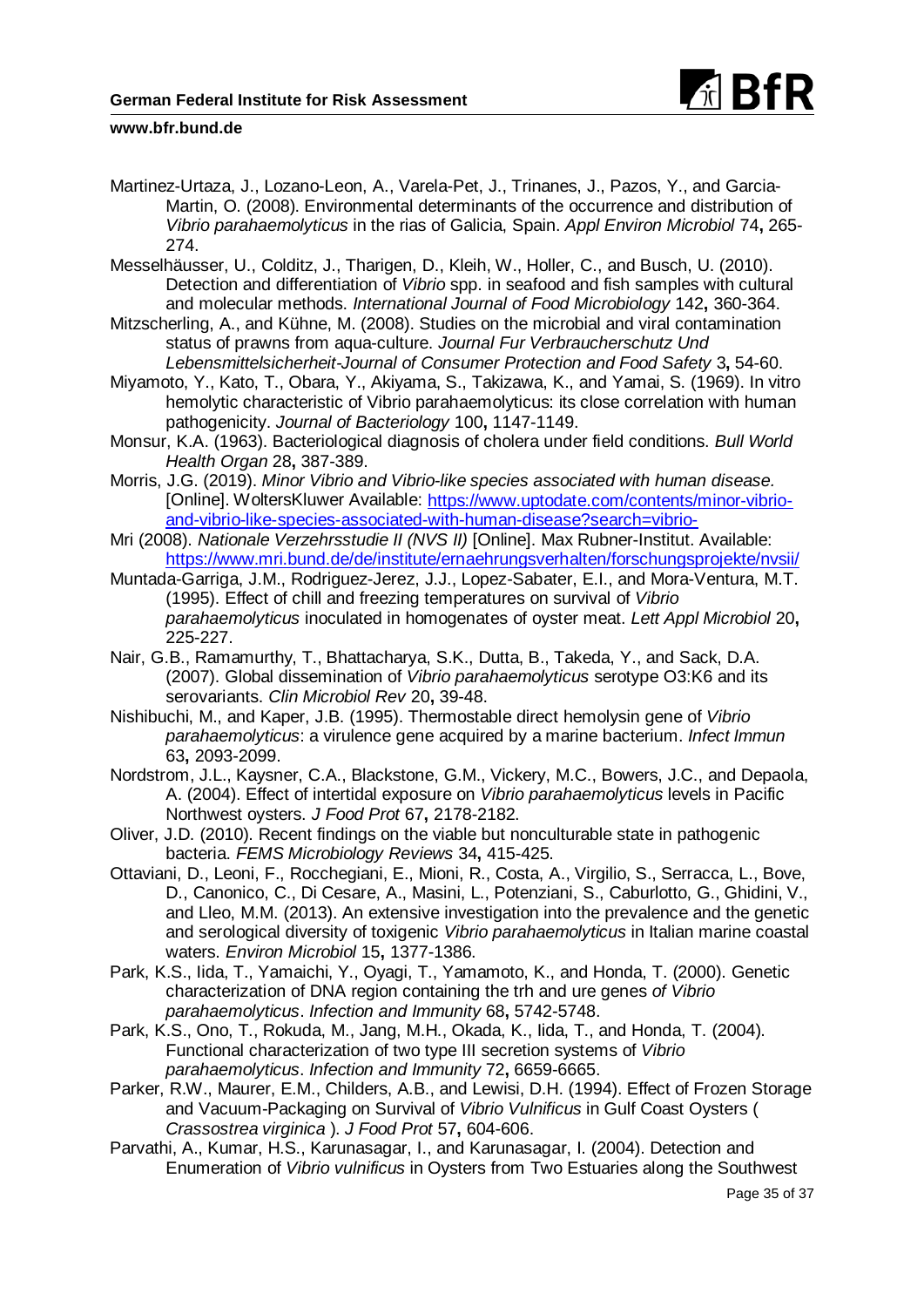

Coast of India, Using Molecular Methods. *Applied and Environmental Microbiology* 70**,** 6909-6913.

- Ren, T., and Su, Y.C. (2006). Effects of electrolyzed oxidizing water treatment on reducing *Vibrio parahaemolyticus and Vibrio vulnificus* in raw oysters. *J Food Prot* 69**,** 1829- 1834.
- RKI (2020). "Antworten auf häufig gestellte Fragen zu Nicht-Cholera-Vibrionen". Robert Koch-Institut,<https://www.rki.de/SharedDocs/FAQ/Vibrionen/FAQ-Liste.html>
- Robert-Pillot, A., Copin, S., Himber, C., Gay, M., and Quilici, M.L. (2014). Occurrence of the three major Vibrio species pathogenic for human in seafood products consumed in France using real-time PCR. *Int J Food Microbiol* 189**,** 75-81.
- Robert-Pillot, A., Guenole, A., Lesne, J., Delesmont, R., Fournier, J.M., and Quilici, M.L. (2004). Occurrence of the *tdh* and *trh* genes in *Vibrio parahaemolyticus* isolates from waters and raw shellfish collected in two French coastal areas and from seafood imported into France. *Int J Food Microbiol* 91**,** 319-325.
- Roque, A., Lopez-Joven, C., Lacuesta, B., Elandaloussi, L., Wagley, S., Furones, M.D., Ruiz-Zarzuela, I., De Blas, I., Rangdale, R., and Gomez-Gil, B. (2009). Detection and identification of tdh- and trh-positive *Vibrio parahaemolyticus* strains from four species of cultured bivalve molluscs on the Spanish Mediterranean Coast. *Appl Environ Microbiol* 75**,** 7574-7577.
- Saito, S., Iwade, Y., Tokuoka, E., Nishio, T., Otomo, Y., Araki, E., Konuma, H., Nakagawa, H., Tanaka, H., Sugiyama, K., Hasegawa, A., Sugita-Konishi, Y., and Hara-Kudo, Y. (2015). Epidemiological evidence of lesser role of thermostable direct hemolysin (TDH)-related hemolysin (TRH) than TDH on *Vibrio parahaemolyticus* pathogenicity. *Foodborne Pathog Dis* 12**,** 131-138.
- Sanjuan, E., Fouz, B., Oliver, J.D., and Amaro, C. (2009). Evaluation of genotypic and phenotypic methods to distinguish clinical from environmental *Vibrio vulnificus* strains. *Applied and Environmental Microbiology* 75**,** 1604-1613.
- Schirmeister, F., Dieckmann, R., Bechlars, S., Bier, N., Faruque, S.M., and Strauch, E. (2014). Genetic and phenotypic analysis of *Vibrio cholerae* non-O1, non-O139 isolated from German and Austrian patients. *Eur J Clin Microbiol Infect Dis* 33**,** 767- 778.
- Schwartz, K., Hammerl, J.A., Göllner, C., and Strauch, E. (2019). Environmental and Clinical Strains of *Vibrio cholerae* Non-O1, Non-O139 from Germany Possess Similar Virulence Gene Profiles. *Front Microbiol* 10**,** 733.
- Serracca, L., Battistini, R., Rossini, I., Prearo, M., Ottaviani, D., Leoni, F., and Ercolini, C. (2011). Vibrio virulence genes in fishes collected from estuarine waters in Italy. *Lett Appl Microbiol* 53**,** 403-408.
- Stavric, S., and Buchanan, B. (1997). Does *Vibrio vulnificus* present a health threat to Canadians? *Can J Infect Dis* 8**,** 279-285.
- Stöppelmann, F., and Fieseler, L. (2020). *Massnahmen zur Beherrschung mikrobiologischer Risiken verursacht durch Vibrio spp.* [Online]. Zürcher Hochschule für Angewandte Wissenschaften, Institut für Lebensmittel- und Getränkeinnovation. Available: <https://digitalcollection.zhaw.ch/handle/11475/20471> [Accessed].
- Su, Y.C., Yang, Q., and Häse, C. (2010). Refrigerated seawater depuration for reducing *Vibrio parahaemolyticus* contamination in pacific oyster (*Crassostrea gigas*). *J Food Prot* 73**,** 1111-1115.
- Tamplin, M.L., and Capers, G.M. (1992). Persistence of *Vibrio vulnificus* in tissues of Gulf Coast oysters, *Crassostrea virginica*, exposed to seawater disinfected with UV light. *Appl Environ Microbiol* 58**,** 1506-1510.
- Thiaville, P.C., Bourdage, K.L., Wright, A.C., Farrell-Evans, M., Garvan, C.W., and Gulig, P.A. (2011). Genotype is correlated with but does not predict virulence of *Vibrio*